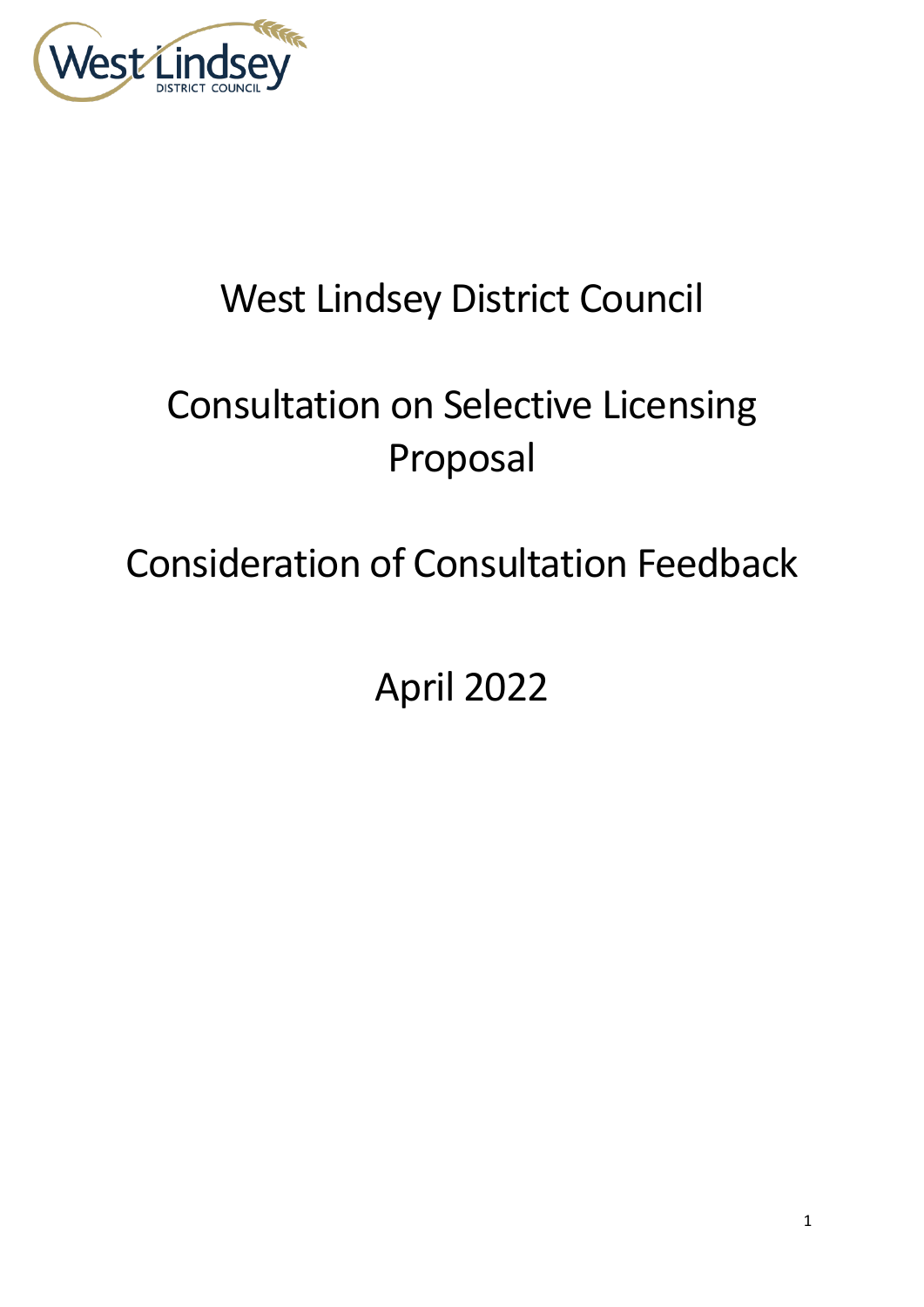

# Contents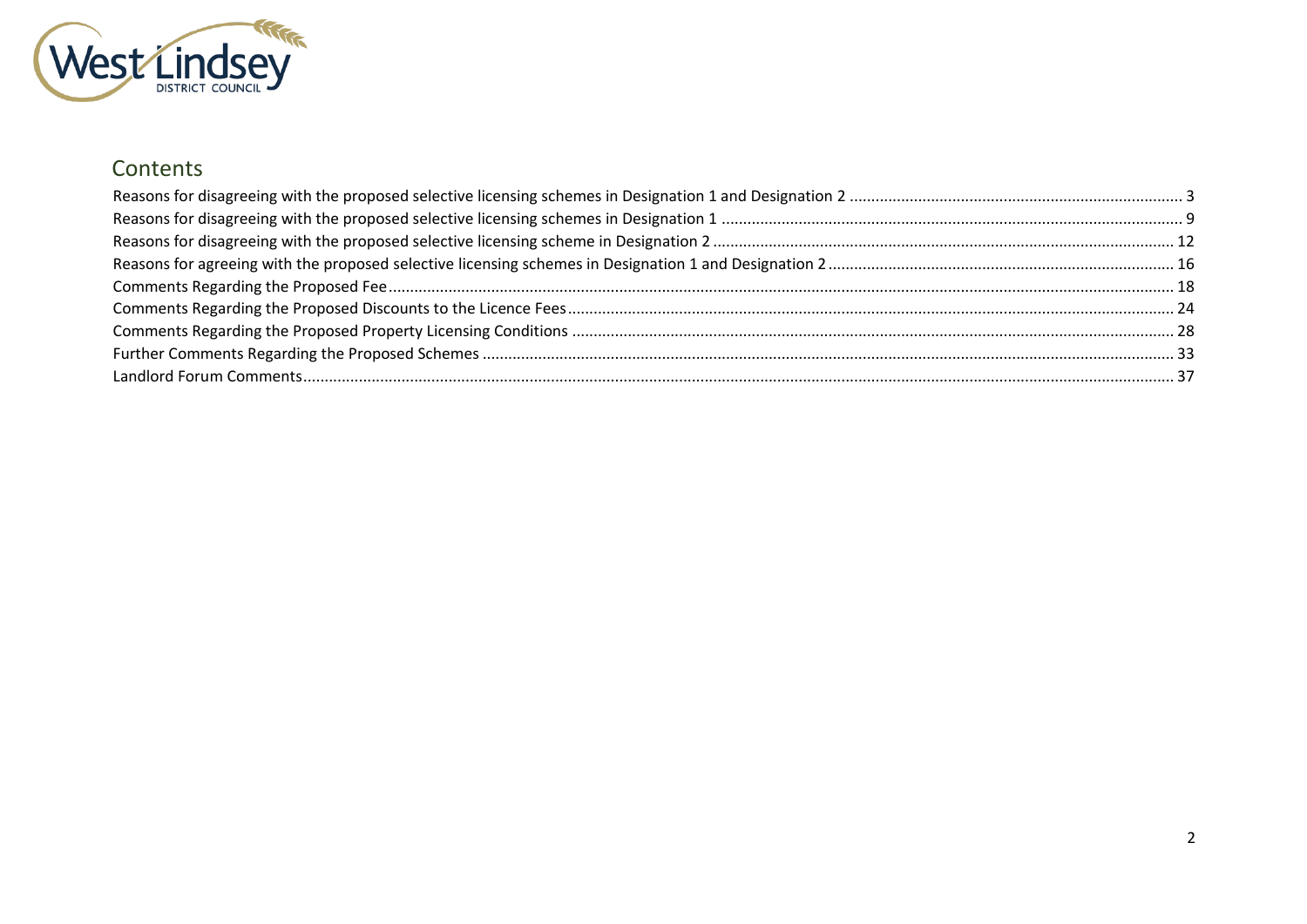

West Lindsey District Council carried out a public consultation onto their proposal to introduce a selective licensing scheme in five wards across two designations:

- Designation 1 Gainsborough South West ward under the criteria of poor property conditions, anti-social behaviour (ASB)
- Designation 2 Gainsborough North, Hemswell, Market Rasen and Wold View wards under the criteria of poor property conditions.

The consultation ran for 7 weeks from 17th January 2022 to 8<sup>th</sup> March 2022, when it was halted following a decision from West Lindsey District Council's Full Council on the 7th of March 2022.

In total the council received 200 responses to the online survey and 135 paper responses. Qualitative feedback was also received at four public meetings and 41 written responses from interested parties. The consultation looked at views on the proposed licence conditions, fees and the respondents' perceptions of issues in the district.

The below is the council's consideration of the feedback received during the consultation.

Normally the consultation response would highlight where the council has amended the final proposals based on the feedback from the consultation. However, as this consultation has been halted and the proposals that were consulted on cannot progress at this time, this document seeks to highlight what the council's position may have been and also to consider and respond to the feedback given by the consultees.

### <span id="page-2-0"></span>**Reasons for disagreeing with the proposed selective licensing schemes in Designation 1 and Designation**

**2**

| <b>Example comments</b>                                                                                | <b>Council's consideration</b>                   |
|--------------------------------------------------------------------------------------------------------|--------------------------------------------------|
| Theme: The costs will be passed onto tenants                                                           |                                                  |
| This will create an additional burden for good landlords and tenants, any costs associated will be     | We have seen no evidence that landlords have     |
| transferred to the tenants - who are already struggling with the basics as it is. West Lindsey Council | increased rents to cover their licence fee costs |
| should be focusing on the bad properties/landlords/tenants not the good ones. It is increasingly       | or that landlords have moved elsewhere, and      |
| difficult to make ends meet, this action will mean more derelict and empty properties leading too      | this is similar to the findings from other       |
| anti-social behaviour, crime. Very short-term thinking                                                 | authorities who have also been operating         |
| It doesn't work, it adds to the cost of being a landlord which then gets passed to the Tennant by form | licensing schemes. Similarly, research carried   |
| of increased tenancy rent. No improvement in local area at all.                                        | out by an independent agency on behalf of the    |
| Our rented properties are maintained to a good standard and rents are well below market rates. Any     | government (An Independent Review of the Use     |
| license costs would have to be passed to the tenants via rent increases.                               | and Effectiveness of Selective Licensing)        |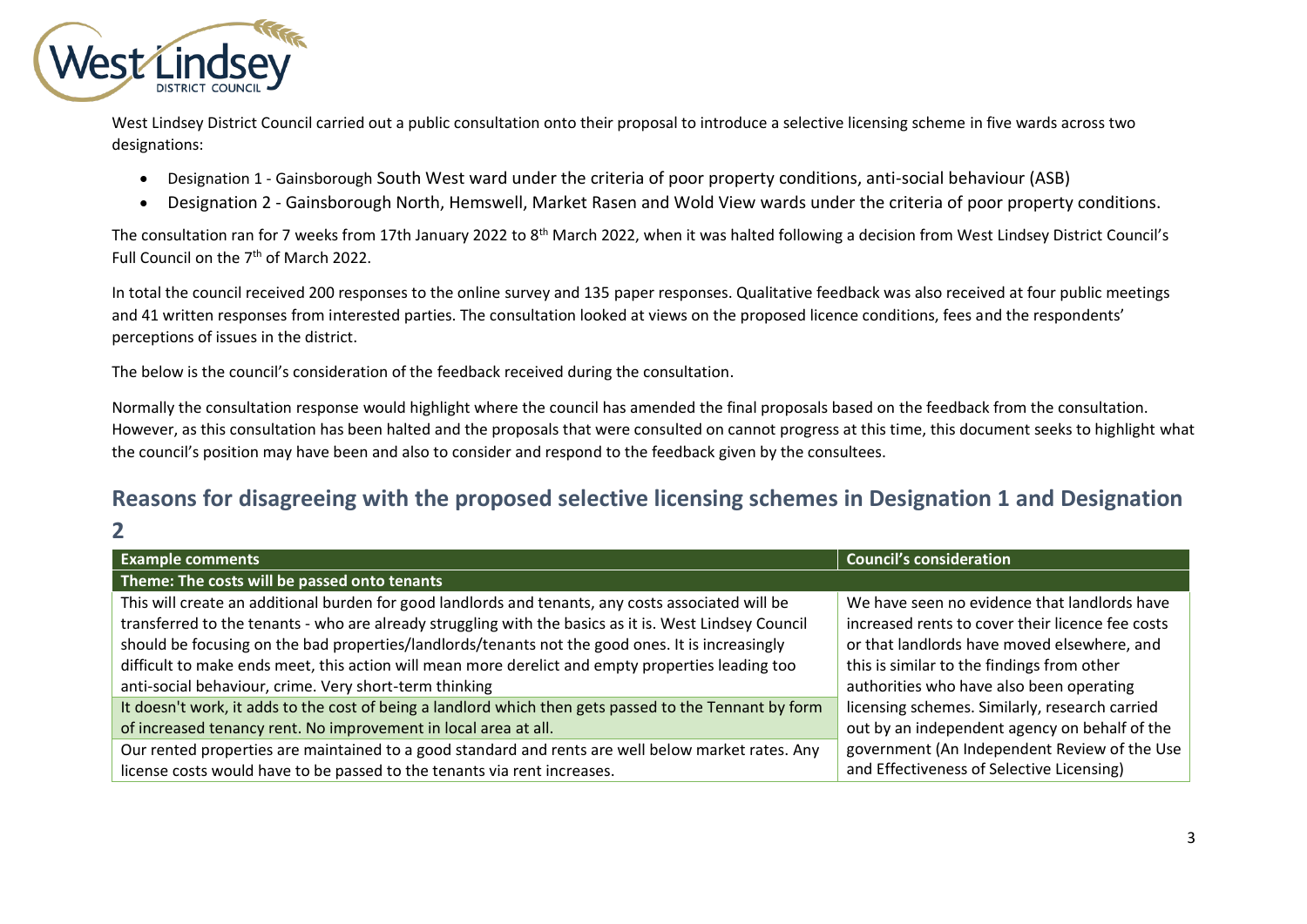| <b>Example comments</b>                                                                                                                                                                                                                                                                                                                                                                                                                                                                                                                                                                                                                                                                                                                                                                                                                                                                                                                                                                                                                                                                                                                                                                                                                                                                                                                                                                                                                                                                                                                                                                                                                                                                                                                                                                                                                                                                                                                                                                                                                                                                                       | <b>Council's consideration</b><br>showed that selective licensing did not result in                                                                                                                                                                                                                                                                                                                                                                                                                                                                                                                                                                                                                                                                                                                                                                                                |
|---------------------------------------------------------------------------------------------------------------------------------------------------------------------------------------------------------------------------------------------------------------------------------------------------------------------------------------------------------------------------------------------------------------------------------------------------------------------------------------------------------------------------------------------------------------------------------------------------------------------------------------------------------------------------------------------------------------------------------------------------------------------------------------------------------------------------------------------------------------------------------------------------------------------------------------------------------------------------------------------------------------------------------------------------------------------------------------------------------------------------------------------------------------------------------------------------------------------------------------------------------------------------------------------------------------------------------------------------------------------------------------------------------------------------------------------------------------------------------------------------------------------------------------------------------------------------------------------------------------------------------------------------------------------------------------------------------------------------------------------------------------------------------------------------------------------------------------------------------------------------------------------------------------------------------------------------------------------------------------------------------------------------------------------------------------------------------------------------------------|------------------------------------------------------------------------------------------------------------------------------------------------------------------------------------------------------------------------------------------------------------------------------------------------------------------------------------------------------------------------------------------------------------------------------------------------------------------------------------------------------------------------------------------------------------------------------------------------------------------------------------------------------------------------------------------------------------------------------------------------------------------------------------------------------------------------------------------------------------------------------------|
| It doesn't work, it adds to the cost of being a landlord which then gets passed to the Tennant by form<br>of increased tenancy rent. No improvement in local area at all.<br>This is an unnecessary tax on tenants via landlords. Landlords that have tried to provide quality<br>housing at a reasonable rent and have complied with current legislation should not be penalised with<br>extra costs.<br>The proposal is a totally inappropriate blunt instrument which will drive ALL affected rents up and<br>create a bureaucratic nightmare for landlords who are mostly good. The bad landlords should be<br>targeted<br>the majority of private landlords in this area then to follow the rules and generally operate on a<br>needs-must repair policy and when there is a change of tenant make the necessary improvements to<br>enhance the property and the EPC. This area has relative low rents. These extra costs as well as those<br>required by EPC demands will cause rent increases<br>Our modern well-maintained property is located in Market Rasen. It is managed to a high standard by<br>a professional letting agent, all compliance obligations are fulfilled. If we are subjected to the financial<br>burden of your proposed selective licence this and any resulting increase in agents' administration<br>fees will have to be passed on to the tenant at a time of high inflation and fuel price hikes, as<br>responsible landlords we have absorbed any increases in our own costs, however your proposed<br>licence fee would be a bridge too far.<br>I own 4 properties in Market Rasen, and I use a very respectable local agent. We are great landlords,<br>and our properties are kept maintained to the highest standards hence we have long term tenants. If<br>we are forced into these ridiculously expensive licences, we will need to raise the rents to cover the<br>costs. We also have properties in Peterborough, and they did a similar scheme, but property<br>management companies could hold the license making sure their managed properties complied. This | an increase in rents in areas with a scheme, that<br>market forces dictated the rent levels.<br>If landlords want to increase the rent, there are<br>procedures which must be followed and any<br>increase above market rents levels can be<br>challenged via the Residential Property Tribunal<br>Within selective licensing schemes property<br>management companies can be the licence<br>holders for properties. It is a decision for the<br>landlord and relevant parties to decide who the<br>most appropriate licence holder for a property<br>is. A factor to consider however, is that if the<br>scheme were introduced, licences cannot be<br>transferred. Therefore, if a property manager<br>was the licence holder for a property, and the<br>landlord ceased their working relationship with<br>the property manager, they would need to<br>apply for a new licence. |
| then kept the license fee to a minimum for landlords.<br>Theme: Opposition to the scheme                                                                                                                                                                                                                                                                                                                                                                                                                                                                                                                                                                                                                                                                                                                                                                                                                                                                                                                                                                                                                                                                                                                                                                                                                                                                                                                                                                                                                                                                                                                                                                                                                                                                                                                                                                                                                                                                                                                                                                                                                      |                                                                                                                                                                                                                                                                                                                                                                                                                                                                                                                                                                                                                                                                                                                                                                                                                                                                                    |
| Expensive and unfair on landlords                                                                                                                                                                                                                                                                                                                                                                                                                                                                                                                                                                                                                                                                                                                                                                                                                                                                                                                                                                                                                                                                                                                                                                                                                                                                                                                                                                                                                                                                                                                                                                                                                                                                                                                                                                                                                                                                                                                                                                                                                                                                             | Whilst the council understands that some<br>stakeholders may disagree with the proposal to                                                                                                                                                                                                                                                                                                                                                                                                                                                                                                                                                                                                                                                                                                                                                                                         |
| there are better ways to deal with the issues rather than making it all about the landlords. Private<br>homeowners don't care about their properties, Housing associations are exempt and the majority of<br>the ASB in these areas should be dealt with by other agencies                                                                                                                                                                                                                                                                                                                                                                                                                                                                                                                                                                                                                                                                                                                                                                                                                                                                                                                                                                                                                                                                                                                                                                                                                                                                                                                                                                                                                                                                                                                                                                                                                                                                                                                                                                                                                                    | introduce selective licensing, it has provided<br>evidence of the need for selective licensing to<br>tackle issues with poor property conditions,                                                                                                                                                                                                                                                                                                                                                                                                                                                                                                                                                                                                                                                                                                                                  |
| I disagree as a landlord with any kind of licensing - this would only serve to increase costs for<br>ultimately the tenant - plus, coupled with many other factors that landlords now must consider, this                                                                                                                                                                                                                                                                                                                                                                                                                                                                                                                                                                                                                                                                                                                                                                                                                                                                                                                                                                                                                                                                                                                                                                                                                                                                                                                                                                                                                                                                                                                                                                                                                                                                                                                                                                                                                                                                                                     | deprivation and ASB.                                                                                                                                                                                                                                                                                                                                                                                                                                                                                                                                                                                                                                                                                                                                                                                                                                                               |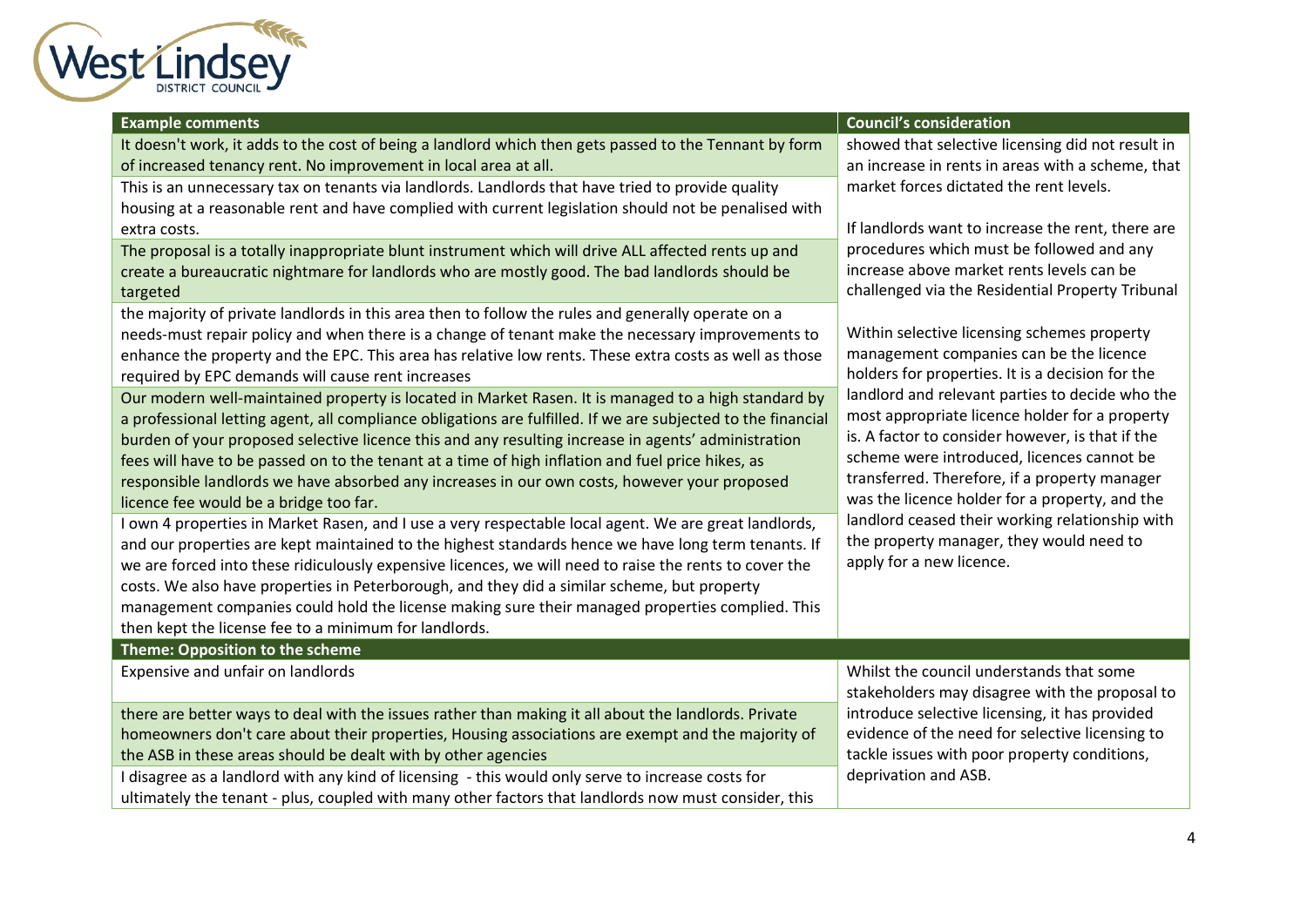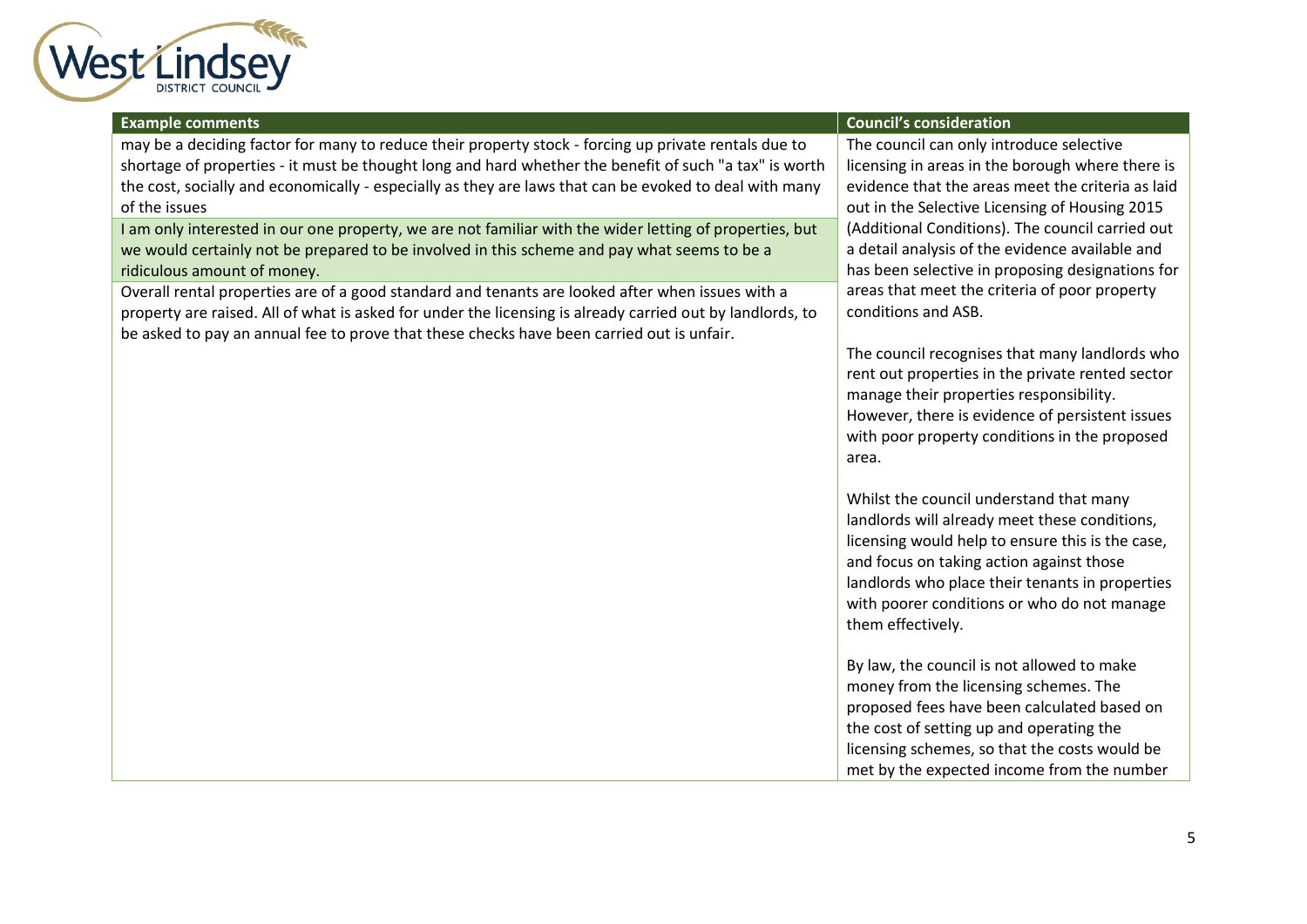

| <b>Example comments</b>                                                                                                                                                                                                                                                                                                                                                                                                                                                                                                                                                                                                                                                                                                                                                                                                                                                                                                                                                                                                                                                                                                                                                                                                                                                                                                                                                                                                                                                                                                                                                                                                                                                                                                                                                                                                                                                                                                                                                                                                                                                                                                                                                                                                                          | <b>Council's consideration</b>                                                                                                                                                                                                                                                                                                                                                                                                                                                                                                                                                                                                                                                                                                                                                                                                                                                                                                                                                                                                               |
|--------------------------------------------------------------------------------------------------------------------------------------------------------------------------------------------------------------------------------------------------------------------------------------------------------------------------------------------------------------------------------------------------------------------------------------------------------------------------------------------------------------------------------------------------------------------------------------------------------------------------------------------------------------------------------------------------------------------------------------------------------------------------------------------------------------------------------------------------------------------------------------------------------------------------------------------------------------------------------------------------------------------------------------------------------------------------------------------------------------------------------------------------------------------------------------------------------------------------------------------------------------------------------------------------------------------------------------------------------------------------------------------------------------------------------------------------------------------------------------------------------------------------------------------------------------------------------------------------------------------------------------------------------------------------------------------------------------------------------------------------------------------------------------------------------------------------------------------------------------------------------------------------------------------------------------------------------------------------------------------------------------------------------------------------------------------------------------------------------------------------------------------------------------------------------------------------------------------------------------------------|----------------------------------------------------------------------------------------------------------------------------------------------------------------------------------------------------------------------------------------------------------------------------------------------------------------------------------------------------------------------------------------------------------------------------------------------------------------------------------------------------------------------------------------------------------------------------------------------------------------------------------------------------------------------------------------------------------------------------------------------------------------------------------------------------------------------------------------------------------------------------------------------------------------------------------------------------------------------------------------------------------------------------------------------|
|                                                                                                                                                                                                                                                                                                                                                                                                                                                                                                                                                                                                                                                                                                                                                                                                                                                                                                                                                                                                                                                                                                                                                                                                                                                                                                                                                                                                                                                                                                                                                                                                                                                                                                                                                                                                                                                                                                                                                                                                                                                                                                                                                                                                                                                  | of licence applications we anticipate, under the<br>proposed designations.                                                                                                                                                                                                                                                                                                                                                                                                                                                                                                                                                                                                                                                                                                                                                                                                                                                                                                                                                                   |
| Theme: The council should use existing powers to address issues                                                                                                                                                                                                                                                                                                                                                                                                                                                                                                                                                                                                                                                                                                                                                                                                                                                                                                                                                                                                                                                                                                                                                                                                                                                                                                                                                                                                                                                                                                                                                                                                                                                                                                                                                                                                                                                                                                                                                                                                                                                                                                                                                                                  |                                                                                                                                                                                                                                                                                                                                                                                                                                                                                                                                                                                                                                                                                                                                                                                                                                                                                                                                                                                                                                              |
| My concern is that in addition, to the ongoing administration costs that will arise, the suggested<br>penalties for a breach could be as much as £30,000. Legislation already exists to allow the council to<br>deal with poorly maintained and unlawful properties. In my opinion the blanket introduction of a<br>district wide scheme is not necessary. Further there will likely be un-intended consequences, the<br>most obvious of which is the charges being passed on to Tenants.<br>legislation already exists for the council to deal with all the above problems stated in the previous<br>questions. Licensing is not necessary and just another cost that will have to be paid by someone!!<br>Feet on the ground and ears listening would be far better use of resources!<br>Already sufficient legal measures in place. WLDC need to enforce existing rules more vigorously<br>instead of penalising decent landlords<br>Legislation already exists to allow the Council to deal with poorly maintained and unlawful properties.<br>In our opinion the blanket introduction of a district wide scheme is not necessary. Further there will<br>likely be un-intended consequences, the most obvious of which is the charges being passed on to<br>Tenants.<br>I strongly disagree with this proposed selective licencing as I feel that the current legislation relating<br>to property safety and condition i.e., EPC standards and requirement for Electrical Safety certification<br>and boiler and gas safety checks etc ought to be enough.<br>This imposes unnecessary economic and procedural burden on landlords. The government laws<br>already exist to protect tenants and ensure that private let housing is up to standard. There is simply<br>no need for further licensing. The inspections that are required to be carried out by the landlord<br>border on tenant harassment.<br>Legislation already exists to allow the council to deal with poorly maintained and unlawful properties.<br>In our opinion the blanket introduction of a district wide scheme is not necessary. Further there will<br>likely be un-intended consequences, the most obvious of which is the charges being passed on to<br>Tenants. | The council have considered a range of<br>alternatives to selective and additional<br>licensing, but do not believe they are as<br>effective in dealing with poor property<br>conditions in the proposed wards, and ASB in<br>the Gainsborough South West ward. The<br>current powers the council has, including the<br>use of the Part 1 Housing Act 2004, do not<br>require landlords to declare themselves. This<br>means there is no obligation for landlords to<br>make their properties known to the council or<br>to be proactive in improving conditions,<br>including minor issues (that may still pose a<br>health and safety risk) but still need to be<br>addressed, but which a tenant may not<br>complain to the council about. Formal action<br>under the Housing Act can be a slow process,<br>and it cannot make the improvements needed<br>on the scale that a selective licensing scheme<br>would allow.<br>The proposed scheme would not have been<br>district wide. The scheme would have applied to<br>only five wards |
| Theme: Licensing punishes good landlords                                                                                                                                                                                                                                                                                                                                                                                                                                                                                                                                                                                                                                                                                                                                                                                                                                                                                                                                                                                                                                                                                                                                                                                                                                                                                                                                                                                                                                                                                                                                                                                                                                                                                                                                                                                                                                                                                                                                                                                                                                                                                                                                                                                                         |                                                                                                                                                                                                                                                                                                                                                                                                                                                                                                                                                                                                                                                                                                                                                                                                                                                                                                                                                                                                                                              |
| Tackle the problem in the affected areas rather than introducing a blanket charge - that probably<br>won't be managed or have the desired effect - across the whole region. Some of us are respectable,<br>law-abiding landlords, using long standing reputable lettings agents to manage a rental property, who                                                                                                                                                                                                                                                                                                                                                                                                                                                                                                                                                                                                                                                                                                                                                                                                                                                                                                                                                                                                                                                                                                                                                                                                                                                                                                                                                                                                                                                                                                                                                                                                                                                                                                                                                                                                                                                                                                                                 | The council understands that many landlords<br>who rent out properties in the private sector<br>manage their properties responsibly. However,                                                                                                                                                                                                                                                                                                                                                                                                                                                                                                                                                                                                                                                                                                                                                                                                                                                                                                |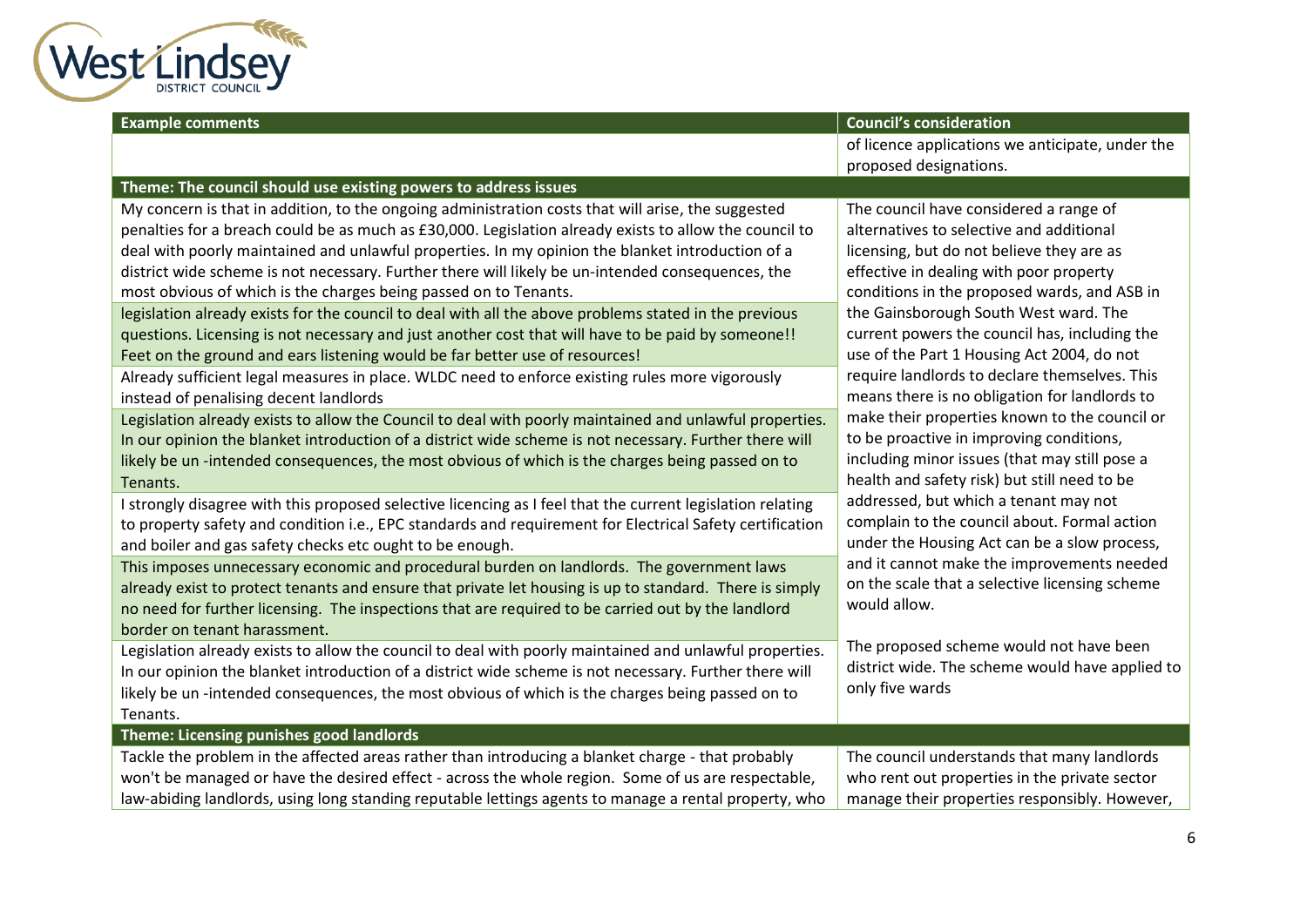| lest Lindsey                                                                                                                                                                                                                                                                                                                                                                                                                                                                                                                                                                                                                                                                                                                                                                                                                                                                                                                                                                                                                                                                                                                                                                                                                                                                                                                                                                                                                                                                                                                                                                                                                                                                                                                                                                                                                                                                                                                                                                                                                                                                                                                                                                                                                                                                                                                                                                                                 |                                                                                                                                                                                                                                                                                                                                                                                                                                                                                                                                                                                                                                                                                                                                                                                                                                                           |
|--------------------------------------------------------------------------------------------------------------------------------------------------------------------------------------------------------------------------------------------------------------------------------------------------------------------------------------------------------------------------------------------------------------------------------------------------------------------------------------------------------------------------------------------------------------------------------------------------------------------------------------------------------------------------------------------------------------------------------------------------------------------------------------------------------------------------------------------------------------------------------------------------------------------------------------------------------------------------------------------------------------------------------------------------------------------------------------------------------------------------------------------------------------------------------------------------------------------------------------------------------------------------------------------------------------------------------------------------------------------------------------------------------------------------------------------------------------------------------------------------------------------------------------------------------------------------------------------------------------------------------------------------------------------------------------------------------------------------------------------------------------------------------------------------------------------------------------------------------------------------------------------------------------------------------------------------------------------------------------------------------------------------------------------------------------------------------------------------------------------------------------------------------------------------------------------------------------------------------------------------------------------------------------------------------------------------------------------------------------------------------------------------------------|-----------------------------------------------------------------------------------------------------------------------------------------------------------------------------------------------------------------------------------------------------------------------------------------------------------------------------------------------------------------------------------------------------------------------------------------------------------------------------------------------------------------------------------------------------------------------------------------------------------------------------------------------------------------------------------------------------------------------------------------------------------------------------------------------------------------------------------------------------------|
| <b>Example comments</b>                                                                                                                                                                                                                                                                                                                                                                                                                                                                                                                                                                                                                                                                                                                                                                                                                                                                                                                                                                                                                                                                                                                                                                                                                                                                                                                                                                                                                                                                                                                                                                                                                                                                                                                                                                                                                                                                                                                                                                                                                                                                                                                                                                                                                                                                                                                                                                                      | <b>Council's consideration</b>                                                                                                                                                                                                                                                                                                                                                                                                                                                                                                                                                                                                                                                                                                                                                                                                                            |
| ensure the level of accommodation provided is comfortable, habitable and somewhere for our<br>tenants to call home. I personally have taken 3 properties in the North Lincs region over the last 13<br>years and turned them from what I would consider uninhabitable buildings (from owner occupiers -<br>not other landlords) and turned them into safe and welcoming havens - my tenants of which have<br>always been long termers (tenants in my 1 remaining property have been in situ for over 6 years) such<br>the quality and affordability of that provided.<br>I don't have a property in these areas, but I do feel that the scheme penalises all landlords rather the<br>specific ones with issues and could lead to a decrease in properties available for rental which could<br>have a detrimental effect on affordable houses for individuals and families that need to rent and<br>could reduce the properties available to them. This could have the adverse effect of more 'unofficial'<br>properties which means that conditions couldn't be monitored and makes tenants more vulnerable<br>from unscrupulous landlords.<br>I don't see how this licencing will change issues within the neighbourhood. I completely agree if there<br>are unsafe properties been rented out there should be something in place to hold the landlords<br>accountable, but this is penalising ALL the landlords the majority of which are keeping their properties<br>in good order, should it not just be the few which are penalised.<br>This is just another cost being levied on a sector that is already experiencing significant increases with<br>mandatory items such as EPCs, EICRs etc. These latter items are important, but a new licensing regime<br>is just more admin that is likely only to be observed by honest landlords that wish to provide<br>habitable homes at a reasonable cost.<br>Landlords should not be affected by excessive charges for a licence which only duplicates landlord's<br>legal requirements anyway. A blanket approach to a large area penalises the majority of good private<br>landlords just because some landlords in Gainsborough have unsavoury tenants.<br>A blanket licensing fee would penalise good landlords instead of the ones that should be targeted and<br>would lead to an increase in rents as this would inevitably be passed on to tenants | the evidence shows that the areas in the<br>proposed designation are experiencing<br>persistent issues in the private rented sector<br>with poor property conditions and<br>management, as well as issues with ASB in the<br>Gainsborough South West ward.<br>The council was proposing to use the regulatory<br>framework provided by selective licensing<br>schemes to focus on those that do not comply<br>and impact negatively on the reputation of<br>those responsible landlords as well as having a<br>detrimental effect on tenants and<br>neighbourhoods. The council would have<br>developed guidance and worked with landlords<br>to bring about compliance where possible, but<br>we will also use robust enforcement against<br>wilfully non-compliant landlords. This is evident<br>from the council's approach in its previous<br>scheme. |
| Theme: Licensing will result in landlords selling / leaving the sector                                                                                                                                                                                                                                                                                                                                                                                                                                                                                                                                                                                                                                                                                                                                                                                                                                                                                                                                                                                                                                                                                                                                                                                                                                                                                                                                                                                                                                                                                                                                                                                                                                                                                                                                                                                                                                                                                                                                                                                                                                                                                                                                                                                                                                                                                                                                       |                                                                                                                                                                                                                                                                                                                                                                                                                                                                                                                                                                                                                                                                                                                                                                                                                                                           |
| As a landlord who invested into purchase and full refurbishment of properties, paying mortgage/loan<br>repayments, maintenance costs, letting agent costs - the profit margin is tight and an additional<br>£675.00 may be the point of decision to sell the property(ties) and reduce rented housing stock to the<br>locality. What evidence exists to the true benefit of such a scheme?<br>There is a huge lack of rental properties in the area, which is driving rental prices higher, this<br>legislation is not needed it will drive landlords to raise rents or sell causing more to be on the council                                                                                                                                                                                                                                                                                                                                                                                                                                                                                                                                                                                                                                                                                                                                                                                                                                                                                                                                                                                                                                                                                                                                                                                                                                                                                                                                                                                                                                                                                                                                                                                                                                                                                                                                                                                               | The council has seen no evidence that that<br>landlords have moved elsewhere or that there<br>has been an increase in difficulty in finding<br>rental properties in a licensable area. This is<br>similar to the evidence from other authorities<br>who have also been operating licensing                                                                                                                                                                                                                                                                                                                                                                                                                                                                                                                                                                |
|                                                                                                                                                                                                                                                                                                                                                                                                                                                                                                                                                                                                                                                                                                                                                                                                                                                                                                                                                                                                                                                                                                                                                                                                                                                                                                                                                                                                                                                                                                                                                                                                                                                                                                                                                                                                                                                                                                                                                                                                                                                                                                                                                                                                                                                                                                                                                                                                              |                                                                                                                                                                                                                                                                                                                                                                                                                                                                                                                                                                                                                                                                                                                                                                                                                                                           |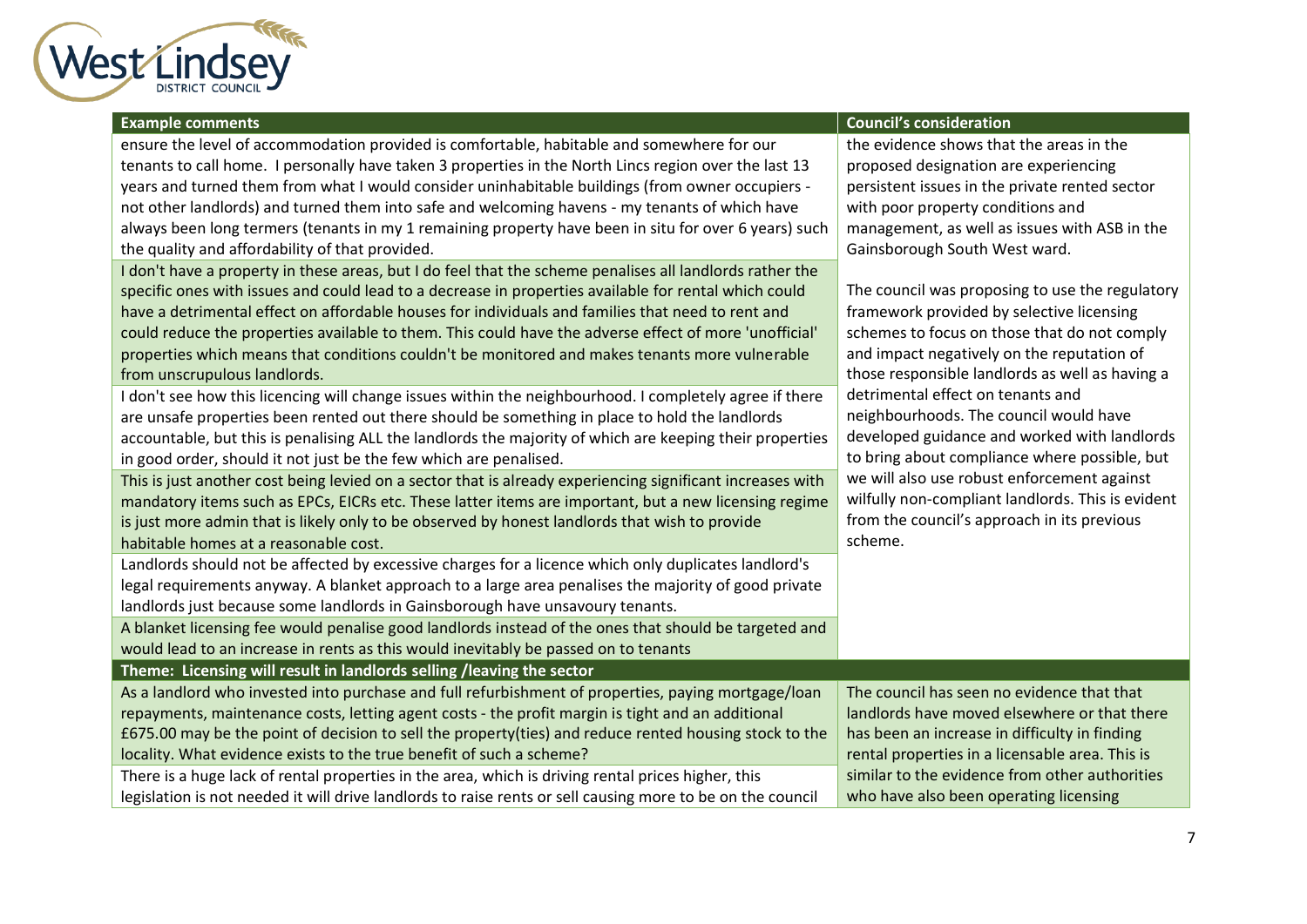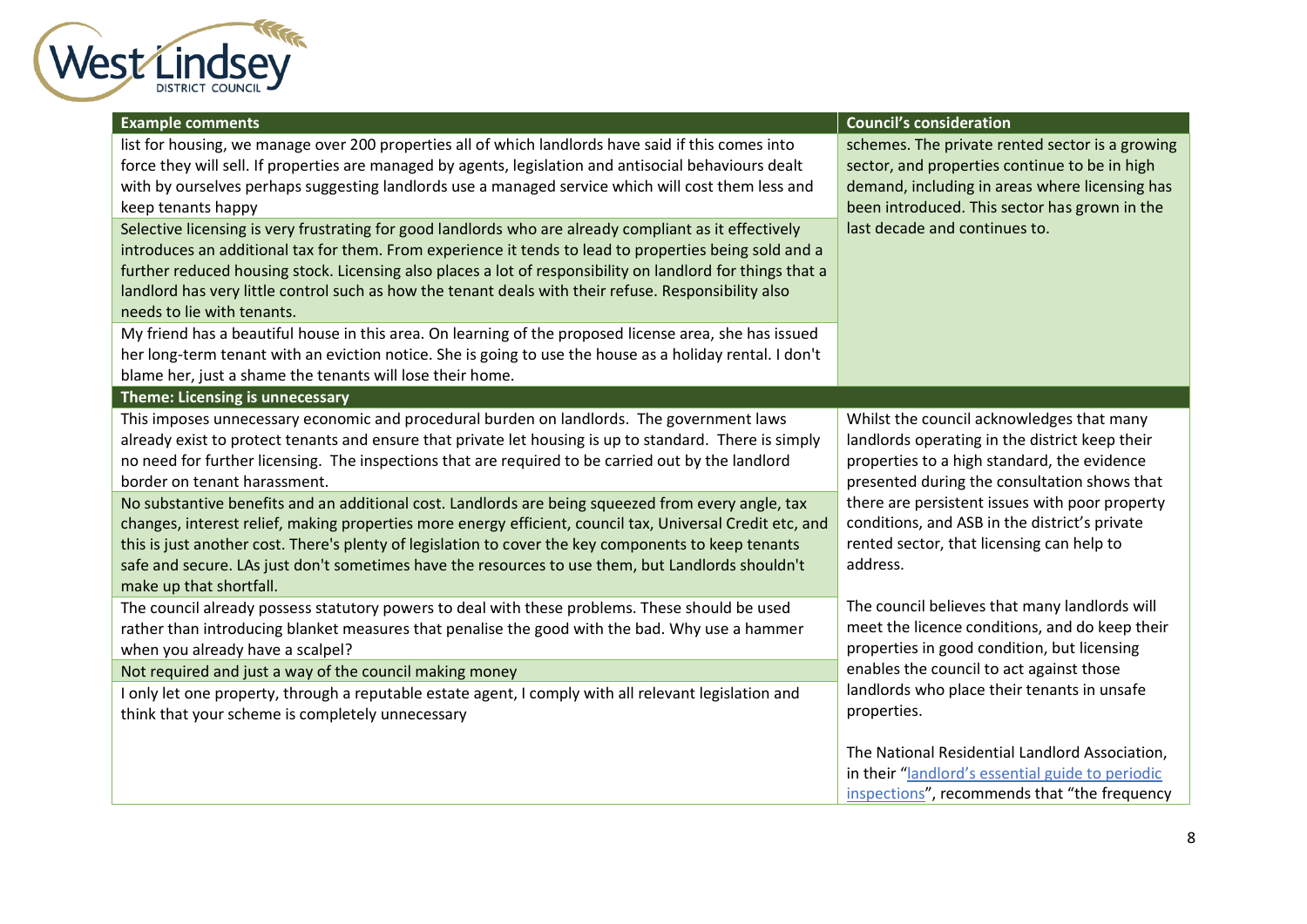

| <b>Example comments</b>                                                                                    | <b>Council's consideration</b>                    |
|------------------------------------------------------------------------------------------------------------|---------------------------------------------------|
|                                                                                                            | of the inspections should be no less than every   |
|                                                                                                            | three months, to avoid harassment". This is       |
|                                                                                                            | more frequently than the six-monthly              |
|                                                                                                            | inspections which would have been required by     |
|                                                                                                            | the proposed licence conditions.                  |
| Theme: Licensing does not have a positive impact                                                           |                                                   |
| I don't understand the basis in which selective licencing of landlords will assist in reducing anti-social | The recent Government research 'An                |
| behaviour, you will only gentrify the area and out price the tenants who can't afford to live there        | Independent Review of the Use and                 |
| because the rent is too high, deposit too high. people who are anti-social or live in squalor, have far    | Effectiveness of Selective Licensing' found that  |
| bigger issues such as mental health issues than just having just a bad landlord. You won't be able to      | selective licensing can be an "effective policy   |
| stop bad landlords with selective licencing. all it does is put pressure on people who are trying to be    | tool" that can achieve demonstrable positive      |
| good landlords all that will happen is that the cost will be placed on the tenant.                         | outcomes.                                         |
| I see no evidence to suggest the SL has had any positive impact.                                           |                                                   |
|                                                                                                            | Also, as stated above, the previous scheme was    |
|                                                                                                            | extremely successful in getting landlords to      |
|                                                                                                            | comply with both the licensing process and the    |
|                                                                                                            | licence conditions. 249 properties were           |
|                                                                                                            | improved and at the same time, ASB complaints     |
|                                                                                                            | and Police records of ASB were dramatically       |
|                                                                                                            | reduced.                                          |
|                                                                                                            |                                                   |
|                                                                                                            | The licensing condition that relates to ASB gives |
|                                                                                                            | the Council a direct route to tackle issues and   |
|                                                                                                            | ensure that the landlord is taking reasonable     |
|                                                                                                            | steps to deal with any ASB occurring from their   |
|                                                                                                            |                                                   |
|                                                                                                            | property.                                         |

# <span id="page-8-0"></span>**Reasons for disagreeing with the proposed selective licensing schemes in Designation 1**

| Council's consideration<br><b>Example comments</b>             |  |
|----------------------------------------------------------------|--|
| Theme: The previous scheme did not improve the designated area |  |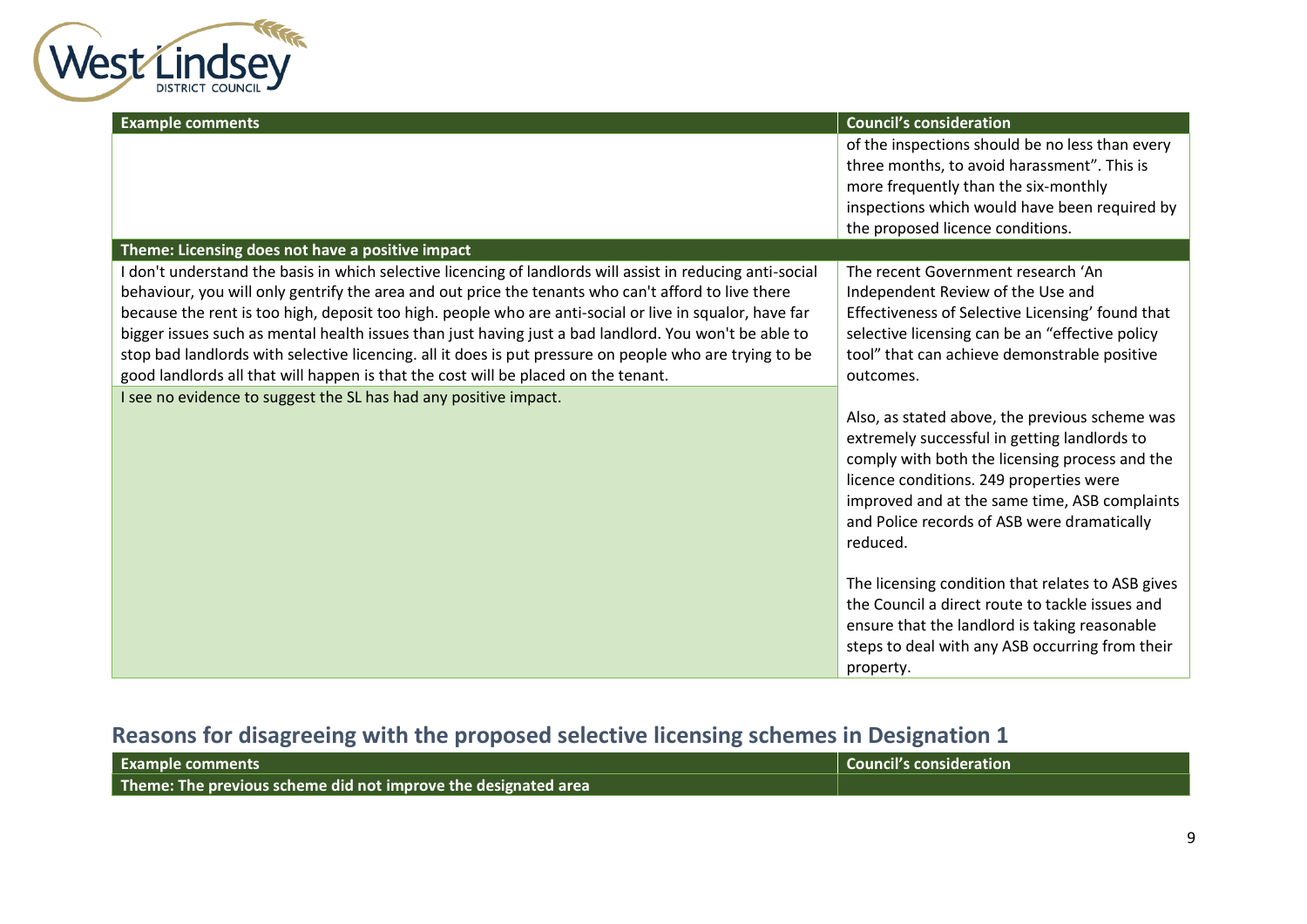| <b>Example comments</b>                                                                                                                                                                                                                                                                                                                                                                                                                                                                                                                                                                                                                                                                                                                                                                                                                                                                                                                                                                                                                                                                                                                                                                                                                                                                                                                                                                                                                                                                                                                                                                                                                                                                                                                                                                                                                                                                                                                                                                                                                                             | <b>Council's consideration</b>                                                                                                                                                                                                                                                                                                                                                                                                                        |
|---------------------------------------------------------------------------------------------------------------------------------------------------------------------------------------------------------------------------------------------------------------------------------------------------------------------------------------------------------------------------------------------------------------------------------------------------------------------------------------------------------------------------------------------------------------------------------------------------------------------------------------------------------------------------------------------------------------------------------------------------------------------------------------------------------------------------------------------------------------------------------------------------------------------------------------------------------------------------------------------------------------------------------------------------------------------------------------------------------------------------------------------------------------------------------------------------------------------------------------------------------------------------------------------------------------------------------------------------------------------------------------------------------------------------------------------------------------------------------------------------------------------------------------------------------------------------------------------------------------------------------------------------------------------------------------------------------------------------------------------------------------------------------------------------------------------------------------------------------------------------------------------------------------------------------------------------------------------------------------------------------------------------------------------------------------------|-------------------------------------------------------------------------------------------------------------------------------------------------------------------------------------------------------------------------------------------------------------------------------------------------------------------------------------------------------------------------------------------------------------------------------------------------------|
| Under the last selective licence period I noticed no change at all in the area and still had my property<br>damaged by crime activity. There were also no schemes provided by the local authority i.e., insulation<br>grants etc to assist landlords in raising the standard of properties. With the current tax rules in place<br>most private landlords are unable to offset mortgage costs against tax and due to the low rental<br>income in the area are running at a loss. As the local authority doesn't have enough of its own<br>housing stock and has to rely on private landlords in order to house tenants, they should do more to<br>assist. Selective licensing just appears to be another stealth tax, as I have stated I noticed no<br>improvements or benefits to either the area, the tenant or the landlord in the previous 5-year period.<br>WLDC has had five years to knock my ward into shape. Can it really need another five years? Surely all<br>has been done! I think WLDC needs to tackle the problems by looking at total regeneration of the<br>worst areas. New house would create better tenants. Many Landlords are working off extremely low<br>rents. Higher rents would provide better quality housing. Many of the existing properties are of poor<br>construction and beyond economic upgrading. More financial support from WLDC to provide CTT<br>cameras and many more wardens, especially at night.<br>Having been a part of the last licensing scheme, I saw absolutely no improvements to anti-social<br>behaviour, crime, drugs, police patrol or presence. Just had to pay a lot of money as a landlord to the<br>council. All of my properties were maintained and certificated to a high standard<br>WLDC already has powers to deal with ASB, fly tipping and poor housing standards. Licensing has not<br>improved the standard of housing where tenants choose to live in squalor. Several good landlords are<br>selling up in SW Ward and several not so good landlords are still operating without a license. | The previous scheme, which operated in a small<br>area of Gainsborough South West ward, was<br>successful in getting landlords to comply with<br>both the licensing process and the licence<br>conditions. 98% of eligible properties were<br>licensed, 249 properties were improved and<br>there were 40 successful prosecutions for non-<br>compliance. At the same time, ASB complaints<br>and Police records of ASB were dramatically<br>reduced. |
| Theme: More areas should be included in the designation                                                                                                                                                                                                                                                                                                                                                                                                                                                                                                                                                                                                                                                                                                                                                                                                                                                                                                                                                                                                                                                                                                                                                                                                                                                                                                                                                                                                                                                                                                                                                                                                                                                                                                                                                                                                                                                                                                                                                                                                             |                                                                                                                                                                                                                                                                                                                                                                                                                                                       |
| If you are going to have a property license scheme, then it must cover all wards and rented properties<br>as you are going to leave yourself open to bias and calls of discrimination which would bring negative<br>press to the WLDC.                                                                                                                                                                                                                                                                                                                                                                                                                                                                                                                                                                                                                                                                                                                                                                                                                                                                                                                                                                                                                                                                                                                                                                                                                                                                                                                                                                                                                                                                                                                                                                                                                                                                                                                                                                                                                              | The Council can only introduce selective<br>licensing in areas in the district where there is<br>evidence that they meet the criteria as laid out                                                                                                                                                                                                                                                                                                     |
| Areas which are selected for the scheme would be castigated as a result. Everywhere should be<br>subject the same laws and regulation.                                                                                                                                                                                                                                                                                                                                                                                                                                                                                                                                                                                                                                                                                                                                                                                                                                                                                                                                                                                                                                                                                                                                                                                                                                                                                                                                                                                                                                                                                                                                                                                                                                                                                                                                                                                                                                                                                                                              | in the Selective Licensing of Housing 2015<br>(Additional Conditions). The council carried out<br>a detail analysis of the evidence available and<br>has been selective in proposing designations for<br>areas that meet the criteria of poor property<br>conditions and ASB.                                                                                                                                                                         |
| Should also include East Ward of Gainsborough including Foxby Lane and surrounding area - SW is not<br>sufficient                                                                                                                                                                                                                                                                                                                                                                                                                                                                                                                                                                                                                                                                                                                                                                                                                                                                                                                                                                                                                                                                                                                                                                                                                                                                                                                                                                                                                                                                                                                                                                                                                                                                                                                                                                                                                                                                                                                                                   |                                                                                                                                                                                                                                                                                                                                                                                                                                                       |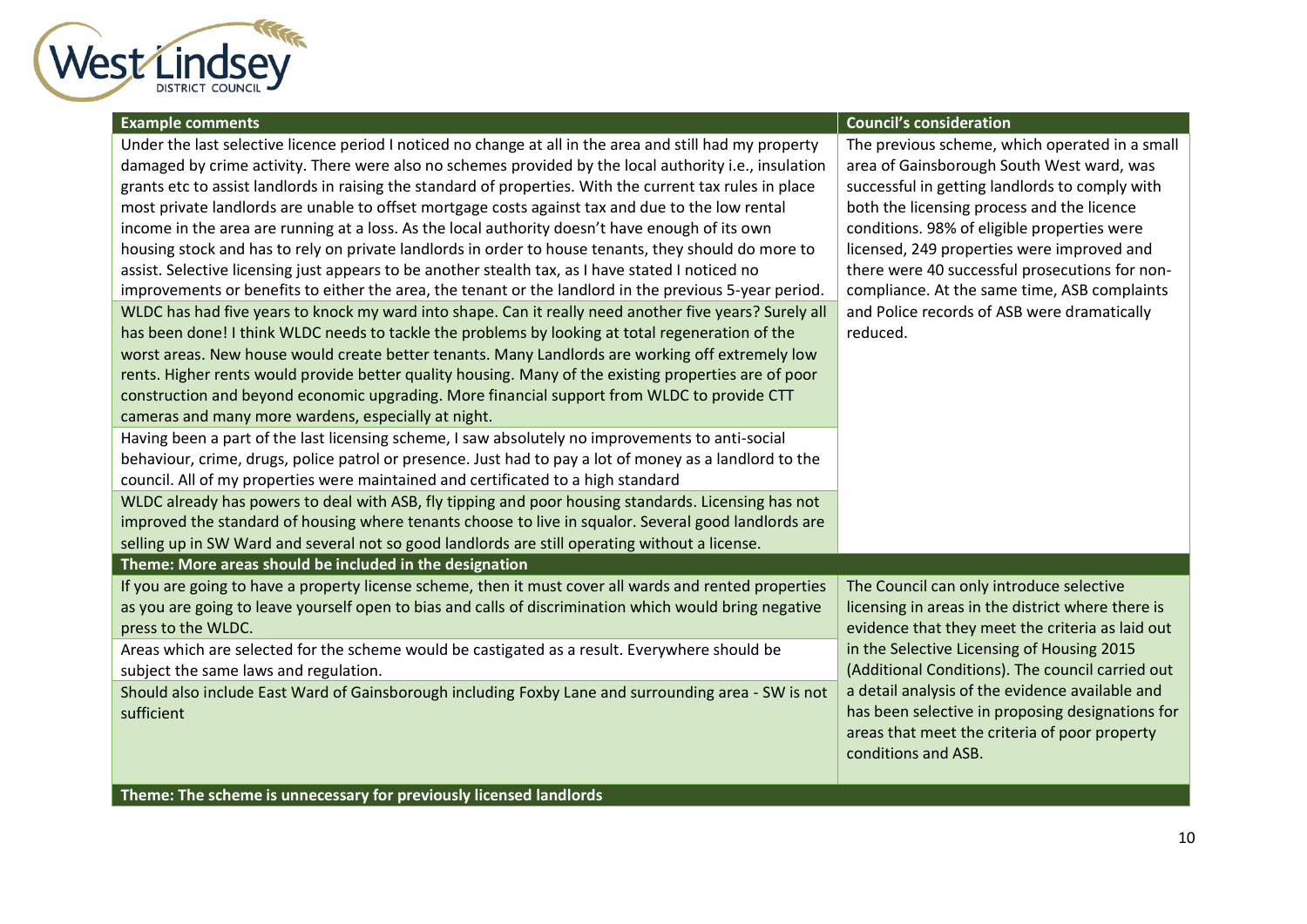

| <b>Example comments</b>                                                                                | <b>Council's consideration</b>                                                               |
|--------------------------------------------------------------------------------------------------------|----------------------------------------------------------------------------------------------|
| If these properties have already met the previous 5 years' worth of inspection surely they are now up  | It must be recognised that the proposals that                                                |
| to the selected license standard? Otherwise, how have the landlords continued to rent for last 5       | were made by the Council include the whole of                                                |
| years?                                                                                                 | the Gainsborough South West Ward. The                                                        |
| This area has been under SL for 5 years so therefore all rented properties should be in good condition | previous scheme covered a smaller                                                            |
| and managed properly                                                                                   | geographical area and included less than 50% of                                              |
|                                                                                                        | the properties that were proposed to be                                                      |
|                                                                                                        | included within the new proposals for the                                                    |
|                                                                                                        | whole ward. The previous scheme has                                                          |
|                                                                                                        | contributed to addressing some of these                                                      |
|                                                                                                        | category 1 hazards, but there is evidence that                                               |
|                                                                                                        | these still exist across the broader ward.                                                   |
|                                                                                                        |                                                                                              |
|                                                                                                        | The new proposals had clearly recognised the                                                 |
|                                                                                                        | efforts that landlords licensed under the                                                    |
|                                                                                                        | previous scheme had made to make                                                             |
|                                                                                                        | improvements to their properties. This was<br>reflected in the proposal to leave the fee the |
|                                                                                                        | same for those landlords who had a property                                                  |
|                                                                                                        | licensed under the previous scheme.                                                          |
|                                                                                                        |                                                                                              |
|                                                                                                        | The data for Gainsborough South West ward                                                    |
|                                                                                                        | shows that there is still a need for a selective                                             |
|                                                                                                        | licensing designation, despite the good work                                                 |
|                                                                                                        | undertaken during the first scheme                                                           |
| <b>Theme: Other</b>                                                                                    |                                                                                              |
| I have paid into the current licencing system and have gained nothing from it, it needs to be made     | The outcomes from the previous scheme have                                                   |
| clear exactly what you are offering other than simply making demands on landlords. Are you going to    | been well documented. There are various                                                      |
| assist landlords with eco grants to help them bring property up to a better standard? If not, how do   | options for landlord available via the                                                       |
| you think landlords are going to do this?                                                              | government's grant schemes. The council has                                                  |
|                                                                                                        | provided grants previously for things such as                                                |
|                                                                                                        | long-term empty homes, however there are                                                     |
|                                                                                                        | currently no plans to offer additional grants. In                                            |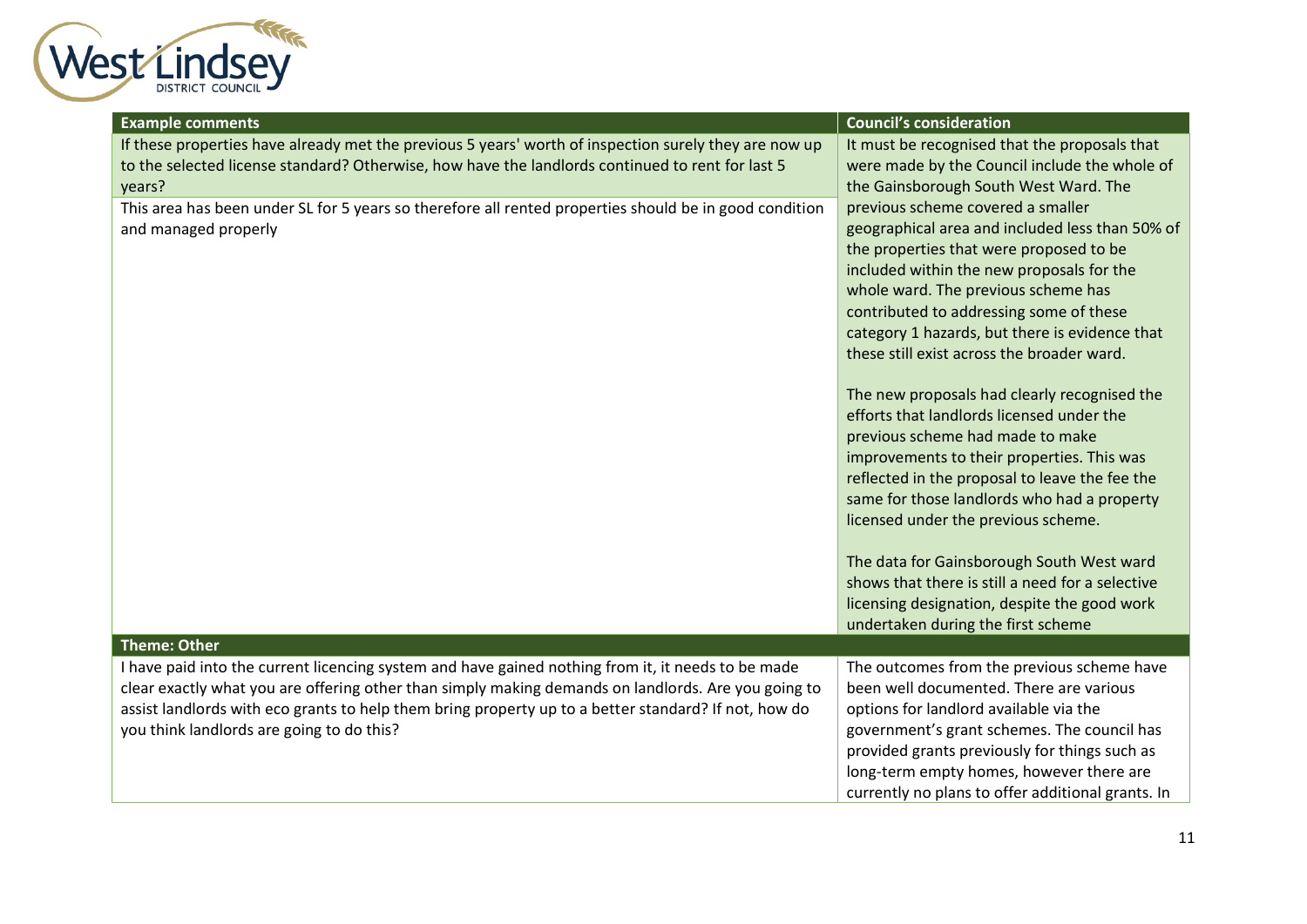

| <b>Example comments</b>                                                                                                                                                                                              | <b>Council's consideration</b>                                                                                                                                                                                                                                                                                                                  |
|----------------------------------------------------------------------------------------------------------------------------------------------------------------------------------------------------------------------|-------------------------------------------------------------------------------------------------------------------------------------------------------------------------------------------------------------------------------------------------------------------------------------------------------------------------------------------------|
|                                                                                                                                                                                                                      | relation to minimum energy efficient standards,<br>landlords already have a legal obligation to<br>meet these, since they became a legal<br>requirement in 2015.                                                                                                                                                                                |
| Not all areas of Gainsborough SW are affected by issues that West Lindsey Council believe are there.<br>The council should concentrate on the existing streets in the previous licencing scheme and improve<br>them. | As stated above, the council cannot introduce<br>selective licensing in areas which do not meet<br>the criteria, and the data and evidence<br>produced show that there are issues with ASB<br>and poor property conditions across the whole<br>ward.                                                                                            |
| I dealt with the previous licensing scheme in the worst areas of South West. There have been vast<br>improvements. No other areas were, or are, that bad.                                                            | The council agree that there have been vast<br>improvements due to the previous selective<br>licensing scheme. However, there is evidence of<br>continuing issues with ASB and poor property<br>conditions in the Gainsborough South West<br>ward, and of poor property conditions in the<br>four wards proposed for the second<br>designation, |
| Education starts with the tenants - not the majority of landlords who normally abide by the law                                                                                                                      | The council agree that tenants should be<br>educated on their rights and responsibilities is<br>key for the scheme to work, and had committed<br>to incorporate this into the new scheme,<br>including more engagement with tenants and<br>additional support for landlords                                                                     |

### <span id="page-11-0"></span>**Reasons for disagreeing with the proposed selective licensing scheme in Designation 2**

| <b>Example comments</b>                                                                        | <b>Council's consideration</b>                  |
|------------------------------------------------------------------------------------------------|-------------------------------------------------|
| Theme: The designated areas should be different                                                |                                                 |
| To big an area. Blyborough, Willoughton etc do not have an issue, more on the camp at Hemswell | The council recognises the concerns about using |
| only                                                                                           | wards as the designation boundaries. We         |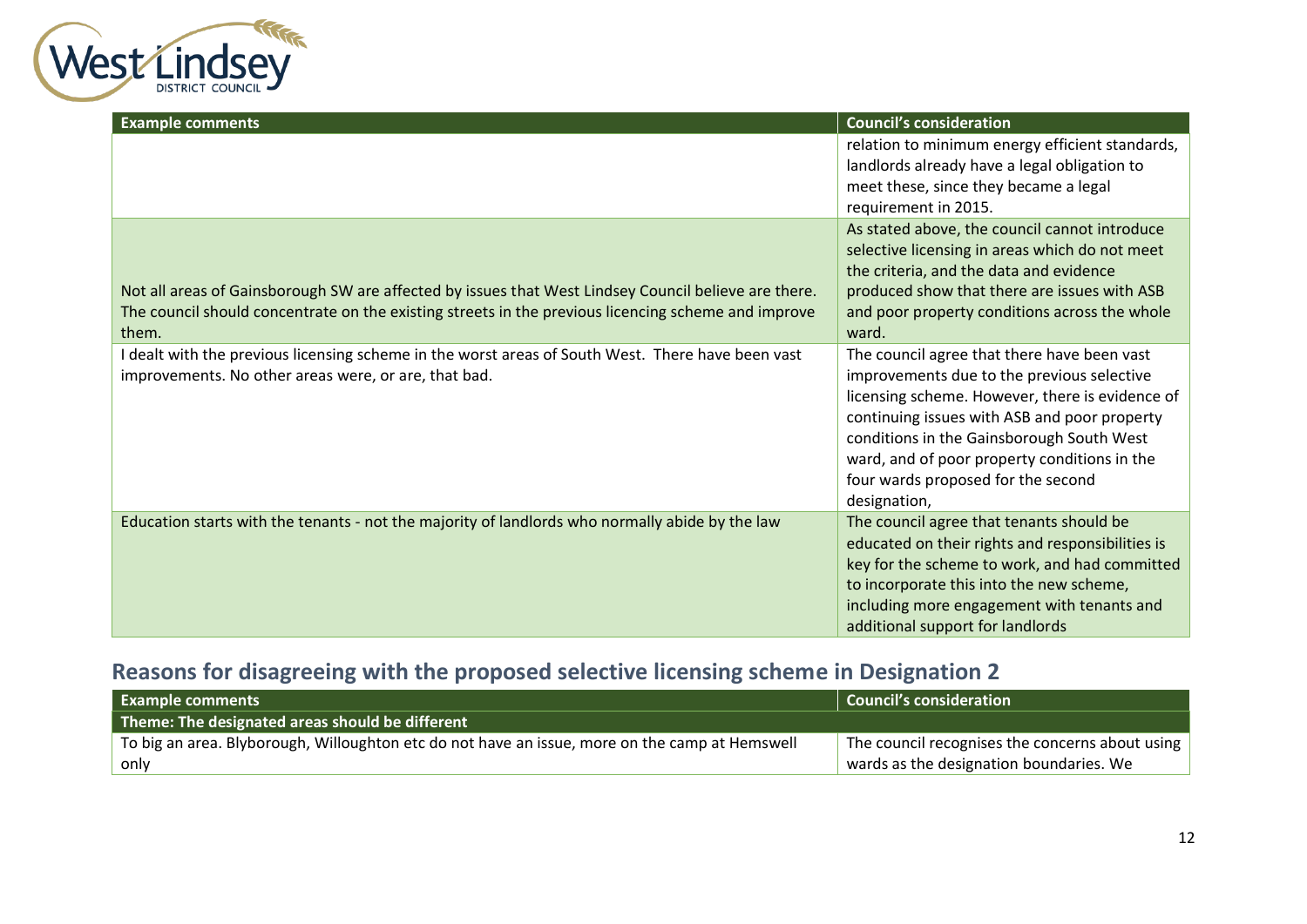

| <b>Example comments</b>                                                                                  | <b>Council's consideration</b>                    |
|----------------------------------------------------------------------------------------------------------|---------------------------------------------------|
|                                                                                                          | believe that our data and evidence support this   |
|                                                                                                          | approach, which a standard approach for ta        |
|                                                                                                          | selective licensing scheme used by other          |
|                                                                                                          | councils, however a different approach may        |
| If you have concerns about a specific area identify it. Designation 2 covers a vast area, including such | have been considered based on the                 |
| areas as Tealby and Six Hills where landlords have high standards (I speak as a tenant)                  | consultation feedback.                            |
| Theme: Licensing should be used on smaller area                                                          |                                                   |
| Again, it is not all areas, just some streets. The council should focus on those.                        | There was evidence for the ward-wide schemes      |
|                                                                                                          | in the proposed designated areas, but as stated   |
|                                                                                                          | above, the council may have considered looking    |
|                                                                                                          | at a different approach to this based on the      |
|                                                                                                          | consultation feedback.                            |
|                                                                                                          |                                                   |
|                                                                                                          | The council's evidence base is robust, the        |
|                                                                                                          | evidence report sets out the sources of the       |
|                                                                                                          | data, including actual council data. The data is  |
|                                                                                                          | not based on an algorithm. Assumptions form       |
|                                                                                                          | part of this, but this is based on the best       |
|                                                                                                          | available data.                                   |
|                                                                                                          |                                                   |
|                                                                                                          | This is an approach that has been accepted by     |
|                                                                                                          | the DLUHC and is recommended as an approach       |
|                                                                                                          | in research carried out by an independent         |
|                                                                                                          | agency on behalf of the government (An            |
|                                                                                                          | Independent Review of the Use and                 |
|                                                                                                          | Effectiveness of Selective Licensing. This states |
| There are small pockets where sub-standard housing maybe an issue and it is bad policy to include        | that the use of "data analytic techniques to      |
| the whole ward as a consequence. If necessary at all selective licensing should only be applied to       | pooled data held authority wide" provides         |
| genuinely poor-quality housing. The council needs to gather more actual data on this rather than         | intelligence on the private rented sector for a   |
| relying on algorithms which have inherent bias.                                                          | local authority.                                  |
| Theme: It is unclear what the benefit is to landlords                                                    |                                                   |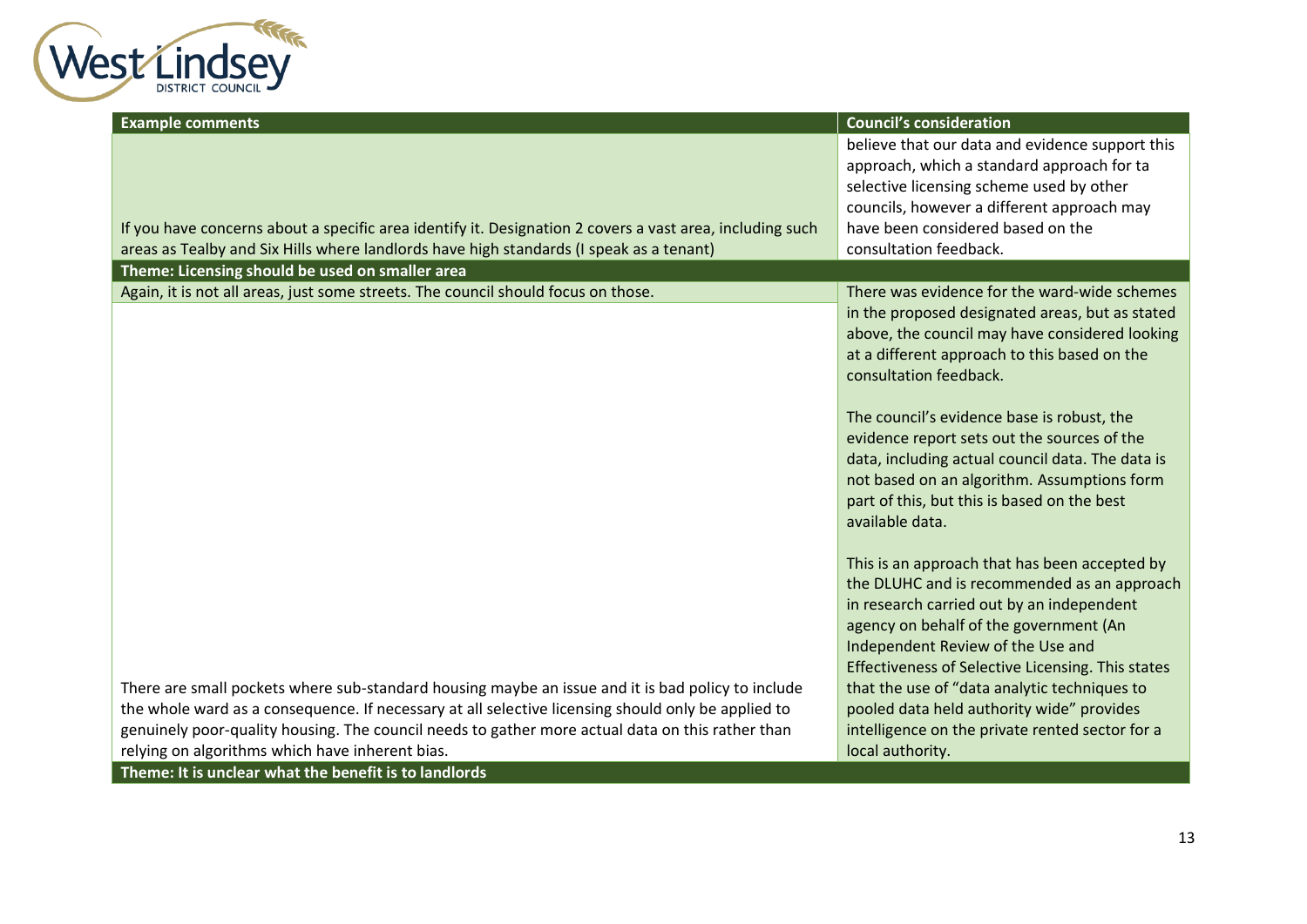

| <b>Example comments</b>                                                                                                                                                                                                                                                                                                                                  | <b>Council's consideration</b>                                                                                                                                                                                                                                                                                                                                                                                                                                                                                                                                                                                                                                                                                                                                    |
|----------------------------------------------------------------------------------------------------------------------------------------------------------------------------------------------------------------------------------------------------------------------------------------------------------------------------------------------------------|-------------------------------------------------------------------------------------------------------------------------------------------------------------------------------------------------------------------------------------------------------------------------------------------------------------------------------------------------------------------------------------------------------------------------------------------------------------------------------------------------------------------------------------------------------------------------------------------------------------------------------------------------------------------------------------------------------------------------------------------------------------------|
| I can see absolutely NO benefit to me as a landlord in getting a licence if it is going to cost me 2<br>months rental income that I would collect from a tenant & there is already ample legislation in place<br>that I adhere to regarding the provision of "good quality safe housing" and where I utilise a<br>professional management Letting Agent. | The council believes there will be several<br>benefits to the licensing schemes.<br>For landlords, the benefits would be:<br>• Licensing encourages landlords to<br>proactively manage their properties and to<br>take reasonable action to address<br>problems.<br>• The council will work with landlords to<br>help support them and build their<br>professionalism.<br>• Licensing enables the council to create a<br>'level playing field' for responsible<br>landlords by taking a much more robust<br>approach to the minority of 'rogue'<br>landlords who fail to invest in their<br>properties and meet their legal<br>obligations.<br>• A large scale approach to improving the<br>sector can be taken, rather than one based<br>on reactive complaints. |
|                                                                                                                                                                                                                                                                                                                                                          | The benefits for the wider community would<br>be:<br>Poorly managed privately rented<br>$\bullet$<br>properties have a negative impact on<br>many neighbourhoods. Licensing will<br>increase the number of landlords<br>managing their properties effectively,<br>including the enforcement of tenancy<br>conditions to combat neighbourhood<br>nuisance caused by their tenants or people<br>visiting their properties.                                                                                                                                                                                                                                                                                                                                          |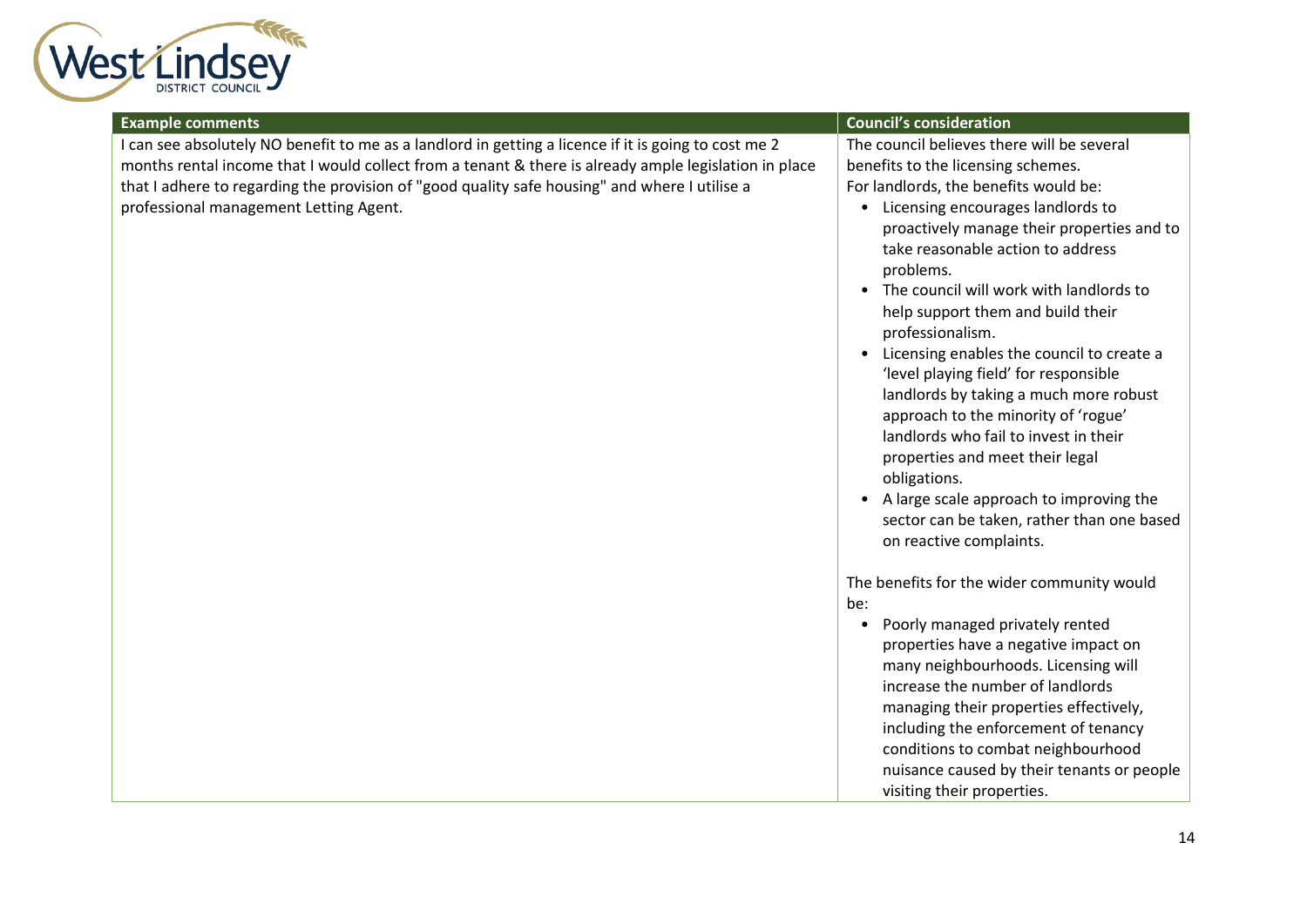

| <b>Example comments</b>                                                                                                                                                | <b>Council's consideration</b>                                                                                                                                                                                                                                                                                                                                                                                                                         |
|------------------------------------------------------------------------------------------------------------------------------------------------------------------------|--------------------------------------------------------------------------------------------------------------------------------------------------------------------------------------------------------------------------------------------------------------------------------------------------------------------------------------------------------------------------------------------------------------------------------------------------------|
|                                                                                                                                                                        | • Poor waste management and fly tipping<br>has been cited as a major issue in many<br>wards. All property licences contain a<br>condition that the holder must provide<br>adequately sized bins and sufficient<br>recycling containers for the occupiers.                                                                                                                                                                                              |
|                                                                                                                                                                        | When a property is overcrowded, this is often<br>linked to an increase in noise complaints.<br>Through licensing the council is able to limit the<br>number of occupants in a property, reducing<br>overcrowding and the likelihood of noise<br>nuisance                                                                                                                                                                                               |
| Theme: More areas should be included in the designation                                                                                                                |                                                                                                                                                                                                                                                                                                                                                                                                                                                        |
| Licensing should be across the whole area                                                                                                                              | As stated above, the council can only introduce<br>selective licensing in areas in the borough<br>where there is evidence that the areas meet the<br>criteria as laid out in the Selective Licensing of<br>Housing 2015 (Additional Conditions). The<br>council carried out a detail analysis of the<br>evidence available and has been selective in<br>proposing designations for areas that meet the<br>criteria of poor property conditions and ASB |
| <b>Theme: Other</b>                                                                                                                                                    |                                                                                                                                                                                                                                                                                                                                                                                                                                                        |
| From a very good landlord's position, I don't think you should include good landlords in this proposal,<br>work on a points-based system working on tenant complaints. | As stated above, the council has evidence that<br>the issues with poor property conditions are<br>more widespread than just the areas covered<br>by the previous scheme                                                                                                                                                                                                                                                                                |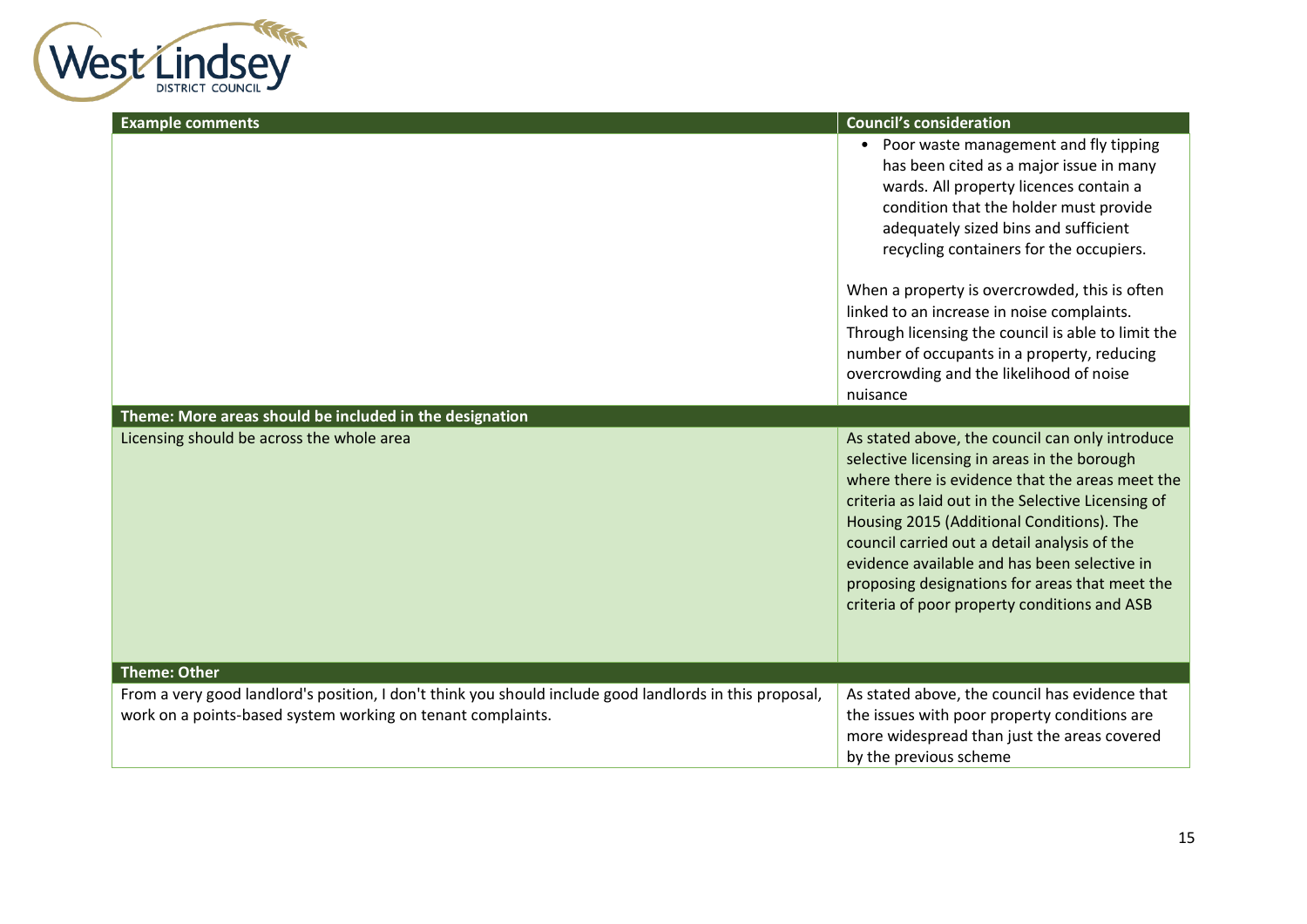

#### <span id="page-15-0"></span>**Reasons for agreeing with the proposed selective licensing schemes in Designation 1 and Designation 2**

There were a number of positive comments regarding the proposed licence schemes from consultees. They continued the following themes:

- Agrees with the scheme
- Supports licensing if it will address issues in the area
- Licensing will help improve properties
- The area of the designation is experiencing issues
- More areas should be included in the designations
- Tenants also have to take responsibility
- Landlords should have responsibility for tenants
- The scheme needs to be enforced

A sample of the comments supporting licensing are below:

- The area has been positively impacted by the previous scheme and makes perfect sense to continue it.
- Property licensing is massively important for the safety of everyone
- All private landlords should meet a high level of standards for the benefit of tenants and the larger community
- This will allow the area and rental properties to be better managed
- Anything to make the area safer and the housing up to a decent standard
- More regulation is required to ensure high standards in rented accommodation
- Without adequate licensing there will be no improvement and the lives of homeowners will not improve. House prices will be affected by the neglected properties
- The area desperately needs help and support
- I agree entirely, this is an area of low-quality housing and high unemployment. You need to come down hard on the landlords you get tenant complaints from.
- This should cover all areas. I live in a 'nice' rural area but the property, with its charm, is over 150 years old. Just because we are not in a designated low-income/anti-social area, doesn't mean we fare any better.
- Some very poor properties hidden away in rural areas and far less choice for tenants with limited resources made far worse by e.g., lack of health and social support services and no public transport
- The two friends I have also rent in Market Rasen are in very poor condition properties, one without operable bath or shower. Council inspection (or the threat of it) would force improvements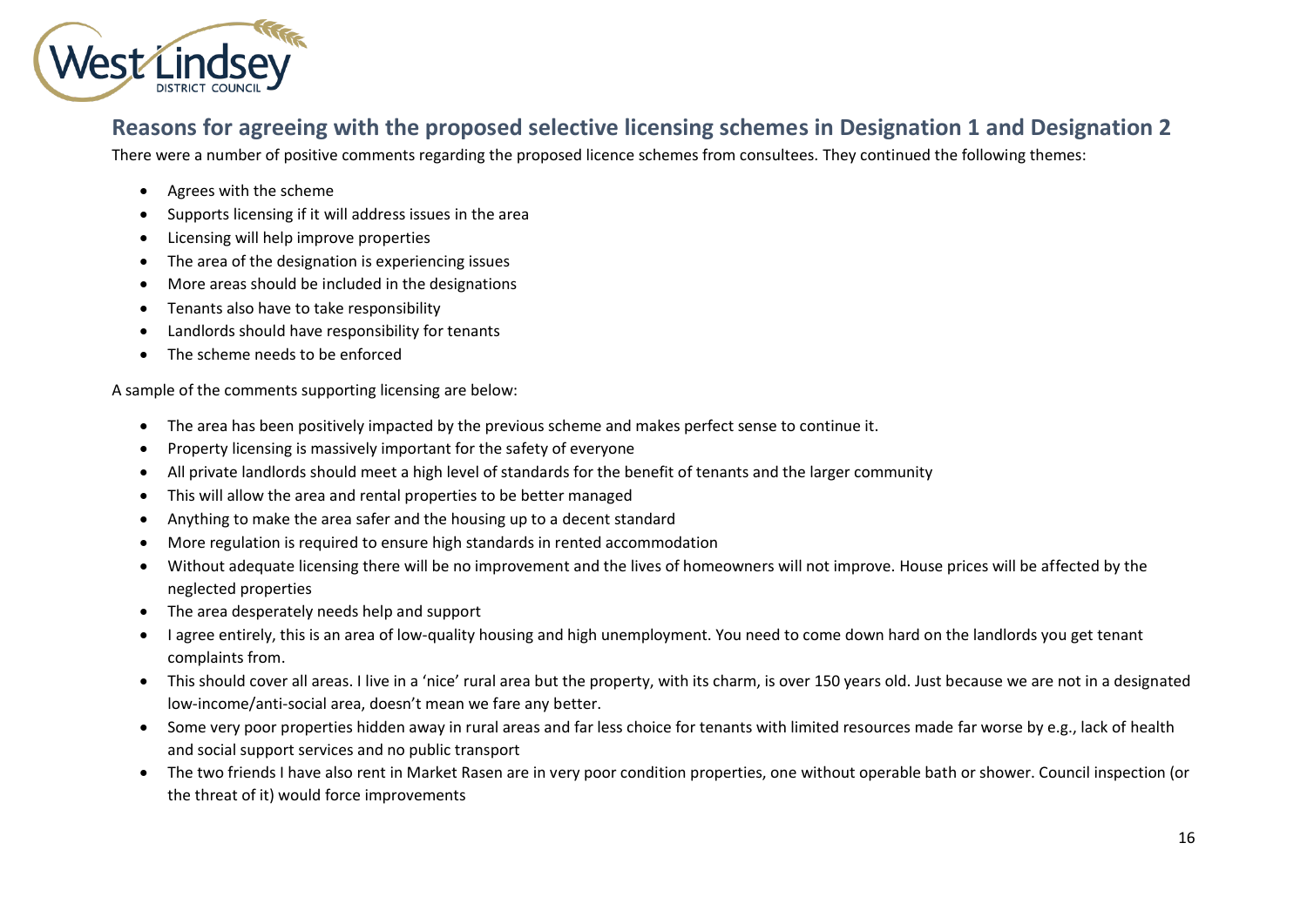

- I agree Landlords have a responsibility to minimum standards and have a duty to maintenance. Tenants equally have responsibilities to respect property and community
- Landlords should take responsibility to ensure their tenants behave in a manner that doesn't impact on their neighbours
- I think any landlord not maintaining their property to health and safety standards and tenants not looking after property should be made to
- the rental market has been open to abuse and profit and tenants need protection as well.
- Hopefully it will make landlords to do health and safety checks every year and do repairs that they don't seem to care about
- Just to say that it is well covered and welcomed.
- If landlords were made more responsible for their property and the anti-social actions of their tenants, it would be wonderful for people like me who own and live in property in these areas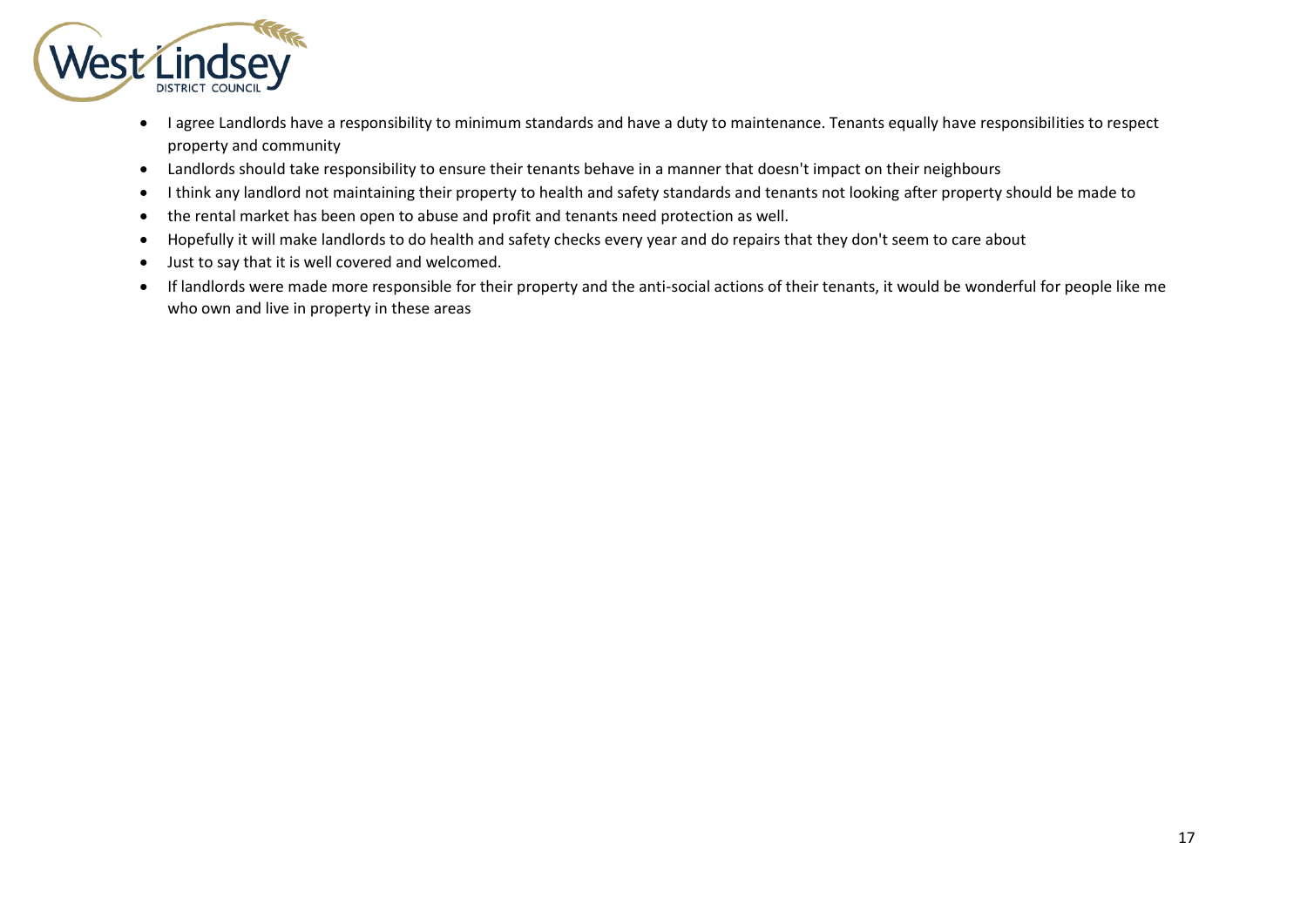

<span id="page-17-0"></span>

| <b>Example comments</b><br>Theme: The scheme needs to be enforced                                                                                                                                                                                                                                                                                                                                                                  | <b>Council's consideration</b>                                                                                                                                                                                                                                                                                                                                                                                                                                                                                                                                                                                                                                                                                                                                                                                                                        |
|------------------------------------------------------------------------------------------------------------------------------------------------------------------------------------------------------------------------------------------------------------------------------------------------------------------------------------------------------------------------------------------------------------------------------------|-------------------------------------------------------------------------------------------------------------------------------------------------------------------------------------------------------------------------------------------------------------------------------------------------------------------------------------------------------------------------------------------------------------------------------------------------------------------------------------------------------------------------------------------------------------------------------------------------------------------------------------------------------------------------------------------------------------------------------------------------------------------------------------------------------------------------------------------------------|
| Please ensure the enforcement element is large enough to cover costs<br>I hope this is not just a money-making scheme for the council and that this scheme will be managed<br>effectively to rid our wards of unsuitable landlords who prey on the poor of society<br>Theme: The council should focus on bad/poor landlords<br>We should not be enforcing selective licencing fee on good landlords like myself - focus on the bad | Had the scheme been approved, the council's<br>enforcement capability would have been<br>increased in line with the number of licences,<br>including pro-active compliance checks. The<br>council sought to actively inspect for unlicensed<br>properties and would have taken action against<br>those who refused to license their properties.<br>Under an approved Licensing scheme, the                                                                                                                                                                                                                                                                                                                                                                                                                                                            |
| Non-compliant landlords should be fined instead of a charge across the board                                                                                                                                                                                                                                                                                                                                                       | council will carry out inspections to find<br>unlicensed properties and take action against<br>those who refuse to licence their properties.<br>An independent agency on behalf of the<br>government (An Independent Review of the Use<br>and Effectiveness of Selective Licensing) found<br>that licensing "provides a clearly defined<br>offence (licensed / unlicensed) which simplifies<br>enforcement - and where a landlord is<br>intentionally operating without a licence it is<br>highly likely the inspection process will uncover<br>further offences". The council believes that<br>licensing will enable it to work with landlords to<br>raise standards of living in the borough and<br>work to tackle the issues of poor property<br>conditions, and ASB, by holding landlords to a<br>high standard, and by carrying out inspections. |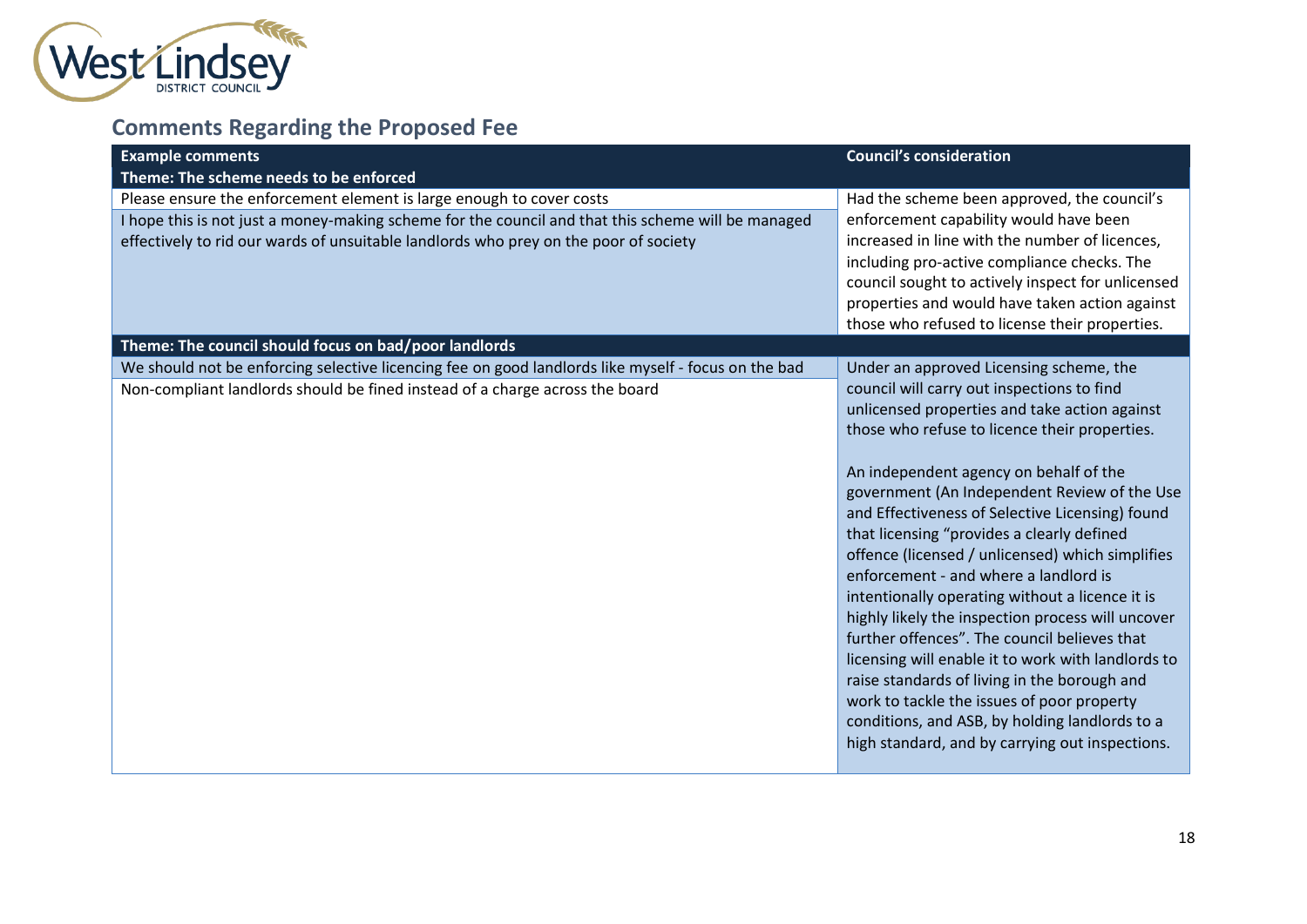

| <b>Example comments</b>                                                                            | <b>Council's consideration</b>                                                                 |
|----------------------------------------------------------------------------------------------------|------------------------------------------------------------------------------------------------|
|                                                                                                    | Alongside the enforcement powers granted by                                                    |
|                                                                                                    | licensing, the council will also carry out a                                                   |
|                                                                                                    | comms campaign to make landlords, tenants                                                      |
|                                                                                                    | and residents aware of the licensing schemes,                                                  |
|                                                                                                    | and raise awareness of how to report issues.                                                   |
| Theme: Licensing will not have an impact                                                           |                                                                                                |
| How will simply taking money from landlords achieve targets of any sort                            | See previous answer on this theme above in                                                     |
| Under the last selective licensing period I couldn't see any positive tangible results for anyone. | Reasons for disagreeing with the proposed                                                      |
|                                                                                                    | selective licensing schemes in Designation 1                                                   |
| Theme: Licensing is unnecessary bureaucracy                                                        |                                                                                                |
| Another paper exercise!                                                                            | As stated above, whilst the council                                                            |
| Private landlords have increased costs anyway with MEES and EPCs without a further layer of        | acknowledges that many landlords operating in                                                  |
| unnecessary bureaucracy                                                                            | the district keep their properties to a high                                                   |
|                                                                                                    | standard, the evidence presented during the                                                    |
|                                                                                                    | consultation shows that there are persistent                                                   |
|                                                                                                    | issues with poor property conditions, and ASB<br>in the district's private rented sector, that |
|                                                                                                    | licensing can help to address.                                                                 |
| Theme: It should be free for previously licensed landlords                                         |                                                                                                |
| Having already had the licence I think it should be free                                           | By law, the council is not allowed to make                                                     |
| Previously licenced properties with same landlord & tenant should not be necessary                 | money from the licensing schemes. The                                                          |
|                                                                                                    | proposed fees have been calculated based on                                                    |
|                                                                                                    | the cost of setting up and operating the                                                       |
|                                                                                                    | licensing schemes, so that the costs would be                                                  |
|                                                                                                    | met by the expected income from the number                                                     |
|                                                                                                    | of licence applications the council anticipate,                                                |
|                                                                                                    | under the proposed designations.                                                               |
|                                                                                                    |                                                                                                |
|                                                                                                    | The council have considered the level of                                                       |
|                                                                                                    | discounts for previously licensed landlords as                                                 |
|                                                                                                    | part of its fees setting process and consider the                                              |
|                                                                                                    | level of discount to be appropriate.                                                           |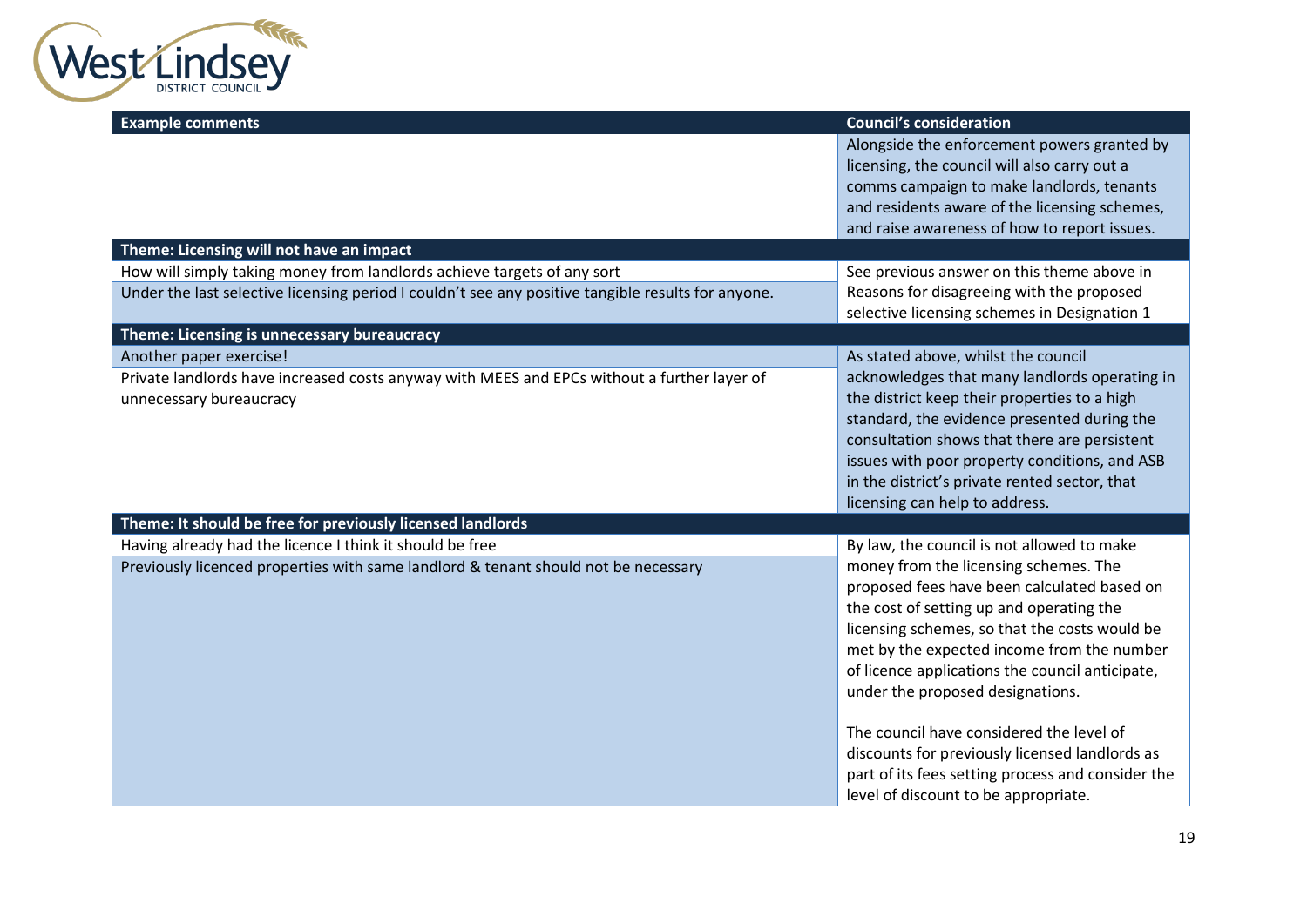

| <b>Example comments</b>                                                                                                                                                                                                                                                                             | <b>Council's consideration</b>                                                                                                                                                                                                                                                                                                                                                                                                                                                                                                                                                                                                                                                         |
|-----------------------------------------------------------------------------------------------------------------------------------------------------------------------------------------------------------------------------------------------------------------------------------------------------|----------------------------------------------------------------------------------------------------------------------------------------------------------------------------------------------------------------------------------------------------------------------------------------------------------------------------------------------------------------------------------------------------------------------------------------------------------------------------------------------------------------------------------------------------------------------------------------------------------------------------------------------------------------------------------------|
| Theme: Landlords with properties in good condition should be exempt                                                                                                                                                                                                                                 |                                                                                                                                                                                                                                                                                                                                                                                                                                                                                                                                                                                                                                                                                        |
| There should be a 100% exemption where a landlord can demonstrate that the property is not in poor<br>conditions<br>Unfair cost to landlords who stick to the rules.                                                                                                                                | By law, the council is not allowed to make<br>money from the licensing schemes. The<br>proposed fees have been calculated based on<br>the cost of setting up and operating the                                                                                                                                                                                                                                                                                                                                                                                                                                                                                                         |
|                                                                                                                                                                                                                                                                                                     | licensing schemes, so that the costs would be<br>met by the expected income from the number<br>of licence applications the council anticipate,<br>under the proposed designations.                                                                                                                                                                                                                                                                                                                                                                                                                                                                                                     |
| Theme: It is not clear what the benefit to landlords is                                                                                                                                                                                                                                             |                                                                                                                                                                                                                                                                                                                                                                                                                                                                                                                                                                                                                                                                                        |
| It is a charge for what benefit to me as a landlord? Communication has been poor or non-existent<br>It seems reasonable that the landlord should pay, provided they gain something in return.<br>I can see absolutely NO benefit to me as a landlord in getting a licence if it is going to cost me | As stated above, the council believes there will<br>be several benefits to the licensing schemes.<br>Licensing encourages landlords to<br>$\bullet$<br>proactively manage their properties and to<br>take reasonable action to address<br>problems.<br>• The council will work with landlords to<br>help support them and build their<br>professionalism.<br>Licensing enables the council to create a<br>$\bullet$<br>'level playing field' for responsible<br>landlords by taking a much more robust<br>approach to the minority of 'rogue'<br>landlords who fail to invest in their<br>properties and meet their legal<br>obligations.<br>• A large scale approach to improving the |
|                                                                                                                                                                                                                                                                                                     | sector can be taken, rather than one based<br>on reactive complaints.                                                                                                                                                                                                                                                                                                                                                                                                                                                                                                                                                                                                                  |
| Theme: The fee will mean landlords have less to spend on improving their properties                                                                                                                                                                                                                 |                                                                                                                                                                                                                                                                                                                                                                                                                                                                                                                                                                                                                                                                                        |
| Agree there should be a fee but rather than was nominal with balance directed to property<br>improvement                                                                                                                                                                                            | The proposed fees have been calculated based<br>on the cost of setting up and operating the                                                                                                                                                                                                                                                                                                                                                                                                                                                                                                                                                                                            |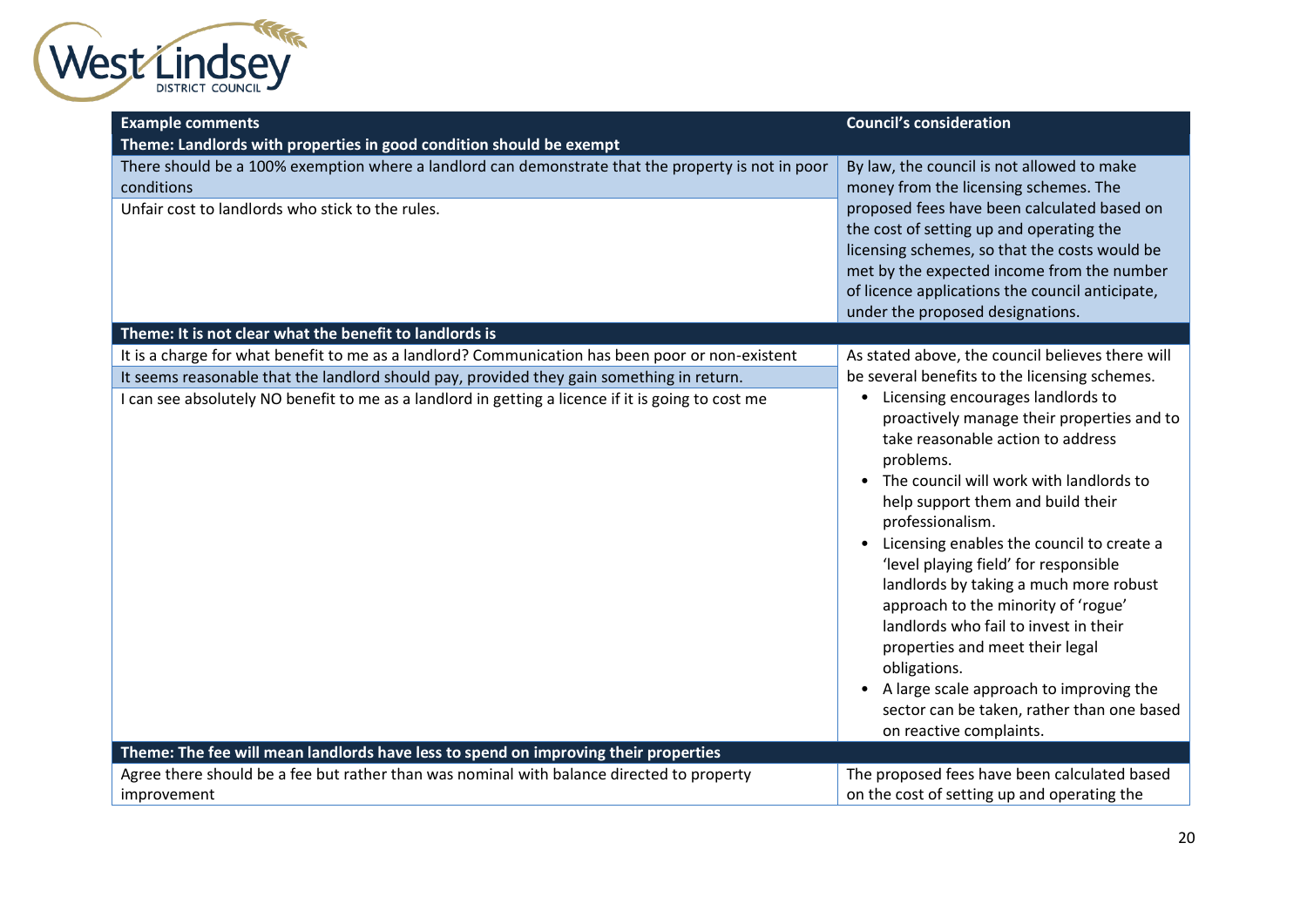

| <b>Example comments</b>                                                                                          | <b>Council's consideration</b>                                                                                                                                                                                                                                                                                                                                                                                 |
|------------------------------------------------------------------------------------------------------------------|----------------------------------------------------------------------------------------------------------------------------------------------------------------------------------------------------------------------------------------------------------------------------------------------------------------------------------------------------------------------------------------------------------------|
| Is the Fee going to add £675 to tenants rent or mean landlords spend £675 less on their houses?                  | licensing schemes, so that the costs would be                                                                                                                                                                                                                                                                                                                                                                  |
| That's £675 you could spend on improving the property                                                            | met by the expected income from the number<br>of licence applications the council anticipate,<br>under the proposed designations.                                                                                                                                                                                                                                                                              |
|                                                                                                                  | A selective licence obtained at the start of the<br>five-year scheme for a property will pay a one-<br>off fee of £675 (which equates to around £2.60<br>per week).                                                                                                                                                                                                                                            |
|                                                                                                                  | Whilst the council recognises that the licence<br>fee is a cost to the landlord, this is not<br>considered unaffordable compared to the<br>average rental income obtainable in West<br>Lindsey at present.                                                                                                                                                                                                     |
|                                                                                                                  |                                                                                                                                                                                                                                                                                                                                                                                                                |
| Theme: The licence should be free                                                                                |                                                                                                                                                                                                                                                                                                                                                                                                                |
| If you want landlords to get a license and likely incur extra cost, should be free funded by council             | As mentioned previously, the proposed fees                                                                                                                                                                                                                                                                                                                                                                     |
| There should be no fees. Selective Licensing is akin to a Landlord Tax                                           | have been calculated based on the cost of                                                                                                                                                                                                                                                                                                                                                                      |
| Funding should not be coming from responsible private landlords. Should come from general<br>government taxation | setting up and operating the licensing schemes,<br>so that the costs would be met by the expected<br>income from the number of licence applications<br>the Council anticipate, under the proposed<br>designations. In order to undertake the scale of<br>work needed, based on the evidence provided,<br>it is not believed that this can be funded<br>through the council's usual general fund<br>activities. |
| Theme: The fee must reflect the cost of running the scheme                                                       |                                                                                                                                                                                                                                                                                                                                                                                                                |
| I assumed that WDC has clearly modelled and determined the costs to be self-funding from the<br>charge           | The proposed fees have been calculated based<br>on the cost of setting up and operating the                                                                                                                                                                                                                                                                                                                    |
| The fee must reflect the cost of managing the scheme                                                             | licensing schemes, so that the costs would be                                                                                                                                                                                                                                                                                                                                                                  |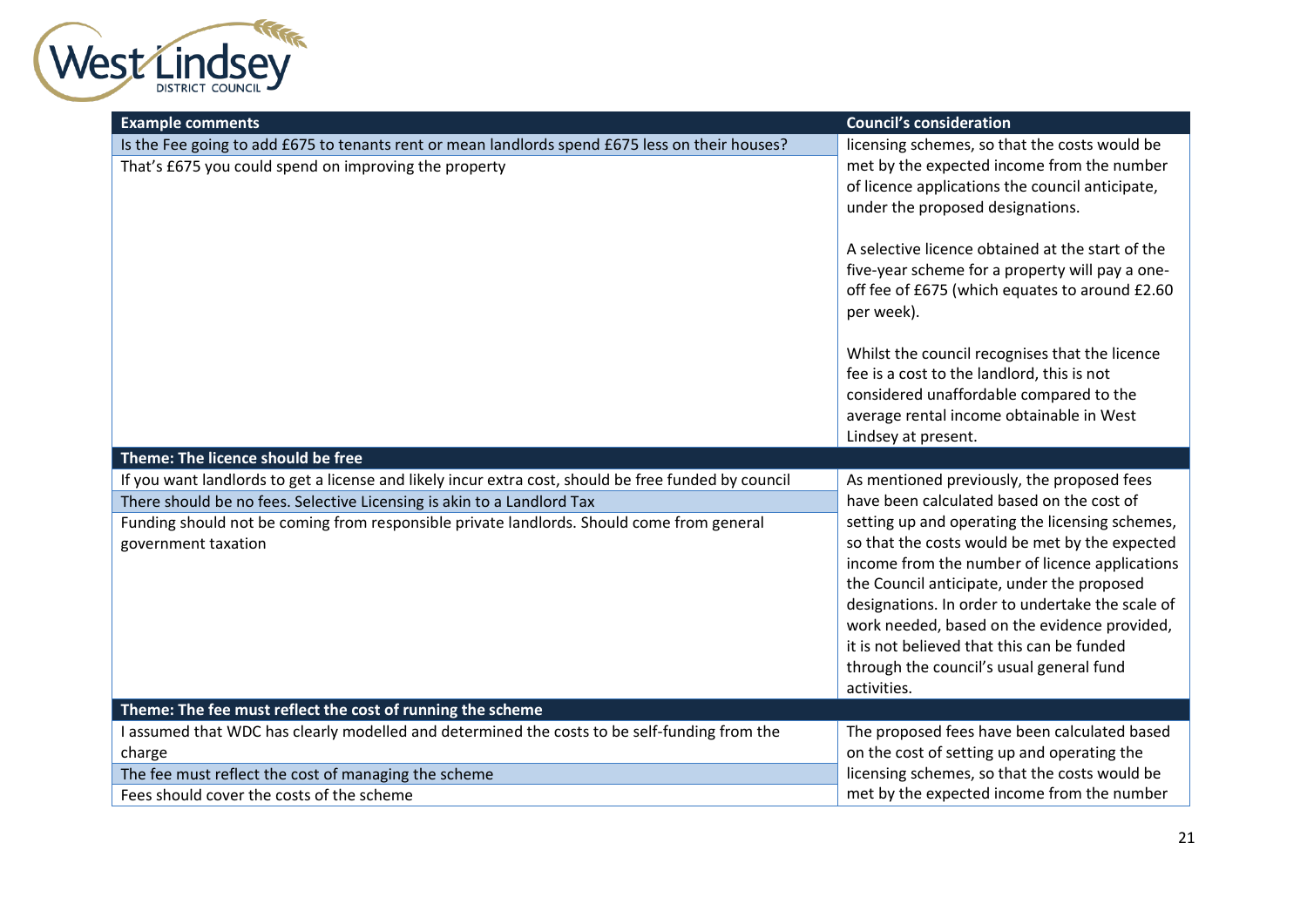

| <b>Example comments</b>                                                                                | <b>Council's consideration</b>                                                                                                                                                                                                                                                                 |
|--------------------------------------------------------------------------------------------------------|------------------------------------------------------------------------------------------------------------------------------------------------------------------------------------------------------------------------------------------------------------------------------------------------|
|                                                                                                        | of licence applications the Council anticipate,<br>under the proposed designations.                                                                                                                                                                                                            |
|                                                                                                        | The council's enforcement capability will be<br>increased in line with the number of licences,<br>including pro-active compliance checks. The<br>council will be actively inspecting for unlicensed<br>properties and will take action against those<br>who refuse to license their properties |
| Theme: Licensing punishes good landlords                                                               |                                                                                                                                                                                                                                                                                                |
| Do not charge the good landlords to pay for enforcement on the bad landlords.                          | See previous answer on this theme above in                                                                                                                                                                                                                                                     |
| Too expensive for good landlords                                                                       | Reasons for disagreeing with the proposed                                                                                                                                                                                                                                                      |
| I feel it may penalise good landlords                                                                  | selective licensing schemes in Designation 1 and<br>Designation 2Reasons for disagreeing with the<br>proposed selective licensing schemes in<br>Designation 1                                                                                                                                  |
| Theme: Licensing will result in landlords selling / leaving the sector                                 |                                                                                                                                                                                                                                                                                                |
| I deal with Landlords hit by the pandemic with tenants defaulting. Will lead to houses having to be    | See previous answer on this theme above in                                                                                                                                                                                                                                                     |
| sold letting agent.                                                                                    | Reasons for disagreeing with the proposed                                                                                                                                                                                                                                                      |
| For portfolio owner that own more than 10 properties will struggle and therefore most likely sell.     | selective licensing schemes in Designation 1 and                                                                                                                                                                                                                                               |
| If you do this, it is not worth me renting out a property I will sell it so one less for you to worry. | Designation 2                                                                                                                                                                                                                                                                                  |
| Theme: The fee is too low                                                                              |                                                                                                                                                                                                                                                                                                |
| Should be higher to deter rogue landlords and those who have a portfolio of properties.                | The fees have been set to cover the cost of the                                                                                                                                                                                                                                                |
| Increase the fee.                                                                                      | scheme, which is a legal requirement.                                                                                                                                                                                                                                                          |
| Fees should be higher.                                                                                 |                                                                                                                                                                                                                                                                                                |
| Theme: Agrees with the fees                                                                            |                                                                                                                                                                                                                                                                                                |
| it will regulate and improve housing standards with rented properties                                  | As stated above, the fees have been set to                                                                                                                                                                                                                                                     |
| I help fix these houses and notice a really positive benefit to the tenant's life.                     | cover the cost of the scheme, which is a legal                                                                                                                                                                                                                                                 |
| Fee may be an incentive and represents a small proportion of the potential [rental] income             | requirement, and agree that it is not considered                                                                                                                                                                                                                                               |
| This will put off bad landlords                                                                        | unaffordable compared to the average rental<br>income obtainable in West Lindsey at present.                                                                                                                                                                                                   |
| Theme: Money-making scheme                                                                             |                                                                                                                                                                                                                                                                                                |
|                                                                                                        |                                                                                                                                                                                                                                                                                                |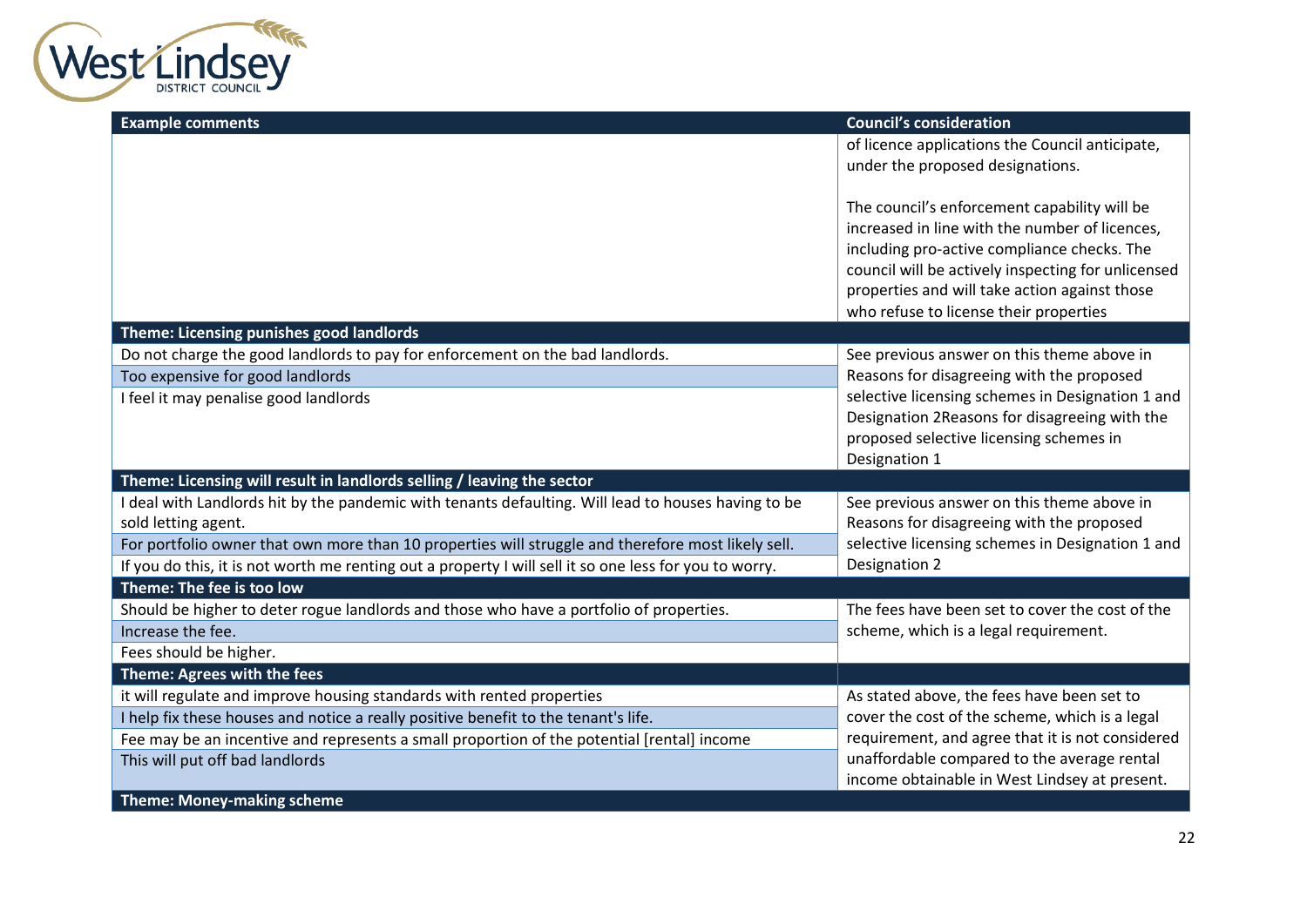

| <b>Example comments</b>                                                                                  | <b>Council's consideration</b>                                                                                                                                                                                                                                                                                                                                                                                                                                                                          |
|----------------------------------------------------------------------------------------------------------|---------------------------------------------------------------------------------------------------------------------------------------------------------------------------------------------------------------------------------------------------------------------------------------------------------------------------------------------------------------------------------------------------------------------------------------------------------------------------------------------------------|
| This is a tax by the council. There are robust and strong laws in place to protect tenants.              | Under the law, the Council is not allowed to                                                                                                                                                                                                                                                                                                                                                                                                                                                            |
| this is a landlord tax to increase the housing budget to deal with other things not relating to ASB.     | make money from the licensing schemes. The                                                                                                                                                                                                                                                                                                                                                                                                                                                              |
| This fee is ludicrous!!! Not only are you penalising the landlords of decent properties, but also taking | proposed fees have been calculated based on                                                                                                                                                                                                                                                                                                                                                                                                                                                             |
| more money away from them investing it into the property itself.                                         | the cost of setting up and operating the                                                                                                                                                                                                                                                                                                                                                                                                                                                                |
| Very poor value for money. It's just another tax.                                                        | licensing schemes, so that the costs would be<br>met by the expected income from the number<br>of licence applications the Council anticipate,<br>under the proposed designations. The<br>legislation requires the council to only use the<br>fees for the administration and enforcement of<br>the scheme.<br>In order to undertake the scale of work needed,<br>based on the evidence provided, it is not<br>believed that this can be funded through the<br>council's usual general fund activities. |
| Theme: Fee is too high                                                                                   |                                                                                                                                                                                                                                                                                                                                                                                                                                                                                                         |
| Far too expensive. Landlords have to pay for all rental related fees now such a credit scoring etc.      | As stated above, the proposed fees have been                                                                                                                                                                                                                                                                                                                                                                                                                                                            |
| It is not affordable at all to independent landlords as there is already little profit to be made.       | calculated based on the cost of setting up and                                                                                                                                                                                                                                                                                                                                                                                                                                                          |
| As a landlord in London, this fee appears incredibly high, and far more than landlords can pay. £100 is  | operating the licensing schemes, so that the                                                                                                                                                                                                                                                                                                                                                                                                                                                            |
| far more reasonable - anymore and the cost will be passed on to tenants                                  | costs would be met by the expected income                                                                                                                                                                                                                                                                                                                                                                                                                                                               |
| They are far too high for the amount of work required.                                                   | from the number of licence applications the                                                                                                                                                                                                                                                                                                                                                                                                                                                             |
| I think that this is an unacceptable extra cost per let property.                                        | Council anticipate, under the proposed<br>designations.                                                                                                                                                                                                                                                                                                                                                                                                                                                 |
|                                                                                                          | A selective licence obtained at the start of the<br>five-year scheme for a property will pay a one-<br>off fee of £675 (which equates to around £2.60<br>per week). Whilst the Council recognises that<br>the licence fee is a cost to the landlord, this is<br>not considered unaffordable compared to the<br>average rental income obtainable in West<br>Lindsey at present.                                                                                                                          |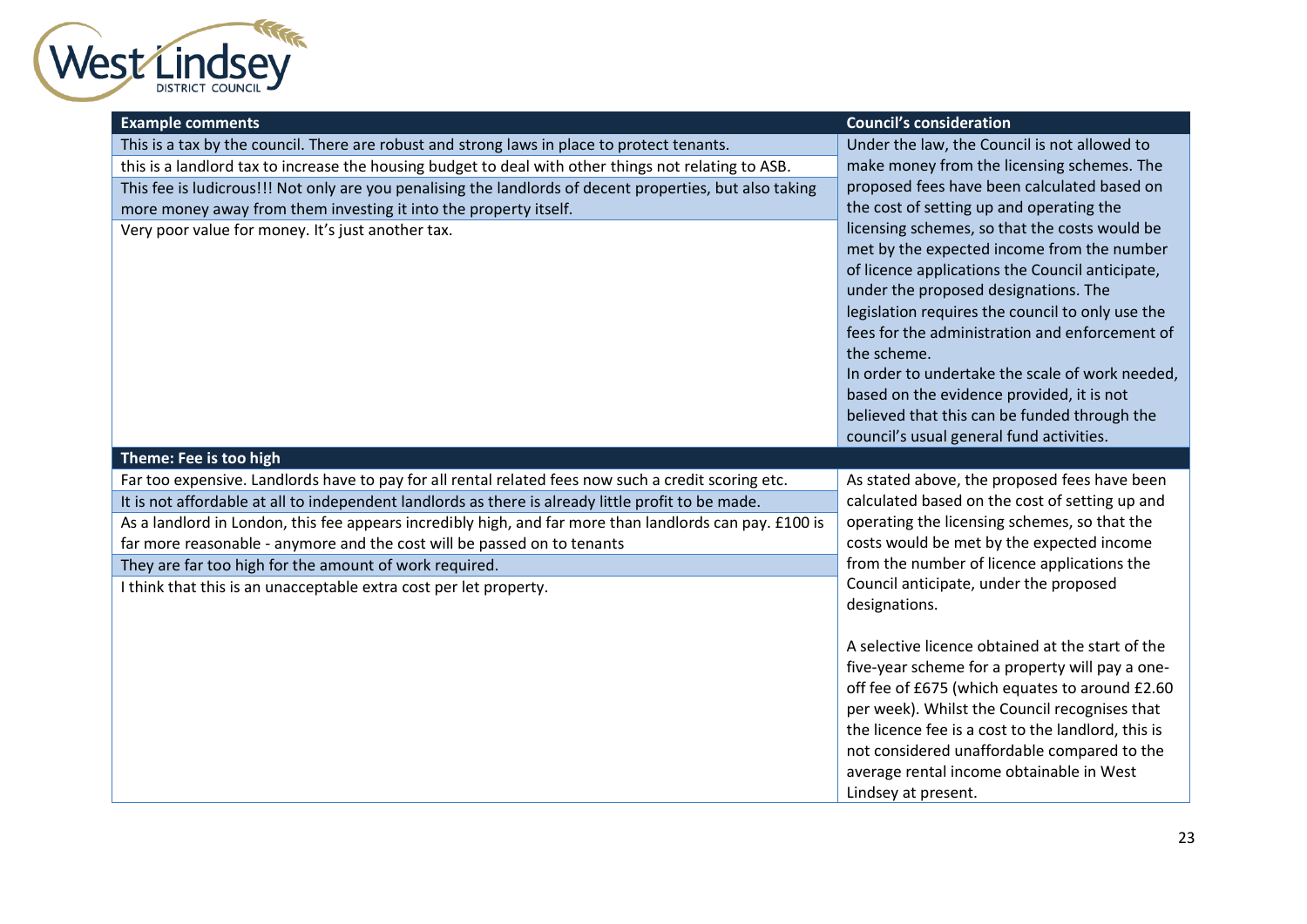

| <b>Example comments</b>                                                                                 | <b>Council's consideration</b>                   |
|---------------------------------------------------------------------------------------------------------|--------------------------------------------------|
| Theme: The cost will be passed on to tenants                                                            |                                                  |
| Unfortunately, any incurred cost that landlords get are often then added to increase rents              | See previous answer on this theme above in       |
| The fees will be passed to the tenant, or be deducted from property improvement contingencies           | Reasons for disagreeing with the proposed        |
| Additional costs would have to be passed onto tenants and may reduce the availability property.         | selective licensing schemes in Designation 1 and |
| If you introduce fees nobody but the landlord would pay it and pass cost onto tenant, so nothing is     | Designation 2                                    |
| gained.                                                                                                 |                                                  |
| Any amount paid for a license will ultimately be passed on in rents therefore upping the cost of living |                                                  |
| once again to those who struggle now                                                                    |                                                  |

# <span id="page-23-0"></span>**Comments Regarding the Proposed Discounts to the Licence Fees**

| <b>Example comments</b>                                                                             | <b>Council's consideration</b>                                                                                                                                                                                                                                 |
|-----------------------------------------------------------------------------------------------------|----------------------------------------------------------------------------------------------------------------------------------------------------------------------------------------------------------------------------------------------------------------|
| Theme: Agree with discounts                                                                         |                                                                                                                                                                                                                                                                |
| The discounts seem fair.                                                                            | The Council have considered the level of                                                                                                                                                                                                                       |
| Discount system is fine.                                                                            | discounts as part of its fees setting process and<br>consider the level of discount to be appropriate.                                                                                                                                                         |
| Theme: Not enough information provided to comment                                                   |                                                                                                                                                                                                                                                                |
| Nor enough info to answer                                                                           | The information on the proposed discounts was                                                                                                                                                                                                                  |
| I have seen no mentions of discounts or their percentages                                           | available on the council website and linked to<br>the consultation survey page. Opportunities<br>were provided throughout the consultation for<br>stakeholders to attend online forums or submit<br>questions to the council via email or via a phone<br>call. |
| Theme: Agrees with the early bird discount                                                          |                                                                                                                                                                                                                                                                |
| Early bird discount good idea so long as the renewal date (in five years) isn't set at point of pay | The fee would cover the full five years of the                                                                                                                                                                                                                 |
| 1. No discount for the new 5-year period. 2. The early bird discount is fine.                       | scheme, regardless of when it was paid, for the<br>period of the five-year designation                                                                                                                                                                         |
| Theme: A discount if the landlords makes an improvement in energy efficiency                        |                                                                                                                                                                                                                                                                |
| It's clear these charges will happen. Discounts should apply. as well as eco grants implemented.    | As stated above, the council have considered                                                                                                                                                                                                                   |
| Discount if landlord makes improvements in energy efficiency e.g., insulation or heating            | the level of discounts as part of its fees setting                                                                                                                                                                                                             |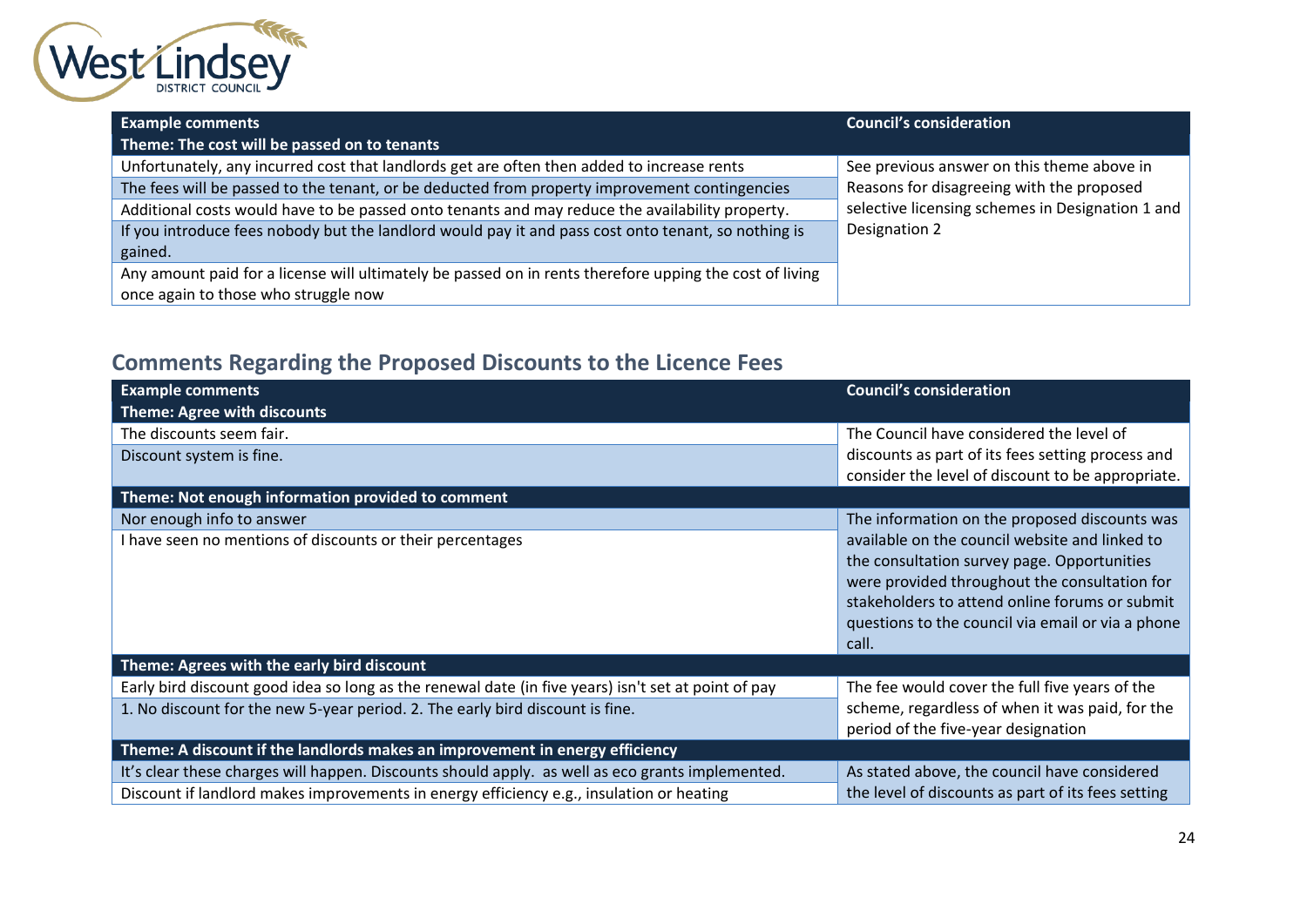

| <b>Example comments</b>                                                                               | <b>Council's consideration</b>                      |
|-------------------------------------------------------------------------------------------------------|-----------------------------------------------------|
|                                                                                                       | process and consider the level of discount to be    |
|                                                                                                       | appropriate.                                        |
|                                                                                                       | Advice from the council on eco grants or other      |
|                                                                                                       | initiatives such as this is still available on the  |
|                                                                                                       | council website.                                    |
| Theme: It's a money-making scheme                                                                     |                                                     |
| This is a disgusting money-making scheme that the country should hear about                           | See previous answer on this theme in                |
| This seems like a council's way of just getting money for doing nothing, neither tenants or landlords | Comments Regarding the Proposed Fee                 |
| get any benefit out of this proposal, only a money-making thing for the council.                      |                                                     |
| Theme: Discounts should be repaid if enforced is required                                             |                                                     |
| Discounted fees should be repaid if enforcement is warranted.                                         | If a property is found to be in breach of the       |
| Discount should be removed and paid for any landlord subject and enforcement. Landlords subject to    | licence conditions or legislation relating to       |
| enforcement should have to re-apply at full fee after each enforcement                                | renting out a property, the licence holder would    |
|                                                                                                       | face enforcement action ranging from a              |
|                                                                                                       | schedule of works to remedy the issues, up to a     |
|                                                                                                       | financial penalty or prosecution. If the council is |
|                                                                                                       | concerned about a property when they receive        |
|                                                                                                       | a licence application, they can issue a one-year    |
|                                                                                                       | licence on condition that improvements are          |
|                                                                                                       | made to the property, before issuing a full         |
|                                                                                                       | licence.                                            |
| Theme: It should be free for good quality housing                                                     |                                                     |
| No charge should apply to landlords providing and taking care of good quality housing. It's a         | As mentioned previously, the proposed fees          |
| disincentive                                                                                          | have been calculated based on the cost of           |
| Zero fee for good landlords                                                                           | setting up and operating the licensing schemes,     |
|                                                                                                       | so that the costs would be met by the expected      |
|                                                                                                       | income from the number of licence applications      |
|                                                                                                       | the Council anticipate, under the proposed          |
|                                                                                                       | designations.                                       |
|                                                                                                       |                                                     |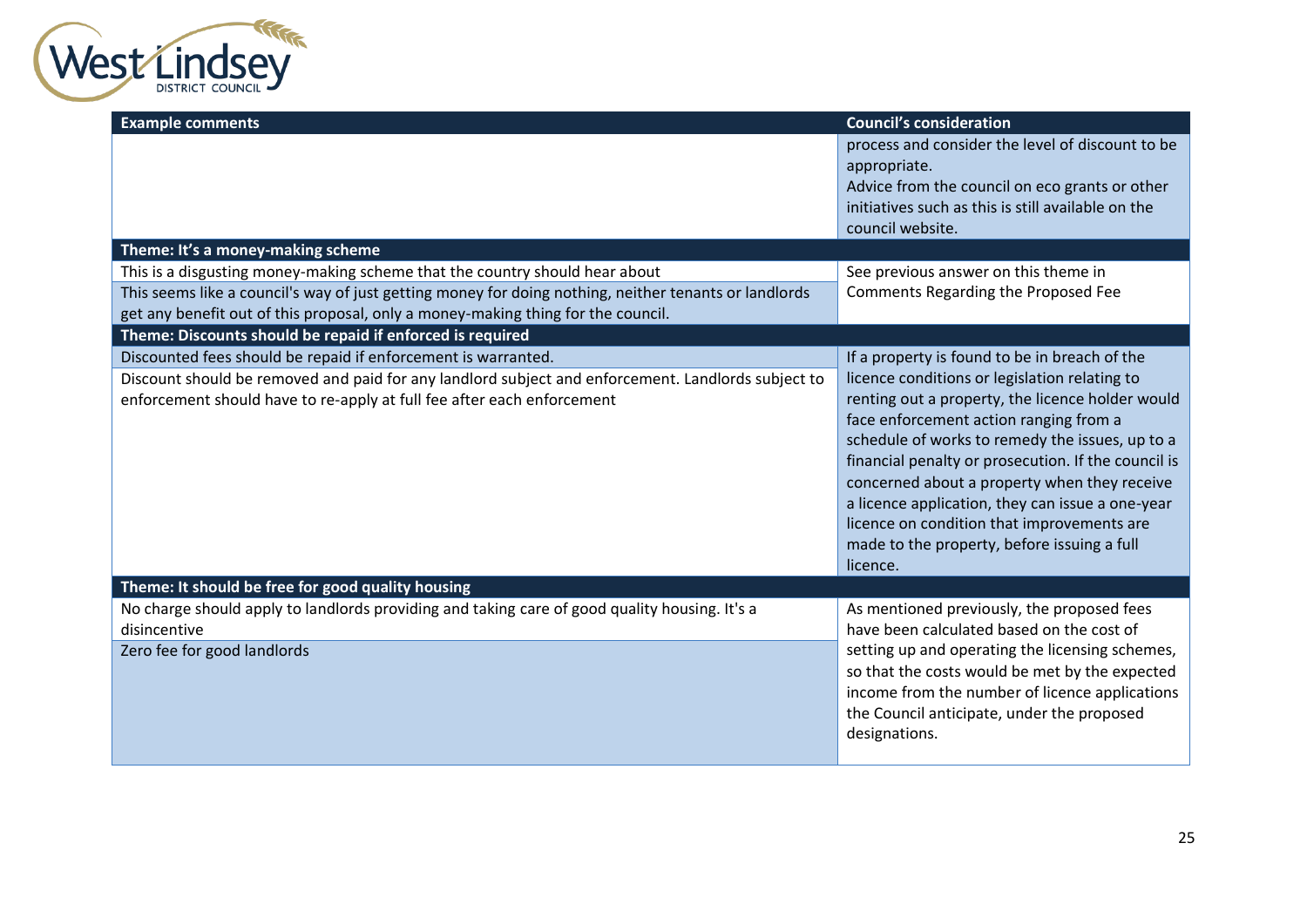

| <b>Example comments</b>                                                                            | <b>Council's consideration</b>                                                         |
|----------------------------------------------------------------------------------------------------|----------------------------------------------------------------------------------------|
|                                                                                                    | It is not possible to determine property by                                            |
|                                                                                                    | property the standard of each landlord, without                                        |
|                                                                                                    | a scheme such as selective licensing.                                                  |
| Theme: There should be fewer discounts                                                             |                                                                                        |
| Less discounts should be issued so that landlords have to seriously consider risk                  | The council wants to reward responsible                                                |
| No discounts. Landlords make money, homeowners have lost thousands.                                | landlords who apply promptly for a licence, and                                        |
|                                                                                                    | for those landlords whose properties were                                              |
| Theme: There should not be a fee                                                                   | covered under the previous licensing scheme.                                           |
|                                                                                                    |                                                                                        |
| There should not be a fee at all.                                                                  | The schemes are required to be self-funding<br>therefore for the council to be able to |
| No fee needed                                                                                      | implement and run the schemes and carry out                                            |
|                                                                                                    | inspections, there is a need for a fee.                                                |
| Theme: There should be a further discount/free for previously licensed landlords                   |                                                                                        |
| If 1 fit and proper check has been done, you don't need to charge again for it                     | The Council have considered the level of                                               |
| Greater discounts should apply to those in SWW. Landlords received nothing of what was promised.   | discounts for previously licensed landlords as                                         |
|                                                                                                    | part of its fees setting process and consider the                                      |
|                                                                                                    | level of discount to be appropriate.                                                   |
| Theme: Discount for landlords depending on the number of properties                                |                                                                                        |
| Heavy discounts for portfolio owners                                                               | The licence fee is set based on the cost of the                                        |
| Discounts for several properties per landlord                                                      | schemes. The fee is not permitted to be set                                            |
|                                                                                                    | based on the number, size or rental value of the                                       |
|                                                                                                    | property. A slightly reduced fee would be                                              |
|                                                                                                    | offered due to the need for the fit and proper                                         |
|                                                                                                    | person checks only being required once.                                                |
| Theme: There should be a discount for good landlords                                               |                                                                                        |
| A fee at the beginning of the term and a 50% refund if no complaints have arisen.                  | The council considers that good landlords                                              |
| Perhaps as an incentive to good landlords, any property deemed very good on first inspection could | would apply promptly for a licence, and                                                |
| receive a discount.                                                                                | therefore be eligible for an early-bird discount.                                      |
|                                                                                                    | It is not possible to provide refunds for any fees<br>paid.                            |
| Theme: The discounts should be based on the quality of the property                                |                                                                                        |
|                                                                                                    |                                                                                        |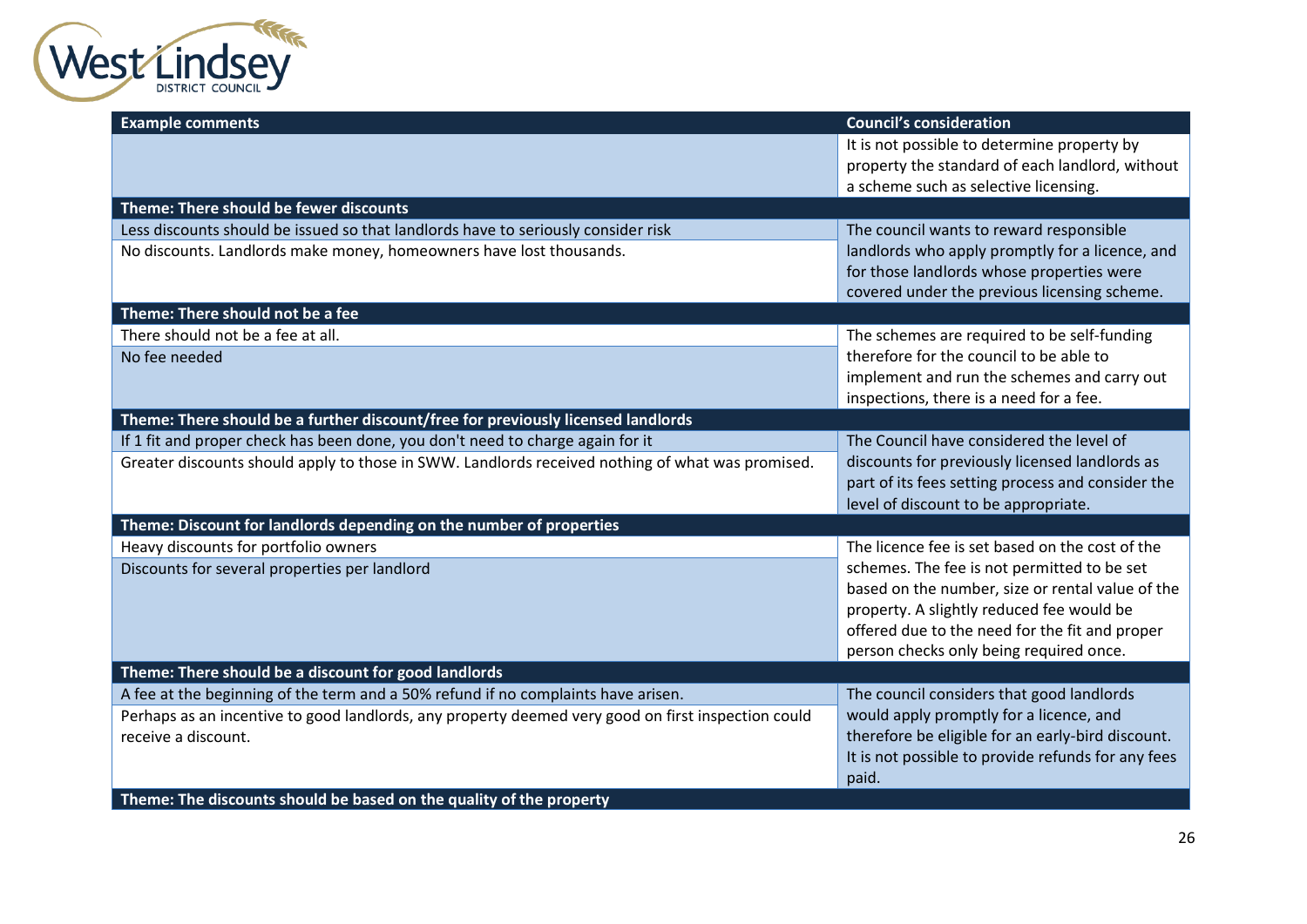

| <b>Example comments</b>                                                                            | <b>Council's consideration</b>                                                                 |
|----------------------------------------------------------------------------------------------------|------------------------------------------------------------------------------------------------|
| Possibly for good landlords with several good properties for rental.                               | As mentioned previously, the proposed fees                                                     |
| 90% discount on property where landlord is in full legal compliance and tenant agrees with status  | have been calculated based on the cost of                                                      |
| Landlords that maintain their properties to high standards should be waived all fees or be exempt  | setting up and operating the licensing schemes.                                                |
| Greater discounts for landlords who manage their properties better than others.                    | Though many landlords will meet the licence                                                    |
|                                                                                                    | conditions, and keep their properties in good                                                  |
|                                                                                                    | condition, licensing enables the council to take                                               |
|                                                                                                    | action against those landlords who place their<br>tenants in unsafe or overcrowded properties. |
|                                                                                                    |                                                                                                |
|                                                                                                    | Furthermore, the council appreciates that good                                                 |
|                                                                                                    | tenant feedback is important, but the council is                                               |
|                                                                                                    | aware that many tenants may not be aware of                                                    |
|                                                                                                    | the safety standards that they should expect                                                   |
|                                                                                                    | from rental properties, nor are tenants always                                                 |
|                                                                                                    | comfortable in raising their concerns.                                                         |
| Theme: The fee is too high                                                                         |                                                                                                |
| The fees are extortionate for Landlords who credit score, gain references and maintain properties. | See previous answer on this theme in                                                           |
| Landlords are struggling with court costs etc for evictions. They don't have the money.            | Comments Regarding the Proposed Fee                                                            |
| I am an exemplary landlord, and these additional costs would be crippling, could be                |                                                                                                |
| counterproductive                                                                                  |                                                                                                |
| <b>Theme: No discounts</b>                                                                         |                                                                                                |
| Why discount? Just charge the fee to anyone                                                        | The council wants to reward responsible                                                        |
| there should not be a discount, it is a fee. I don't get a discount for paying council tax early!  | landlords who apply promptly for a licence, and                                                |
| No discounts should be offered                                                                     | for those landlords whose properties were                                                      |
| Should be the same for all                                                                         | covered under the previous licensing scheme.                                                   |
| Theme: It should be free                                                                           |                                                                                                |
|                                                                                                    |                                                                                                |
| The licence fee should be entirely voluntary for landlords and a 'Nominal Fee'                     | See previous answer on this theme in                                                           |
| Remove the fee totally and tackle any problems differently                                         | Comments Regarding the Proposed Fee                                                            |
| Fully discounted. Should be no fee<br><b>Theme: Other</b>                                          |                                                                                                |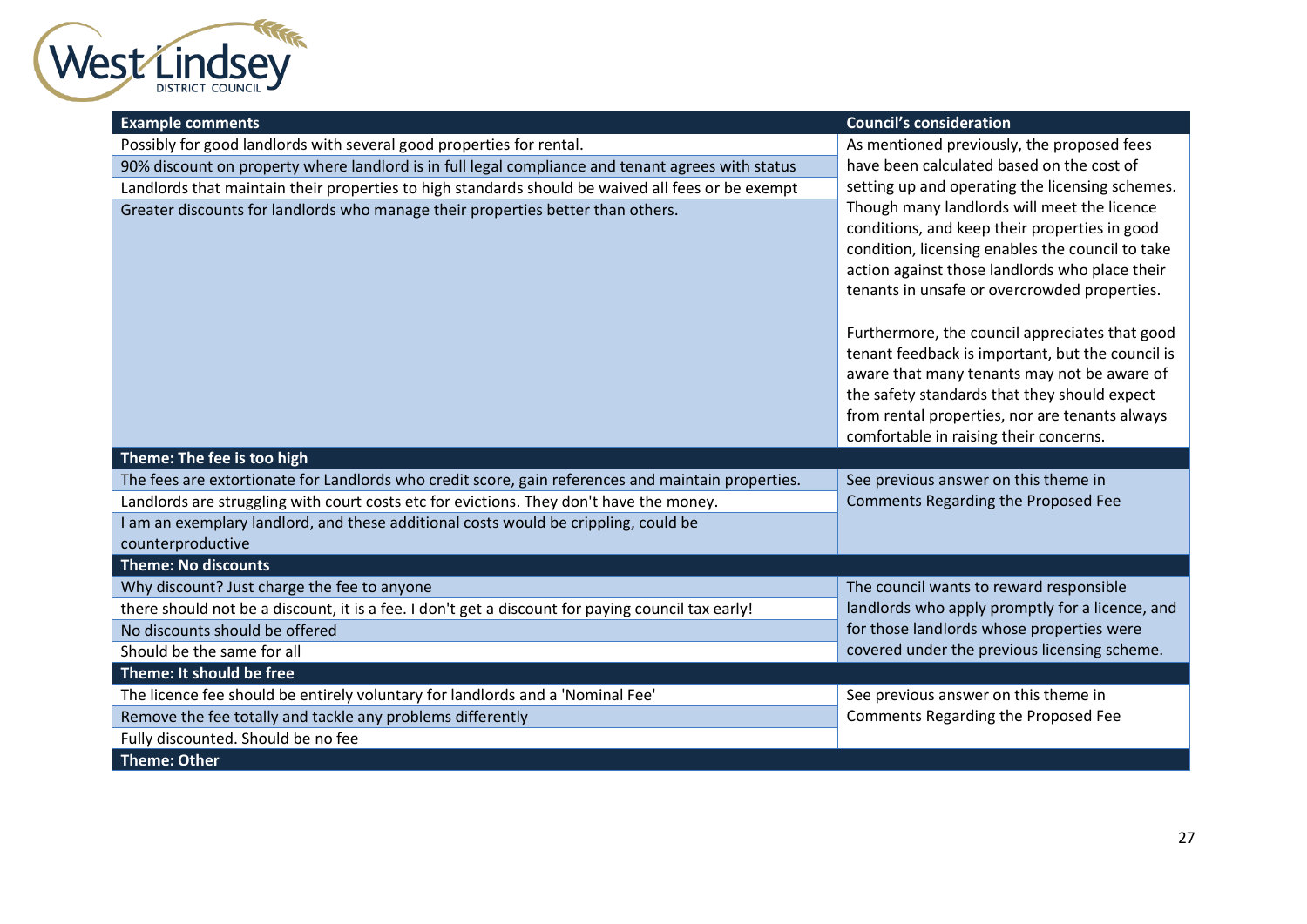

| <b>Example comments</b>                                                                   | <b>Council's consideration</b>                                                                                                                                                                                                                                                                                                                                                                                                                       |
|-------------------------------------------------------------------------------------------|------------------------------------------------------------------------------------------------------------------------------------------------------------------------------------------------------------------------------------------------------------------------------------------------------------------------------------------------------------------------------------------------------------------------------------------------------|
| Monthly cost spread over 5 years will be more affordable                                  | The payment of fees on a weekly/monthly basis<br>would lead to a substantial increase in<br>administration which would raise the overall<br>cost of the licence. Fees are however payable in<br>two instalments.                                                                                                                                                                                                                                     |
| Accidental landlords, very little profit, have no choice but to rent, not a big business. | As stated above, the licence fee is set based on<br>the cost of the schemes. The fee is not<br>permitted to be set based on the number, size<br>or rental value of the property The council is<br>also running schemes by which landlords could<br>get a discount:<br>Early bird discount $-15%$ off for landlords<br>who sign up to the scheme within three<br>months of launch<br>£300 discount for previously licensed<br>$\bullet$<br>properties |
| landlords using proper agencies to let their properties should have discounted rate       | The council will not be offering a discount for<br>those who are signed up to any accrediting<br>agencies as they all vary in their requirements<br>and are also voluntary.                                                                                                                                                                                                                                                                          |

# <span id="page-27-0"></span>**Comments Regarding the Proposed Property Licensing Conditions**

| <b>Example comments</b>                                     | <b>Council's consideration</b>                |
|-------------------------------------------------------------|-----------------------------------------------|
| <b>Theme: Maintenance of external areas</b>                 |                                               |
| Impact of rented property on wider streetscape is important | The conditions are set out to address these   |
| Maintenance of external areas                               | issues, including the proposed condition "The |
|                                                             | Licence Holder must ensure that any gardens,  |
|                                                             | yards and other external areas within the     |
|                                                             | curtilage of the house are kept in reasonably |
|                                                             | clean and tidy condition and free from rodent |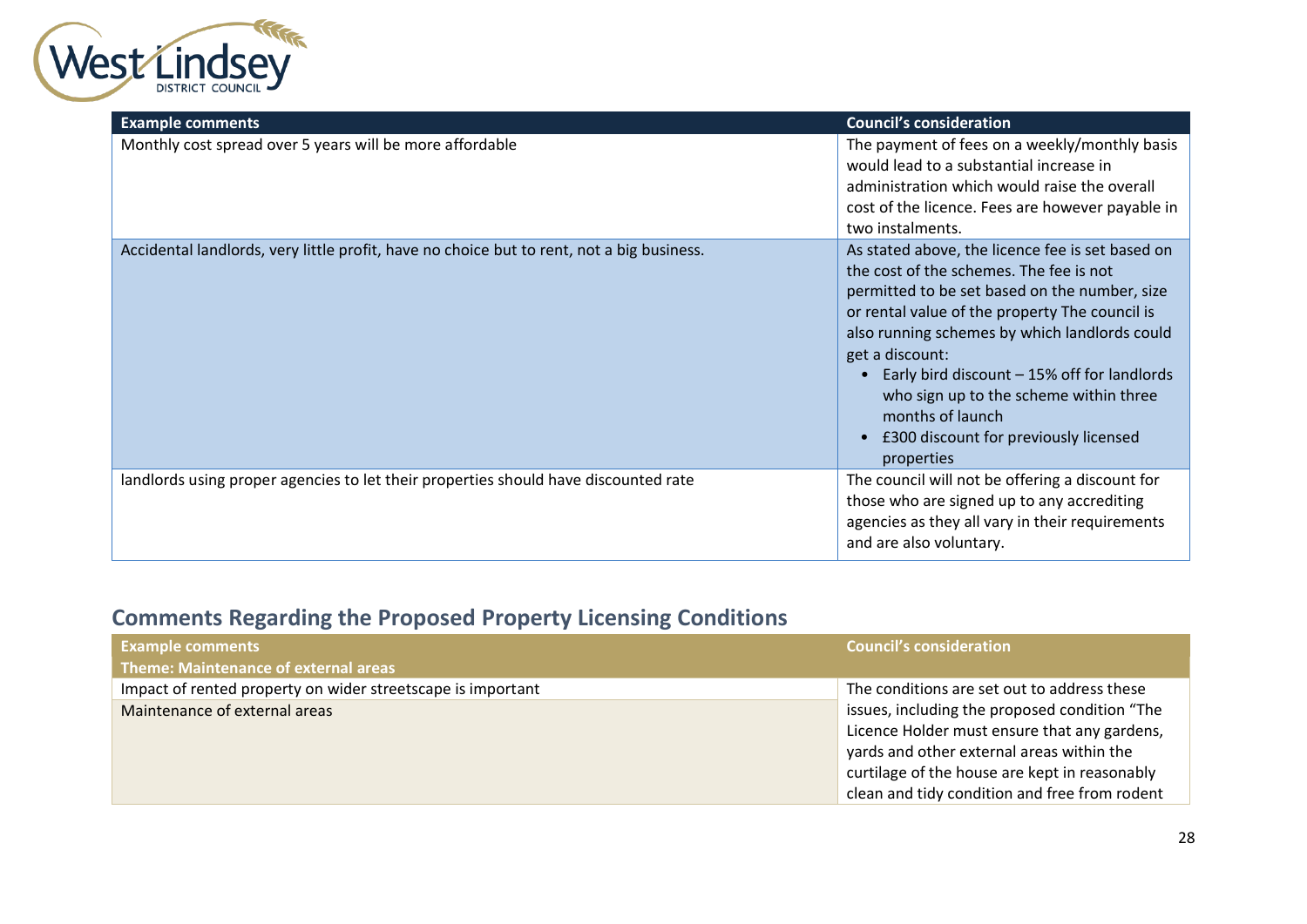

| <b>Example comments</b>                                                                                                                                                   | <b>Council's consideration</b>                                                                                                                                                                                                                                                                                                                                                                                                                          |
|---------------------------------------------------------------------------------------------------------------------------------------------------------------------------|---------------------------------------------------------------------------------------------------------------------------------------------------------------------------------------------------------------------------------------------------------------------------------------------------------------------------------------------------------------------------------------------------------------------------------------------------------|
|                                                                                                                                                                           | infestation, waste accumulation and fouling<br>from pets."                                                                                                                                                                                                                                                                                                                                                                                              |
| Theme: The conditions are reasonable                                                                                                                                      |                                                                                                                                                                                                                                                                                                                                                                                                                                                         |
| All seem reasonable at this stage.<br>I have no issue with some demands.                                                                                                  | The council believes that the licence conditions<br>set reasonable requirements for landlords and<br>will raise the standards in the private rented                                                                                                                                                                                                                                                                                                     |
|                                                                                                                                                                           | sector and help to address the issues identified<br>with poor property conditions and ASB in the<br>proposed designations.                                                                                                                                                                                                                                                                                                                              |
| Theme: The only condition should be to provide smoke and carbon monoxide detectors                                                                                        |                                                                                                                                                                                                                                                                                                                                                                                                                                                         |
| landlords should demonstrate that they have provided fire and monoxide alarms only<br>Whilst I agree with carbon monoxide detectors, I strongly disagree with the others. | We do not believe that would have a significant<br>impact on its own in improving poor property<br>conditions. There is existing legislation relating<br>to smoke and CO alarms.                                                                                                                                                                                                                                                                        |
| Theme: It's a money-making scheme                                                                                                                                         |                                                                                                                                                                                                                                                                                                                                                                                                                                                         |
| This is a tax on landlords.                                                                                                                                               | See previous answer on this theme in                                                                                                                                                                                                                                                                                                                                                                                                                    |
| Just another way to squeeze us for money                                                                                                                                  | <b>Comments Regarding the Proposed Fee</b>                                                                                                                                                                                                                                                                                                                                                                                                              |
|                                                                                                                                                                           |                                                                                                                                                                                                                                                                                                                                                                                                                                                         |
| <b>Theme: Complaints process for tenants</b>                                                                                                                              |                                                                                                                                                                                                                                                                                                                                                                                                                                                         |
| Tenants have access to complaints procedure and council/authority should address antisocial<br>behaviour.                                                                 | There are a variety of ways to report issues to<br>the council.                                                                                                                                                                                                                                                                                                                                                                                         |
| Many tenants do not dare complain, contact council due to threats from landlords. Council cannot act<br>if tenant doesn't contact them!                                   | Selective licensing would enable the council to<br>identify and inspect a much greater volume of<br>properties in a proactive manner. It also sets<br>out additional conditions for landlords to<br>comply with which are easy to understand for<br>tenants and tenants can contact the council if a<br>landlord is in breach of these. The council does<br>also investigate issues relating illegal evictions<br>and harassment under separate powers. |
| Theme: Landlords should be responsible for the safety of their properties<br>Safety is most important to all as a landlord access can be issue                            |                                                                                                                                                                                                                                                                                                                                                                                                                                                         |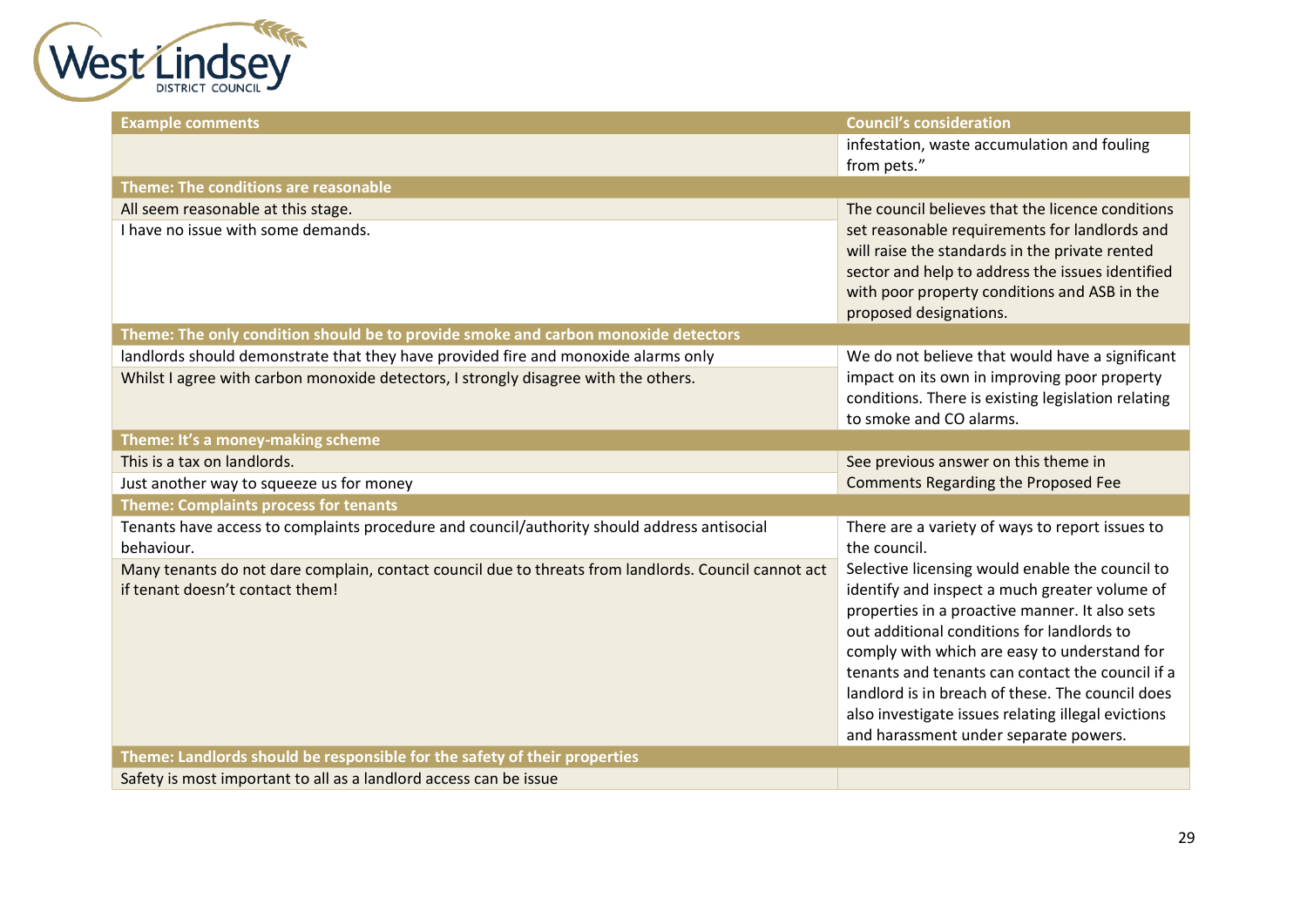

| <b>Example comments</b>                                                                                                                                                        | <b>Council's consideration</b>                                                                                                                                                                                                                                                                                                                                                                                                                         |
|--------------------------------------------------------------------------------------------------------------------------------------------------------------------------------|--------------------------------------------------------------------------------------------------------------------------------------------------------------------------------------------------------------------------------------------------------------------------------------------------------------------------------------------------------------------------------------------------------------------------------------------------------|
| I think all landlords should be responsible for health and safety conditions in their properties                                                                               | Landlords have a legal duty to comply with the<br>housing act and selective licensing seeks to add<br>additional regulation to this sector.                                                                                                                                                                                                                                                                                                            |
| Theme: The licence conditions are excessive                                                                                                                                    |                                                                                                                                                                                                                                                                                                                                                                                                                                                        |
| Bit draconian on maintenance visit records and keeping rents reasonable.<br>Many of these conditions and requirements will border on harassment for the tenants in occupation. | As stated above, the National Residential<br>Landlord Association, in their "landlord's<br>essential guide to periodic inspections"<br>recommends that "the frequency of the<br>inspections should be no less than every three<br>months, to avoid harassment". This is more<br>frequently than the six-monthly inspections<br>which would have been required by the<br>proposed licence conditions,<br>Council has no jurisdiction on rent amounts in |
|                                                                                                                                                                                | private rented sector, and does not have licence<br>conditions relating to the cost of rent                                                                                                                                                                                                                                                                                                                                                            |
| Theme: Properties should be safe and habitable                                                                                                                                 |                                                                                                                                                                                                                                                                                                                                                                                                                                                        |
| Properties should be safe and habitable.                                                                                                                                       | The council agrees that properties should be                                                                                                                                                                                                                                                                                                                                                                                                           |
| The safety requirements for rented property should be paramount                                                                                                                | safe and habitable, and this is one of the aims<br>of the proposed scheme.<br>As stated above, the council believes that the<br>licence conditions are reasonable requirements<br>of landlords, and will raise the standards in the<br>private rented sector and help to address the<br>issues identified with poor property conditions<br>and ASB in the proposed designations                                                                        |
| Theme: There should be no conditions                                                                                                                                           |                                                                                                                                                                                                                                                                                                                                                                                                                                                        |
| Don't do any conditions<br>All of it should be scrapped, it should be free help and advice within existing laws.                                                               | The council does not feel it can make the<br>required improvements to the sector without<br>selective licensing, and the related licensing<br>conditions. If the designation was brought in,                                                                                                                                                                                                                                                           |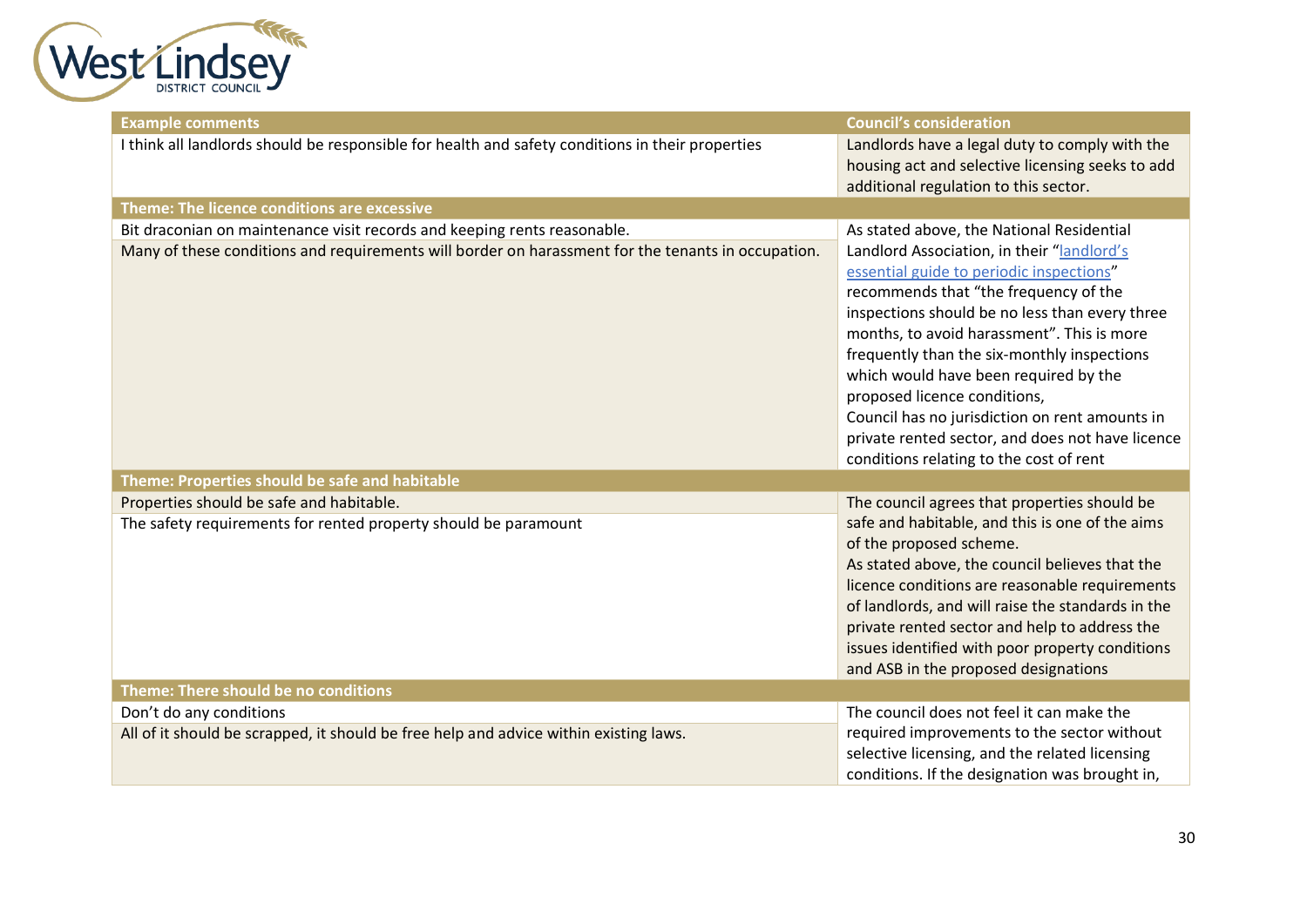

| <b>Example comments</b>                                                                                                 | <b>Council's consideration</b>                                                                                                                                                                                                                                                                                                                                                                                                                                                                                                                                                                                                                                                                                                                                                 |
|-------------------------------------------------------------------------------------------------------------------------|--------------------------------------------------------------------------------------------------------------------------------------------------------------------------------------------------------------------------------------------------------------------------------------------------------------------------------------------------------------------------------------------------------------------------------------------------------------------------------------------------------------------------------------------------------------------------------------------------------------------------------------------------------------------------------------------------------------------------------------------------------------------------------|
|                                                                                                                         | there are conditions which are a mandatory                                                                                                                                                                                                                                                                                                                                                                                                                                                                                                                                                                                                                                                                                                                                     |
|                                                                                                                         | requirement for licensing from the legislation                                                                                                                                                                                                                                                                                                                                                                                                                                                                                                                                                                                                                                                                                                                                 |
| Theme: The licence conditions should already apply without licensing                                                    |                                                                                                                                                                                                                                                                                                                                                                                                                                                                                                                                                                                                                                                                                                                                                                                |
| These are all covered by existing legislation and checked by current Letting Agent.<br>Already in our tenancy agreement | Selective licensing conditions are not currently<br>mandatory to privately rented properties.<br>Whilst we acknowledge that some landlords<br>may already meet these conditions,<br>unfortunately this is not the case for the whole<br>sector and the properties in the proposed<br>designated area, and therefore the council<br>believes selective licensing is necessary.<br>Letting agents do not have legal powers under<br>the Housing Act. Landlords should not rely on<br>letting agents to ensure that they are meeting<br>their legal obligations.<br>The councils acknowledges that many good<br>letting agents operate in the district, but the<br>council's experience is that the use of letting<br>agents does not guarantee a good standard of<br>properties. |
| Theme: Tenants also need to be held accountable                                                                         |                                                                                                                                                                                                                                                                                                                                                                                                                                                                                                                                                                                                                                                                                                                                                                                |
| Tenants need to be encouraged to have pride in their properties, neighbourhoods and respect for                         | The council agree that additional support                                                                                                                                                                                                                                                                                                                                                                                                                                                                                                                                                                                                                                                                                                                                      |
| their neighbours                                                                                                        | should be considered for tenants and a number                                                                                                                                                                                                                                                                                                                                                                                                                                                                                                                                                                                                                                                                                                                                  |
| So long as the tenant is equally accountable to maintain the condition of the licence                                   | of other projects are ongoing to support our                                                                                                                                                                                                                                                                                                                                                                                                                                                                                                                                                                                                                                                                                                                                   |
| The tenants must commit to keeping all smoke/co Alarms in working order. I see a lot that are<br>removed                | communities and increase pride in the local<br>area. More information is available on the<br>council website about these plans and projects                                                                                                                                                                                                                                                                                                                                                                                                                                                                                                                                                                                                                                    |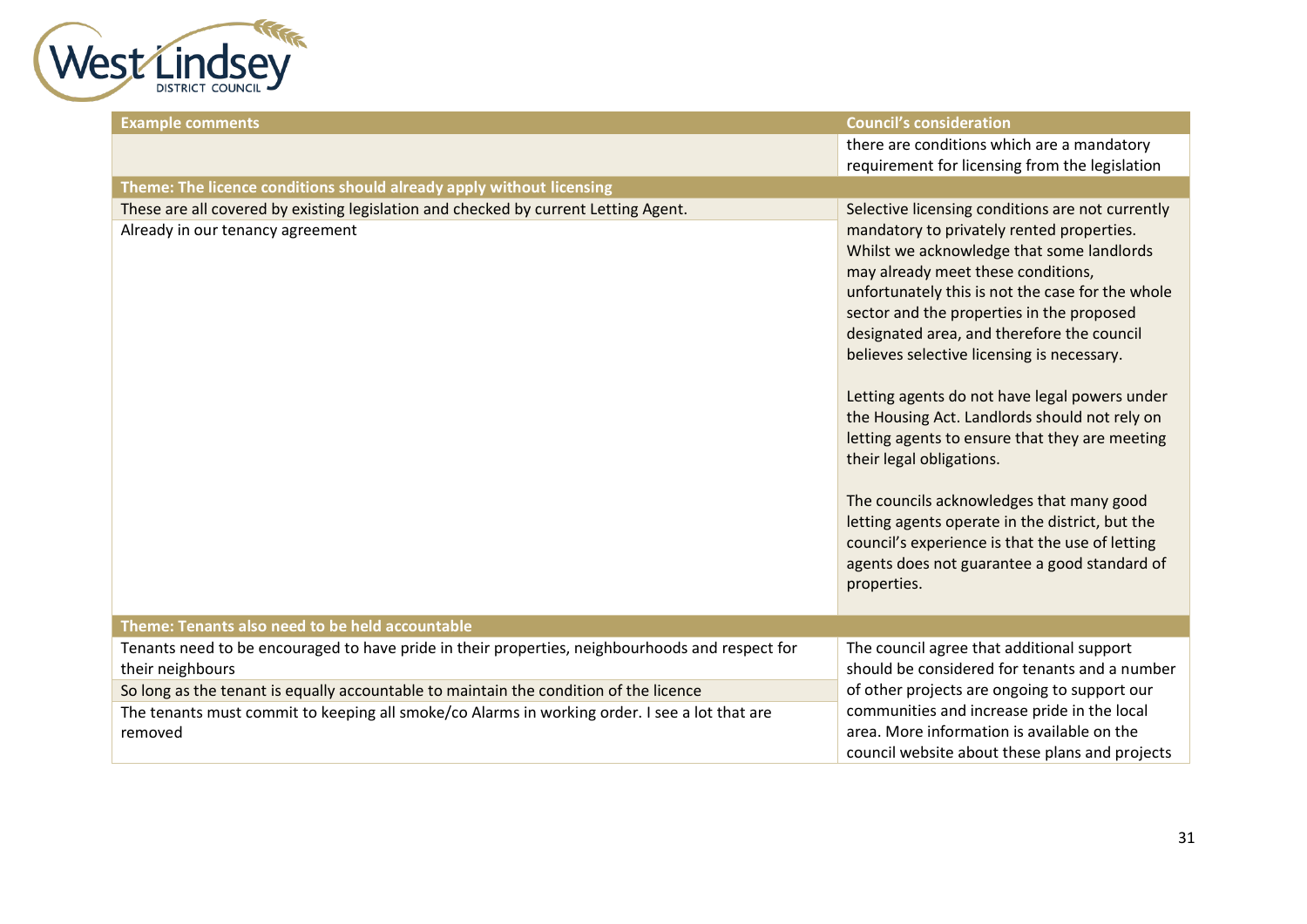

| <b>Example comments</b>                                                                                                             | <b>Council's consideration</b>                                                                                                                                                                                                                                                                                                                                                                                                                                                                                                                                                                                                                                                                                                         |
|-------------------------------------------------------------------------------------------------------------------------------------|----------------------------------------------------------------------------------------------------------------------------------------------------------------------------------------------------------------------------------------------------------------------------------------------------------------------------------------------------------------------------------------------------------------------------------------------------------------------------------------------------------------------------------------------------------------------------------------------------------------------------------------------------------------------------------------------------------------------------------------|
|                                                                                                                                     | There are no legal powers available to the<br>council to manage tenants in the way proposed.<br>This legislation applies to the landlords only.                                                                                                                                                                                                                                                                                                                                                                                                                                                                                                                                                                                        |
| <b>Theme: Other</b>                                                                                                                 |                                                                                                                                                                                                                                                                                                                                                                                                                                                                                                                                                                                                                                                                                                                                        |
| Rental houses should be inspected by the council without the need to licences.                                                      | The council responds to reports of disrepair in<br>the PRS and in 2021/22 received 276 requests<br>from tenants to inspect properties. This is<br>reactive and based on a tenant making a<br>complaint to the council.<br>The council does not have the resource to<br>inspect all rented properties. If selective<br>licensing were introduced, the council would be<br>able to fund additional resource to inspect<br>properties in the private rented sector. From<br>the evidence, there are currently c.4,060<br>private rented properties in the proposed<br>designated areas, at least 23% of which are<br>predicted to have a category 1 hazard. The<br>council requires SL to have the resource to<br>inspect the properties. |
| Should be a requirement to improve energy efficiency                                                                                | There is existing legislation (MEES) to meet at<br>least an E rating for EPC for rented properties.<br>The council can, through selective licensing and<br>inspections, also see if rented properties are<br>meeting this legal requirement.                                                                                                                                                                                                                                                                                                                                                                                                                                                                                           |
| There should be minimum standards for property to be classed as fit to live and should include<br>heating and detectors for example | There is an existing standard, set out by the<br>Housing Act 2004, and the council does enforce<br>to this standard. Selective licensing adds<br>additional conditions based on whether an area<br>is experiencing specific problems and enables<br>the council to proactively inspect and hold                                                                                                                                                                                                                                                                                                                                                                                                                                        |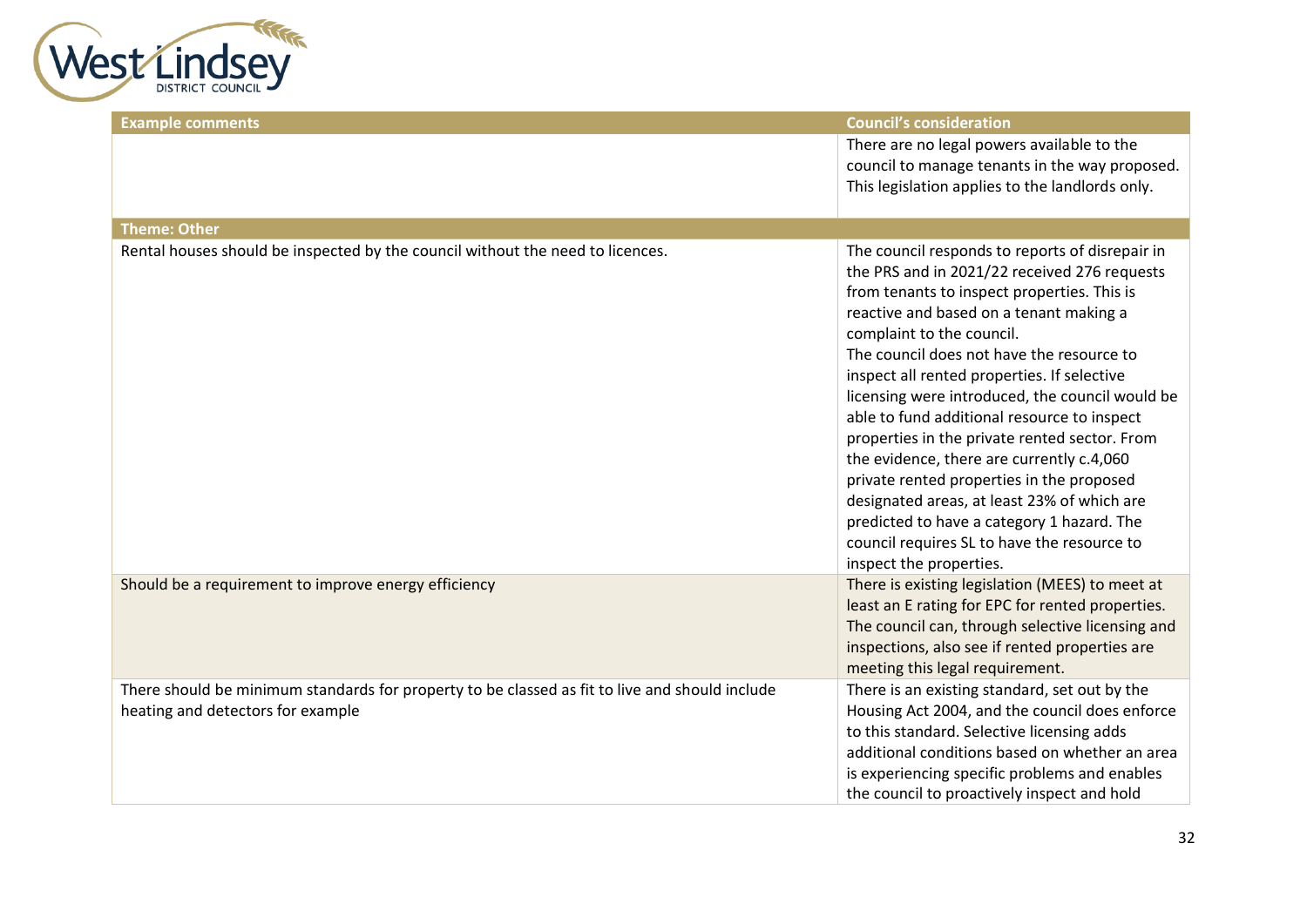

| Example comments | <b>Council's consideration</b>                 |
|------------------|------------------------------------------------|
|                  | I landlords to the higher standard and licence |
|                  | conditions.                                    |

# <span id="page-32-0"></span>**Further Comments Regarding the Proposed Schemes**

| <b>Example comments</b>                                                                                                                                                                                                                                                                                                                                                                                                                                                                                                                                                                                                           | <b>Council's consideration</b>                                                                                                                                                                                                                                                                                                                                                                              |
|-----------------------------------------------------------------------------------------------------------------------------------------------------------------------------------------------------------------------------------------------------------------------------------------------------------------------------------------------------------------------------------------------------------------------------------------------------------------------------------------------------------------------------------------------------------------------------------------------------------------------------------|-------------------------------------------------------------------------------------------------------------------------------------------------------------------------------------------------------------------------------------------------------------------------------------------------------------------------------------------------------------------------------------------------------------|
| Theme: The council should keep a record of poorly behaving tenants                                                                                                                                                                                                                                                                                                                                                                                                                                                                                                                                                                |                                                                                                                                                                                                                                                                                                                                                                                                             |
| Council should also keep a list of bad tenants as have heard of some families who trash their rented<br>accommodation and then go on to repeat this bad behaviour elsewhere with no consequence.<br>Regarding residents, the landlords must have some sort of protection from repeat offenders as<br>tenants, a system of early warning of undesirable or offensive tenets should be raised so that<br>landlords can object to bad tenants being foisted on them in the name of any and all sorts of<br>discrimination laws                                                                                                       | The council is required to abide by GDPR<br>regulations. The council is not able to keep and<br>share this type of information with landlords.<br>The selective licensing scheme would include a<br>condition for landlords to carry out tenant<br>referencing.<br>Landlords should seek to ensure that they take<br>all the relevant references and do their own due<br>diligence when offering a tenancy. |
| Theme: There was a lack of communication during the previous scheme                                                                                                                                                                                                                                                                                                                                                                                                                                                                                                                                                               |                                                                                                                                                                                                                                                                                                                                                                                                             |
| Funny how I have not received a bit of information from WLDC housing for 4 years and had to contact<br>Home Safe scheme direct to find out if renewal of licensing continues and yet, had 5 emails for this<br>consultation. That is not cooperative or collaborative but draconian misuse of public funds. If this is to<br>work better communication needs to be between landlords and council. Noticed the NRLA does not<br>do sessions in WLDC anymore, yet it indicated in your figures there are 40% private housing.<br>Somewhere something smells in your statistics                                                      | The council has identified a number of ways the<br>previous scheme could be improved and are<br>keen to understand the perspective of landlords<br>on this. The council held a focus group with<br>previously licensed landlords to gather their<br>feedback and this was planned to continue<br>before the scheme was halted.                                                                              |
| I have been frustrated with the previous scheme regarding communication - very poor, reporting<br>issues - no action or advised to contact someone else, poor clarity regarding function and statements<br>relating to benefits of the previous scheme of improvements with property(ties) would have taken<br>place with or without the scheme! Crime rates - ASB etc possibly the result of more effective policing<br>and not the scheme. The lettings agents vetting potentially tenants could be the reason for improved<br>property(ties) in the area and not the scheme. Where are the comparisons between privately owned |                                                                                                                                                                                                                                                                                                                                                                                                             |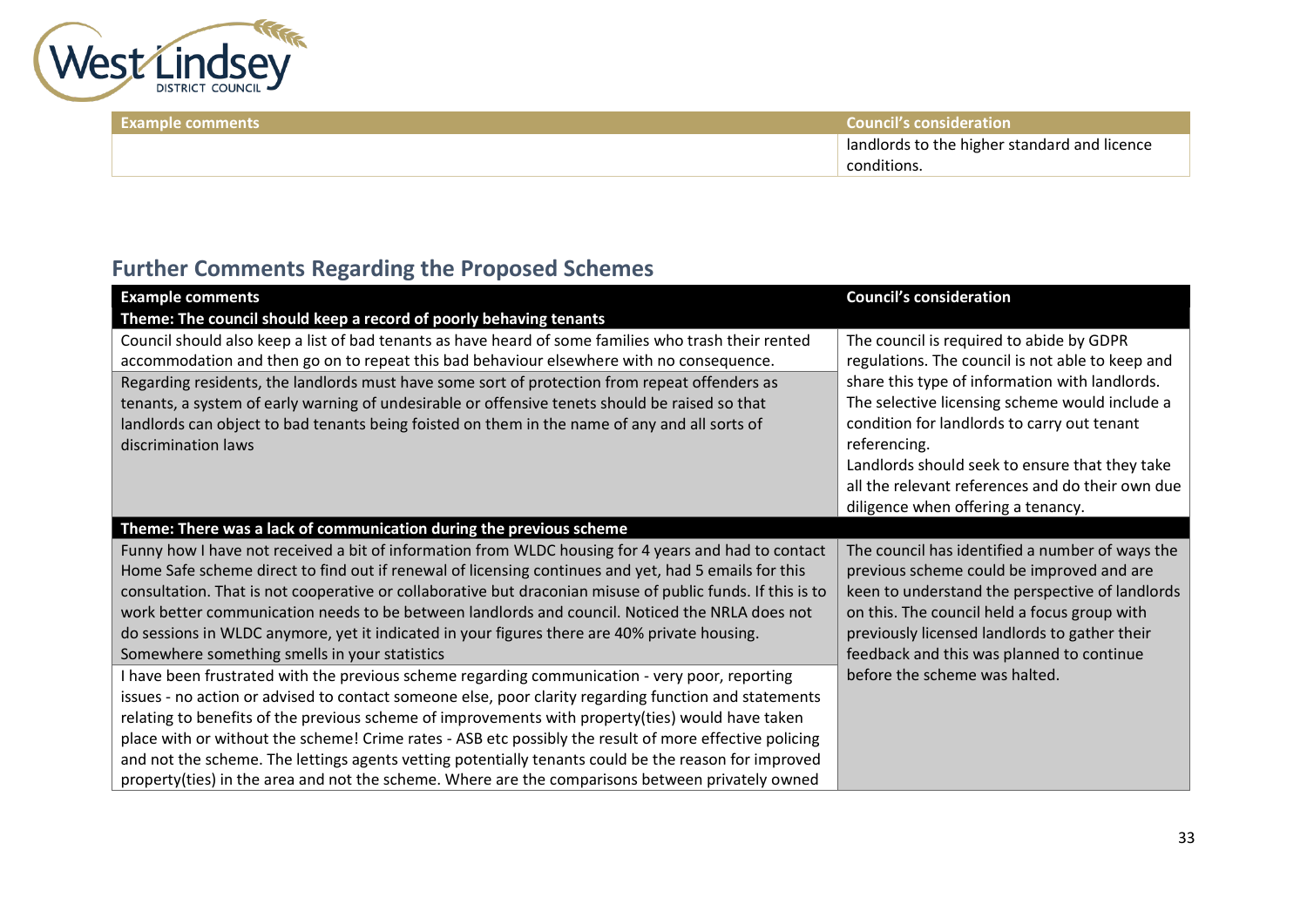

| <b>Example comments</b>                                                                                                                                                                                                                                                                                                                                                                                                    | <b>Council's consideration</b>                                                                                                                                                                                                                                                                                                                                                                                                                                                                                                                                                                |
|----------------------------------------------------------------------------------------------------------------------------------------------------------------------------------------------------------------------------------------------------------------------------------------------------------------------------------------------------------------------------------------------------------------------------|-----------------------------------------------------------------------------------------------------------------------------------------------------------------------------------------------------------------------------------------------------------------------------------------------------------------------------------------------------------------------------------------------------------------------------------------------------------------------------------------------------------------------------------------------------------------------------------------------|
| property(ties) and rented property aspects of the scheme? The list is endless, but a clear failure of                                                                                                                                                                                                                                                                                                                      |                                                                                                                                                                                                                                                                                                                                                                                                                                                                                                                                                                                               |
| comparative studies exists. The evidence of benefit is weak                                                                                                                                                                                                                                                                                                                                                                |                                                                                                                                                                                                                                                                                                                                                                                                                                                                                                                                                                                               |
| Theme: Poor property conditions can be caused by tenants                                                                                                                                                                                                                                                                                                                                                                   |                                                                                                                                                                                                                                                                                                                                                                                                                                                                                                                                                                                               |
| Having once been a landlord, I sold my houses because the tenants ruined the properties and then<br>complained. I was pleased to see the back of them, but I was able to provide myself with a pension.<br>Some tenants will not accept any responsibility. Property should be safe and in good condition and<br>tenants can help maintain this                                                                            | The council agrees that tenants should be<br>aware of their rights and responsibilities, and<br>this is key for the scheme to work, and had<br>committed to incorporate this into the new<br>scheme, including more engagement with<br>tenants and additional support for landlords.<br>The council would also recommend regular<br>inspections (which is in line with the NRLA's<br>guidance) to see the condition of the property.<br>Landlords are also required to use a tenancy<br>deposit scheme, which can be used to address<br>issues if the tenant causes damage in the<br>property |
| Theme: Properties let by property agents should be exempt                                                                                                                                                                                                                                                                                                                                                                  |                                                                                                                                                                                                                                                                                                                                                                                                                                                                                                                                                                                               |
| Where it is evident and proven that rental properties are fully managed by professional property<br>agents, these properties should be exempted from the proposed selective licencing scheme.<br>Licenses could be offered to property management companies whose responsibility is to make sure<br>the properties rented pass a criteria. This would then reduce the cost to landlords. They did this in<br>Peterborough. | Lettings or estate agents have no legal powers<br>under the Housing Act. Landlords should not<br>rely on letting agents to ensure that they are<br>meeting their legal obligations.<br>The councils acknowledges that many good<br>letting agents operate in the district, but the<br>council's experience is that the use of letting<br>agents doesn't guarantee a good standard of<br>properties. Also, the legislation relating to<br>selective licensing does not allow for this                                                                                                          |
| <b>Theme: Tenant complaints process</b>                                                                                                                                                                                                                                                                                                                                                                                    |                                                                                                                                                                                                                                                                                                                                                                                                                                                                                                                                                                                               |
| The Council should have a department to which a resident with a complaint could apply. The<br>department should have the responsibility to check the complaint and, if upheld, should see that the                                                                                                                                                                                                                         | As stated above, there are a variety of ways to<br>report issues to the council.                                                                                                                                                                                                                                                                                                                                                                                                                                                                                                              |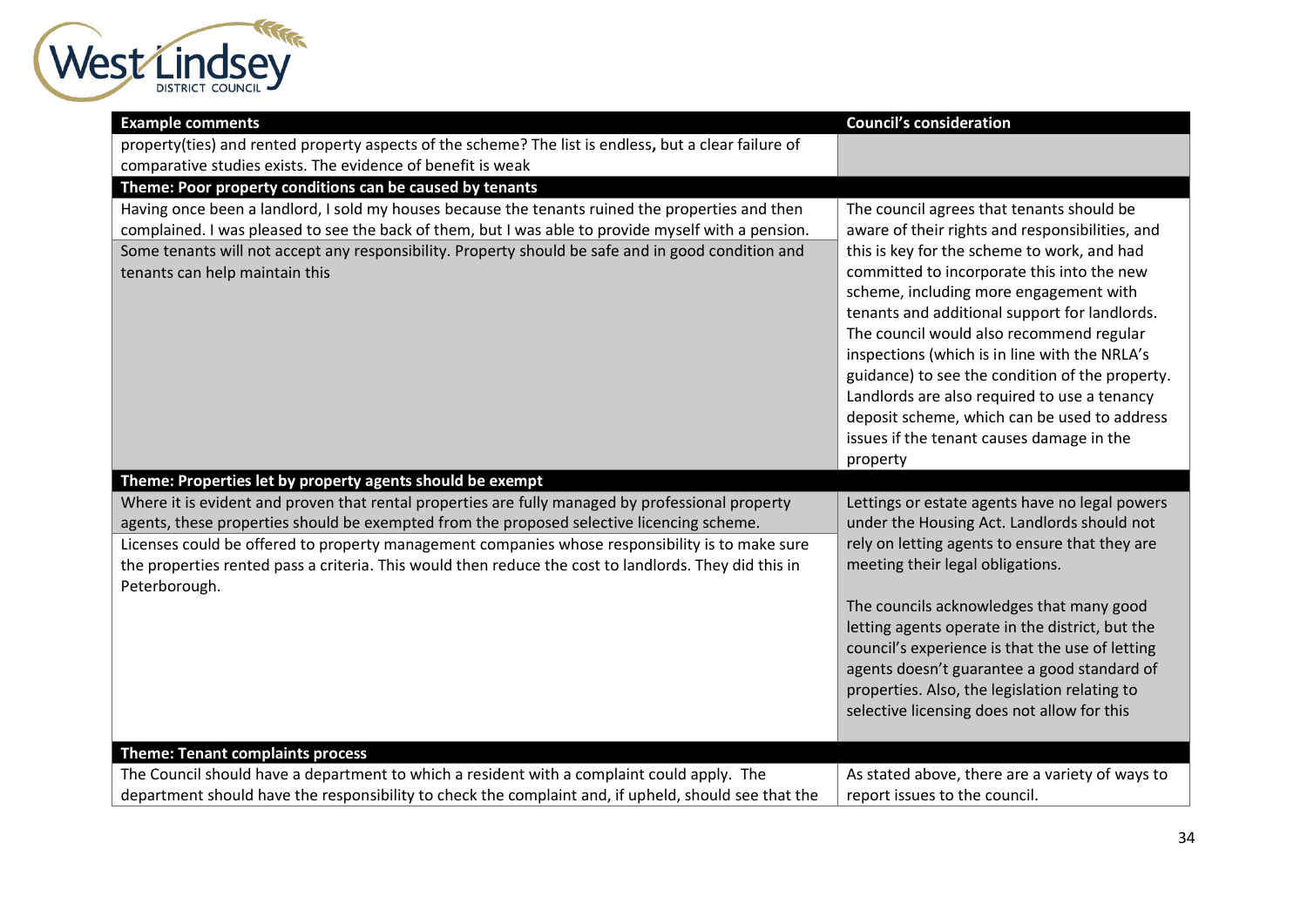

| <b>Example comments</b>                                                                                                                                                                                           | <b>Council's consideration</b>                                                                |
|-------------------------------------------------------------------------------------------------------------------------------------------------------------------------------------------------------------------|-----------------------------------------------------------------------------------------------|
| work/change, supply is carried out. Under such a system, the resident would almost certainly inform                                                                                                               |                                                                                               |
| the landlord first of his/her problem. This, in turn, would reduce the numbers applying to the council                                                                                                            | The licensing the council to identify and inspect                                             |
| department and provide an official, protective, link between the resident and landlord.                                                                                                                           | a much greater volume of properties in a                                                      |
| Listen to complaints from tenants, make all tenants in rented properties aware that they can report                                                                                                               | proactive manner. Selective Licensing sets out                                                |
| problems to the council, weather council owned or privately owned would be a good start                                                                                                                           | additional conditions for landlords to comply                                                 |
|                                                                                                                                                                                                                   | with which are easy to understand for tenants                                                 |
|                                                                                                                                                                                                                   | and tenants can contact the council if a landlord                                             |
|                                                                                                                                                                                                                   | is in breach of these. The council does also                                                  |
|                                                                                                                                                                                                                   | investigate issues relating illegal evictions and                                             |
|                                                                                                                                                                                                                   | harassment under separate powers.                                                             |
|                                                                                                                                                                                                                   |                                                                                               |
|                                                                                                                                                                                                                   | The council is also aware that many tenants                                                   |
|                                                                                                                                                                                                                   | may not be aware of the safety standards that                                                 |
|                                                                                                                                                                                                                   | they should expect from rental properties, and                                                |
|                                                                                                                                                                                                                   | therefore they may not know that they can                                                     |
|                                                                                                                                                                                                                   | complain about some issues, which should be<br>addressed.                                     |
| Theme: Incentivise landlords to improve the energy efficiency of the property                                                                                                                                     |                                                                                               |
| you need to implement eco grants for landlords assisting them to change EPC ratings and therefore                                                                                                                 | Advise from the council on eco grants is still                                                |
| assist with fuel poverty that you mention. Many of the issues mentioned are general ones that exist                                                                                                               | available on the council website.                                                             |
| across communities not just in Gainsborough but in many places and don't seem to be anything to do                                                                                                                |                                                                                               |
| with licencing, i.e., dog fouling. Also, several issues you mention are down to the tenants not the                                                                                                               | The EPC rating has been a legal requirement                                                   |
|                                                                                                                                                                                                                   | since 2015, therefore landlords have had seven                                                |
| landlord. A garden full of waste will become the landlord's issue when the tenant leaves with<br>associated costs and then landlords are denied access to deposits to retain to cover these and indeed            |                                                                                               |
|                                                                                                                                                                                                                   | years to improve the EPC rating of their<br>properties, and to factor the EPC rating into the |
| these deposits do not cover many costs anyway. It seems to me this is more about helping the tenant                                                                                                               |                                                                                               |
| rather than persecuting the landlord, I can't make a tenant do the right thing, look at the difficulty in<br>removing that tenant and the rise of tenant rights groups to stop landlords doing anything positive. | decision to buy a property for the purposes of<br>renting them out.                           |
| why would I want to house an anti-social person, no landlord wants that, then it's made difficult for a                                                                                                           |                                                                                               |
| landlord to do anything if they are anti-social anyway. A licencing scheme is all well and good but I'm                                                                                                           | Landlords should make an informed decision                                                    |
| not sure of the reality behind it unless the council is prepared to fund social initiatives within                                                                                                                | about buying a property to rent out, and the                                                  |
| designated areas and assist landlords (we aren't all millionaires), grants, to upgrade property.                                                                                                                  | costs involved in bringing the property up to a                                               |
| Encouraging landlords to update housing with economic friendly modifications such as solar panels.                                                                                                                | let-able standard.                                                                            |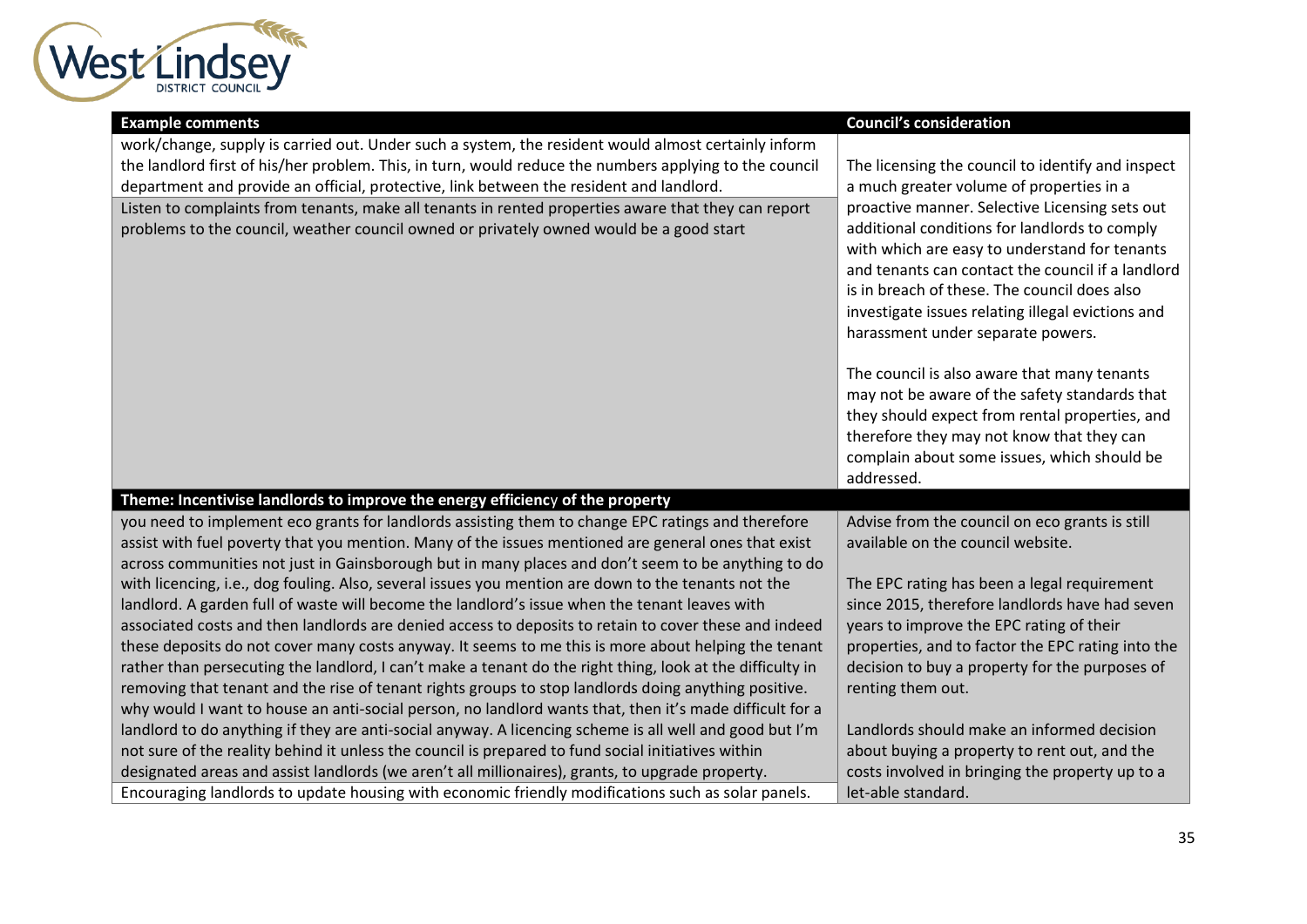

| <b>Example comments</b>                                                                                                                                                                                                                                                                                                                                                                                                                                                                                                         | <b>Council's consideration</b>                                                                                                                                                                                                                    |
|---------------------------------------------------------------------------------------------------------------------------------------------------------------------------------------------------------------------------------------------------------------------------------------------------------------------------------------------------------------------------------------------------------------------------------------------------------------------------------------------------------------------------------|---------------------------------------------------------------------------------------------------------------------------------------------------------------------------------------------------------------------------------------------------|
|                                                                                                                                                                                                                                                                                                                                                                                                                                                                                                                                 | The council has a number of initiatives in place<br>and works with partners to address the broader<br>issues the community faces, and selective<br>licensing is one of these initiatives. More<br>information is available on the council website |
| <b>Theme: More frequent inspections</b>                                                                                                                                                                                                                                                                                                                                                                                                                                                                                         |                                                                                                                                                                                                                                                   |
| The scheme worked well before, but you can't just keep working on one area. also, I feel two<br>inspections in 5 years is very poor value for money.                                                                                                                                                                                                                                                                                                                                                                            | Inspections are based on risks presented by<br>properties and are prioritised from high to low<br>risk. However, the council would consider<br>looking at the inspection regime as part of any<br>future proposals                                |
| Theme: More support to landlords who are experiencing issues with tenants                                                                                                                                                                                                                                                                                                                                                                                                                                                       |                                                                                                                                                                                                                                                   |
| More help for landlords with antisocial behaviour problems and mor communication when you need<br>advice and help often emails not answered for weeks!<br>More support offered by the council to maintain their tenants to the reg flagged family's / individuals                                                                                                                                                                                                                                                               | The proposals included a provision for<br>additional support for landlords.<br>The council has resources in place to support<br>landlords, but is aware that it cannot resolve all                                                                |
|                                                                                                                                                                                                                                                                                                                                                                                                                                                                                                                                 | the issues that may result from property<br>management.                                                                                                                                                                                           |
| Theme: More engagement with the police                                                                                                                                                                                                                                                                                                                                                                                                                                                                                          |                                                                                                                                                                                                                                                   |
| If a charge of £675 is to be made in order to have a licence, then the local authority should ensure<br>that the money is spent on providing more Police Officers in the area to counter ASB. There should<br>also be more cooperation and liaison between the local authority and landlords with schemes in place<br>(as other local authorities have done / do) to assist landlords with the upgrading of properties to<br>make them more thermally efficient etc. Especially as the majority of houses in the area are older | The council also has an effective working<br>relationship with the police, and as stated<br>above, the proposals included a provision for<br>additional support for landlords.                                                                    |
| terraces buildings that aren't particularly efficient and also tend to need good ventilation. I also<br>believe that the tenants should also be educated and held to account by the local authority with<br>regards to their responsibilities and that this shouldn't be done by the landlord as landlords need a                                                                                                                                                                                                               | The licensing scheme would help to bring<br>additional resource into the areas it effected                                                                                                                                                        |
| good relationship with the tenants and by us giving warnings for ASB or waste disposal violations then<br>that would only be a detriment to that relationship.                                                                                                                                                                                                                                                                                                                                                                  | Social housing is excluded from selective<br>licensing under the legislation.                                                                                                                                                                     |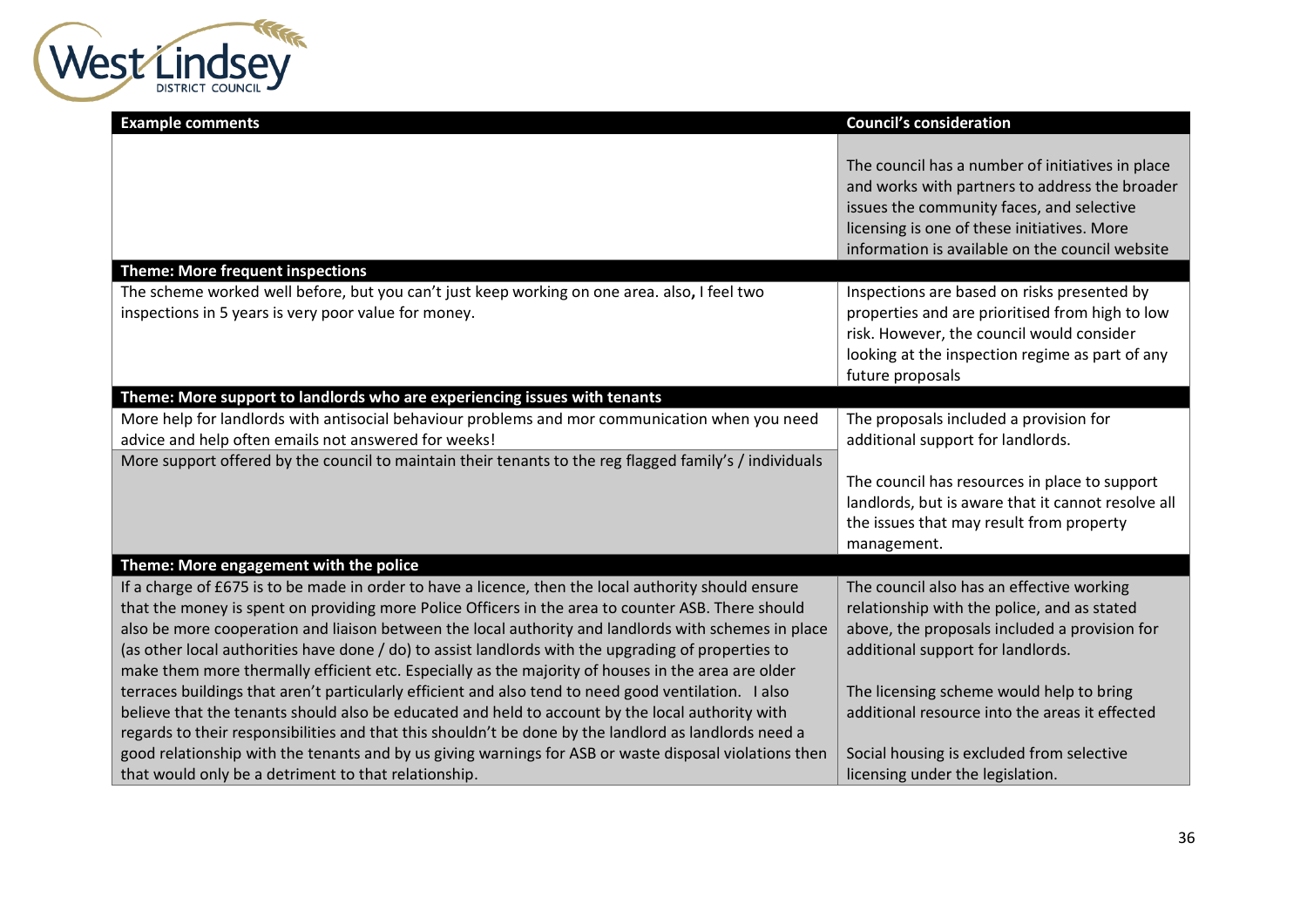

| <b>Example comments</b>                                                                      | <b>Council's consideration</b>                |
|----------------------------------------------------------------------------------------------|-----------------------------------------------|
| Need more policing more help from the council when you make a complaint more regulations on  |                                               |
| social housing landlords as they seem to not have to be licenced                             |                                               |
| Theme: Other                                                                                 |                                               |
| The council should be taking responsibility providing social housing. Not expecting and then | The council is not a stock holding authority. |
| penalising the private sector                                                                |                                               |

### <span id="page-36-0"></span>**Landlord Forum Comments**

| <b>Example comments</b>                                                                                                                                                                                                                                                                                                                                                                           | <b>Council's consideration</b>                                                                                                                                                                                                                                                                                                                                                                                                                                                                                                                                                                                                                                                                                                                    |
|---------------------------------------------------------------------------------------------------------------------------------------------------------------------------------------------------------------------------------------------------------------------------------------------------------------------------------------------------------------------------------------------------|---------------------------------------------------------------------------------------------------------------------------------------------------------------------------------------------------------------------------------------------------------------------------------------------------------------------------------------------------------------------------------------------------------------------------------------------------------------------------------------------------------------------------------------------------------------------------------------------------------------------------------------------------------------------------------------------------------------------------------------------------|
| Theme: evidence base                                                                                                                                                                                                                                                                                                                                                                              |                                                                                                                                                                                                                                                                                                                                                                                                                                                                                                                                                                                                                                                                                                                                                   |
| How has the council surveyed properties to conclude that they are in poor condition in these areas?<br>Metastreet predictions for the number of properties with category 1 hazards in each Ward is very<br>precise. What sample size did they use in each Ward or was it only on the district as a whole? If the<br>latter, surely the results would be skewed due to the Gainsborough situation? | As mentioned above, the council's evidence<br>base is robust. The evidence report sets out the<br>sources of the data, including actual council<br>data. The data is not based on an algorithm.<br>Assumptions form part of this, but this is based<br>on the best available data, and this is an<br>approach that has been accepted by the<br>DLUHC. It is also recommended as an approach<br>in research carried out by an independent<br>agency on behalf of the government (An<br>Independent Review of the Use and<br>Effectiveness of Selective Licensing, which<br>states that the use of "data analytic techniques<br>to pooled data held authority wide" provides<br>intelligence on the private rented sector for a<br>local authority. |
| Theme: lack of prior engagement                                                                                                                                                                                                                                                                                                                                                                   |                                                                                                                                                                                                                                                                                                                                                                                                                                                                                                                                                                                                                                                                                                                                                   |
| If the council has a concern over conditions, why have you not previously contacted known landlords?<br>If the Council is concerned about poor standards and category 1 hazards in rural wards, why has there<br>been no prior engagement with the known landlords on this subject previously?                                                                                                    | There is not a legal requirement to contact<br>stakeholders prior to consultation, as the<br>purpose of the consultation is to gather their<br>feedback. As stated in "Independent Review of<br>the Use and Effectiveness of Selective                                                                                                                                                                                                                                                                                                                                                                                                                                                                                                            |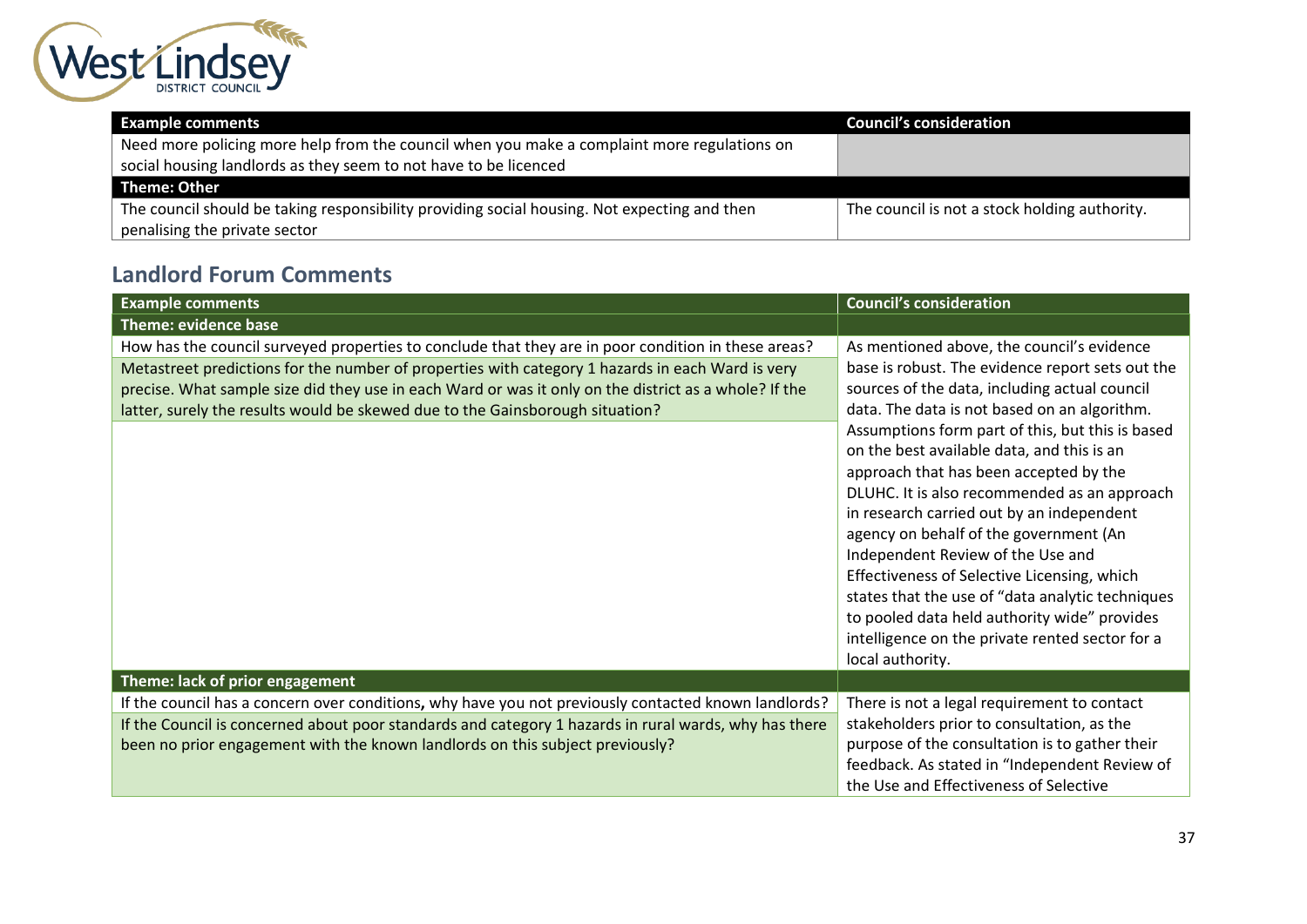

| <b>Example comments</b>                                                                                                                                                 | <b>Council's consideration</b>                                                         |
|-------------------------------------------------------------------------------------------------------------------------------------------------------------------------|----------------------------------------------------------------------------------------|
|                                                                                                                                                                         | Licensing" (2019), in the section on the                                               |
|                                                                                                                                                                         | <b>Common Characteristics of a Successful</b>                                          |
|                                                                                                                                                                         | Scheme, the "consultation serves not only to                                           |
|                                                                                                                                                                         | gather opinions and views that should inform                                           |
|                                                                                                                                                                         | planning, but also to initiate the ongoing                                             |
|                                                                                                                                                                         | process of landlord engagement that will                                               |
|                                                                                                                                                                         | continue through the scheme (if designated.                                            |
| Theme: landlords leaving the sector                                                                                                                                     |                                                                                        |
| Do you appreciate that this could change the private rent sector in rural WL and landlords may now                                                                      | See previous answer on this theme above in                                             |
| decide to sell property? Causing a scarcity of rental property which pushes the rents up. The rural                                                                     | Reasons for disagreeing with the proposed                                              |
| communities will suffer as a result.                                                                                                                                    | selective licensing schemes in Designation 1 and                                       |
| Can you produce data and evidence to back up that landlords didn't sell up because of the scheme.                                                                       | Designation 2.                                                                         |
| What consideration has been given to the possibility that housing stock in the rental sector will                                                                       |                                                                                        |
| diminish as additional costs reduce any profit margin in the Buy to Let sector?                                                                                         | The level of PRS properties within the areas is                                        |
|                                                                                                                                                                         | not decreasing.                                                                        |
| Theme: costs being passed on to tenants                                                                                                                                 |                                                                                        |
|                                                                                                                                                                         |                                                                                        |
| Did the council find that rents went up in Gainsborough due to the licence fee and increased                                                                            | See previous answer on this theme above in                                             |
| administration?                                                                                                                                                         | Reasons for disagreeing with the proposed                                              |
| You claim one benefit to the proposals is to improve privately let properties. What is the real benefit                                                                 | selective licensing schemes in Designation 1 and                                       |
| for tenants (and landlords) where private landlords are fully compliant? The risk is that the cost is                                                                   | Designation 2                                                                          |
| passed onto tenants where there is no issue. Should the scheme be more robustly 'selective'?                                                                            |                                                                                        |
| Theme: new scheme not needed if prior scheme was successful                                                                                                             |                                                                                        |
| If the original scheme in Gainsborough from 2016-2021 was so successful, why does that area need to                                                                     | See response on theme 'The scheme is                                                   |
| be included in the new Gainsborough scheme?                                                                                                                             | unnecessary for previously licensed landlords'                                         |
| Why are there so many cat 1 hazards after a 5-year scheme?                                                                                                              | for disagreeing with the proposed selective                                            |
|                                                                                                                                                                         | licensing schemes in Designation 1                                                     |
| Theme: Licensing punishes good landlords                                                                                                                                |                                                                                        |
| Good landlords still incur all the cost, time and extra admin for no benefit in reality                                                                                 | See previous answer on this theme above in                                             |
| A lot of people will see this as a property tax, this places burden on landlords with properties in rural                                                               | 'Reasons for disagreeing with the proposed                                             |
| areas with already little services                                                                                                                                      | selective licensing schemes in Designation 1 and                                       |
| With more potential tenants than properties what tangible benefits are there to good landlords? We<br>can only identify financial cost, time and administrative burden. | Designation 2', and 'It is unclear what the<br>benefit is to landlords' in Reasons for |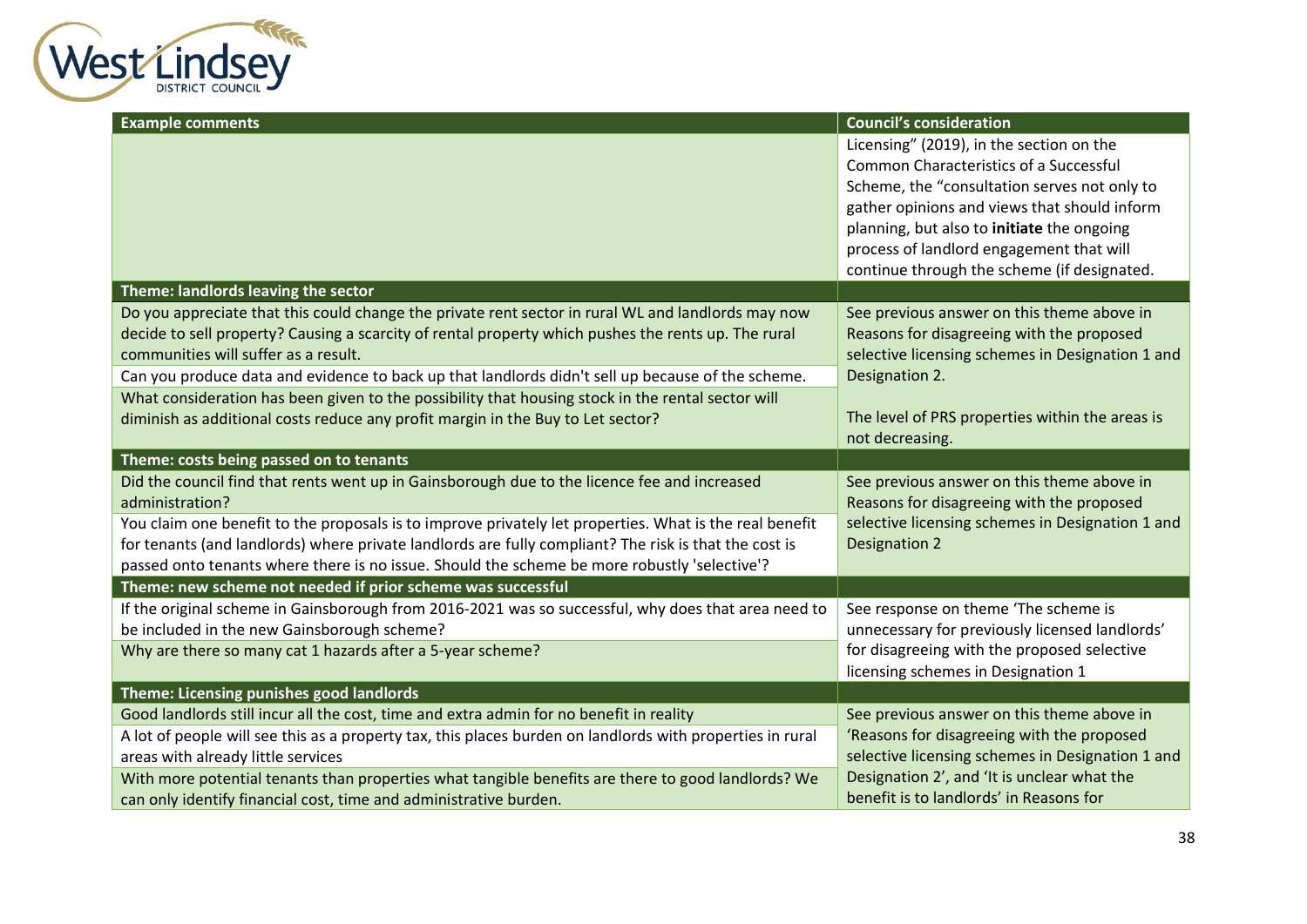

| <b>Example comments</b>                                                                                                                                                                                                                                                                                                                                                 | <b>Council's consideration</b>                                                                                                                                                                                                                                                                                                                                                                                                                                                                                                                                                                                                                                                                                                                                                                                                                                |
|-------------------------------------------------------------------------------------------------------------------------------------------------------------------------------------------------------------------------------------------------------------------------------------------------------------------------------------------------------------------------|---------------------------------------------------------------------------------------------------------------------------------------------------------------------------------------------------------------------------------------------------------------------------------------------------------------------------------------------------------------------------------------------------------------------------------------------------------------------------------------------------------------------------------------------------------------------------------------------------------------------------------------------------------------------------------------------------------------------------------------------------------------------------------------------------------------------------------------------------------------|
| What feasibility studies have taken place with regard to the benefit of this scheme please?                                                                                                                                                                                                                                                                             | disagreeing with the proposed selective<br>licensing schemes in Designation 2                                                                                                                                                                                                                                                                                                                                                                                                                                                                                                                                                                                                                                                                                                                                                                                 |
| <b>Theme: licence conditions</b>                                                                                                                                                                                                                                                                                                                                        |                                                                                                                                                                                                                                                                                                                                                                                                                                                                                                                                                                                                                                                                                                                                                                                                                                                               |
| Interested to understand reports and date why certain conditions have to be included, e.g., why a<br>managing agent changes, why do we have to tell you?<br>Are all draft conditions applicable? e.g., is ASB is not a concern in the Designation 2 wards, would the<br>ASB conditions be excluded?<br>The draft licensing conditions make no mention of cat 1 hazards. | The Council needs to be aware of who is in<br>control of the property in order to respond to<br>any concerns or queries that we have in relation<br>to it. If a managing agent is unknown to the<br>Council, this may delay any response or action<br>for both the Council and the tenant.<br>The Council also need to determine if that<br>managing agent is fit and proper to act in that<br>role.<br>The feedback in regard to ASB conditions for<br>designation 2 and their relevance would have<br>been considered in any final proposals. The<br>Council believes that the ASB conditions help to<br>strengthen the overall role of selective<br>licensing.<br>Category 1 hazards are addressed through our<br>Part 1 powers under the Housing Act 2004. Any<br>Cat 1 hazards would be dealt with at the point<br>of inspection should they be present. |
| Theme: the costs involved for landlords would be more than just the fee                                                                                                                                                                                                                                                                                                 |                                                                                                                                                                                                                                                                                                                                                                                                                                                                                                                                                                                                                                                                                                                                                                                                                                                               |
| It is something you do not seem to have considered fully. It is not just the cost of the licensing; it is<br>the time and admin that goes with the scheme. The 'selective' process does not seem to be taking<br>tenants of compliant properties into account.                                                                                                          | Whilst the council recognises that licensing does<br>place an additional burden on landlords, the<br>level of engagement with each individual                                                                                                                                                                                                                                                                                                                                                                                                                                                                                                                                                                                                                                                                                                                 |
| If the Council thinks it costs them £675 to set up the licence, the financial burden on a landlord<br>actually complying with the license conditions is substantially more expensive than that, which the<br>Council seems to have completely disregarded. Do you agree?                                                                                                | landlord will depend on the risk their property<br>presents, and if they face any issues during the<br>period of the scheme. The council recognises                                                                                                                                                                                                                                                                                                                                                                                                                                                                                                                                                                                                                                                                                                           |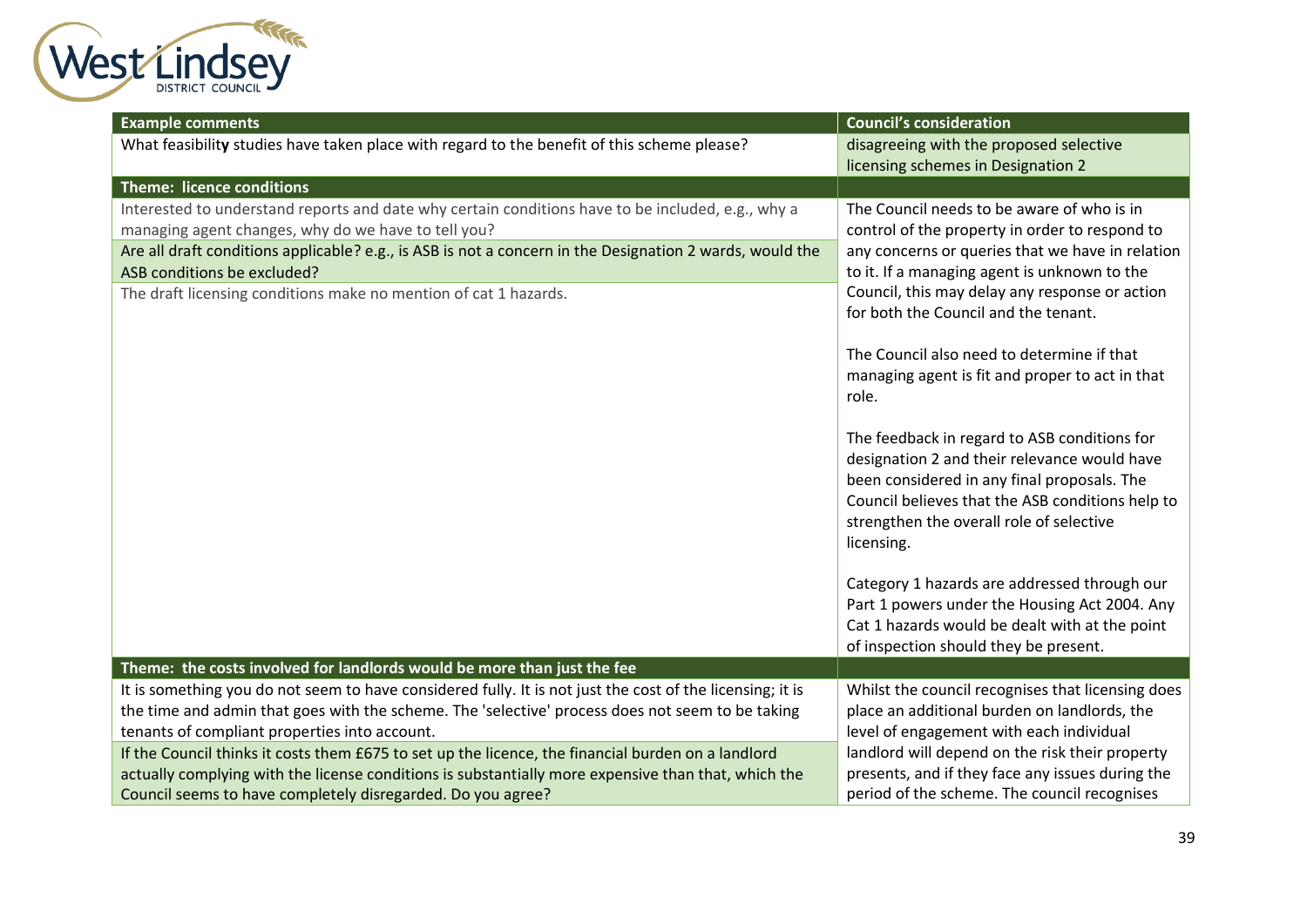

| <b>Example comments</b>                                                                           | <b>Council's consideration</b>                                                                                                                                                                                                                   |
|---------------------------------------------------------------------------------------------------|--------------------------------------------------------------------------------------------------------------------------------------------------------------------------------------------------------------------------------------------------|
|                                                                                                   | that landlord may incur some additional cost in                                                                                                                                                                                                  |
|                                                                                                   | regard to complying with the licence conditions,                                                                                                                                                                                                 |
|                                                                                                   | however we deem this to be of benefit to both                                                                                                                                                                                                    |
|                                                                                                   | the landlord, the tenant and the council in                                                                                                                                                                                                      |
|                                                                                                   | terms of making property improvement s                                                                                                                                                                                                           |
| Theme: Other.                                                                                     |                                                                                                                                                                                                                                                  |
| Are you considering using Homesafe to administer the scheme again?                                | We are not intending to use any third party to<br>administer the scheme. If we receive feedback<br>on this as part of the consultation, it will be<br>considered.                                                                                |
| Council tax is paid by tenants - should this money not pay for/financially support the scheme?    | It is a legal requirement that the scheme be<br>funded by the licence fees.                                                                                                                                                                      |
| Will you waive the fee if a landlord is housing formerly homeless people referred by the council? | Fees will not be waived if tenants are referred<br>by Home Choices. The exemptions that would<br>apply are in the documents on the council's SL<br>webpage.                                                                                      |
| Landlords with multiple properties will have a larger bill                                        | In Gainsborough, the average landlord has less<br>than two properties. In rural areas, some have<br>more. We encourage landlords with a<br>substantial number of properties to speak with<br>us directly about how we can manage the<br>process. |
|                                                                                                   | In terms of fees, we can only issue the licence<br>when the fee is paid, so are unable to set up<br>staggered payments but can discuss any issues<br>that this causes with those impacted.                                                       |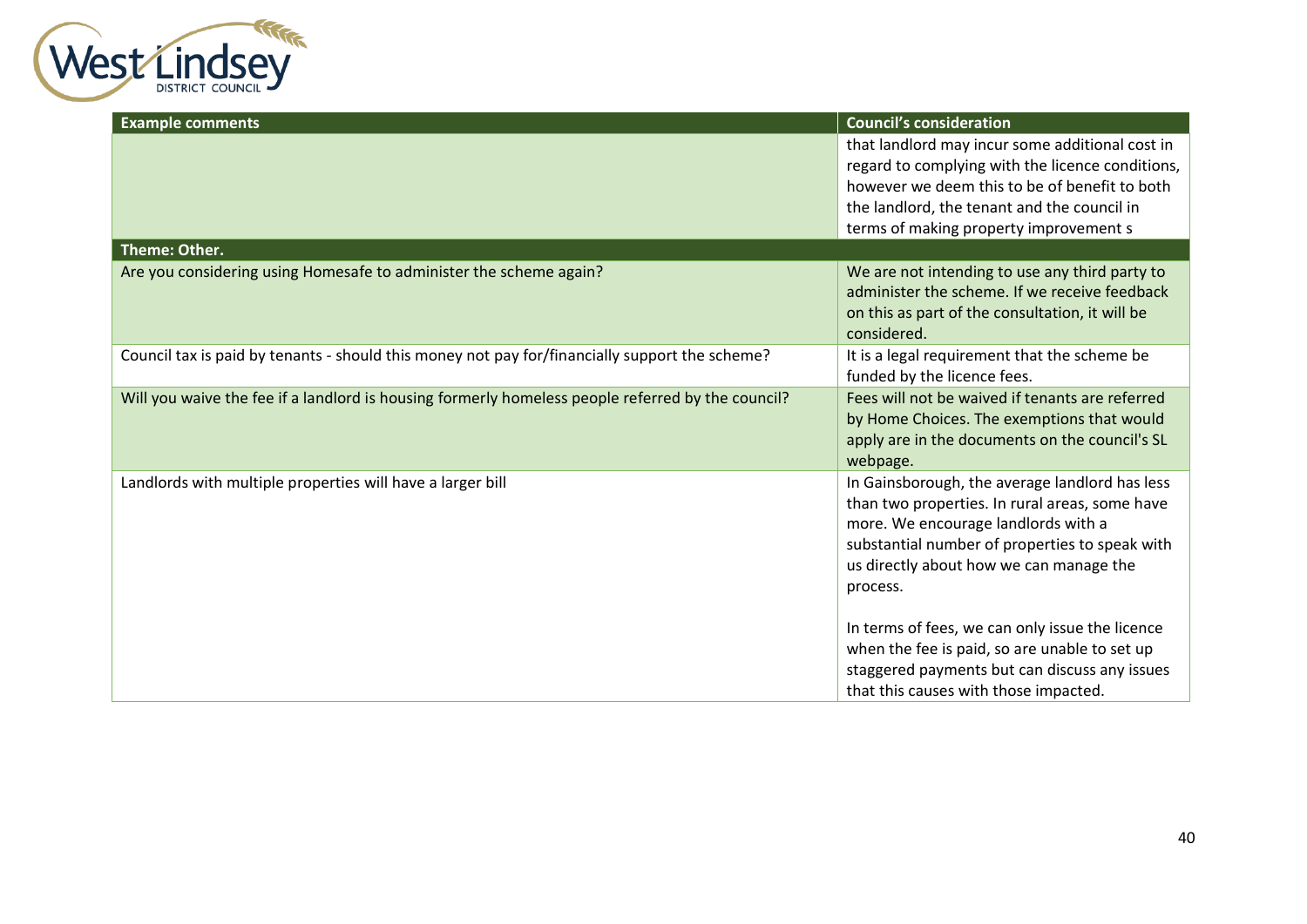

# **Written Responses Comments**

| <b>Example comments</b>               | <b>Council's consideration</b>                                                                                                                                                                                      |
|---------------------------------------|---------------------------------------------------------------------------------------------------------------------------------------------------------------------------------------------------------------------|
| Theme: Criticism of the consultation  |                                                                                                                                                                                                                     |
| The consultation lacked in active     | It is recognised that there are concerns about the approach to consultation and these will be reviewed and                                                                                                          |
| engagement                            | considered before any further proposals are put forward.                                                                                                                                                            |
| The online consultation process is    |                                                                                                                                                                                                                     |
| limited                               | The consultation received 335 responses from a range of stakeholders (tenants, landlords, residents and others)                                                                                                     |
| Criticism of the methodology to       | from across the district. The council held four forums, which were attended by 44 people. The above response                                                                                                        |
| gather input                          | levels are not out of line with other schemes that have been proposed, nor are they lower than expected in                                                                                                          |
|                                       | regard to the Council's usual consultation responses.                                                                                                                                                               |
|                                       | If the consultation had continued, the council had planned to send out leaflets to 48,000 households in the                                                                                                         |
|                                       | borough informing them of the consultation and to hold face-to-face meetings and attend public events, such as                                                                                                      |
|                                       | market days, to encouragement engagement with the consultation.                                                                                                                                                     |
|                                       |                                                                                                                                                                                                                     |
|                                       | As raised in the Full Council meeting on 7 <sup>th</sup> March, there are various benefits to the online approach to                                                                                                |
|                                       | meetings, one of these being to reduce the Council's overall carbon footprint. Other councils have held online                                                                                                      |
|                                       | only consultations for selective licensing and had schemes approved. Likewise, West Lindsey has previously<br>undertaken online consultation, especially during the period of the Covid-19 pandemic. Similarly, the |
|                                       | consultation started at a time when the omicron variant of the coronavirus was much in the news, and there                                                                                                          |
|                                       | was a lack of certainty if further restrictions would be placed on public gatherings.                                                                                                                               |
|                                       |                                                                                                                                                                                                                     |
|                                       | The council are also aware that holding in person meetings can be restrictive for many people (for example,                                                                                                         |
|                                       | those who have accessibility issues, who have other commitments which mean they do not have the time,                                                                                                               |
|                                       | means or money to travel to a public meeting) and that online meetings can be more inclusive for such                                                                                                               |
|                                       | stakeholders and enable them to actively participate in the consultation.                                                                                                                                           |
|                                       |                                                                                                                                                                                                                     |
| No landlords or tenants were          | The aim of the consultation was to gather feedback from stakeholders, while the proposals were at a formative                                                                                                       |
| contacted before the consultation and | stage. Using the feedback gathered from the consultation, including from private landlords, the council would                                                                                                       |
| data gathered from them               |                                                                                                                                                                                                                     |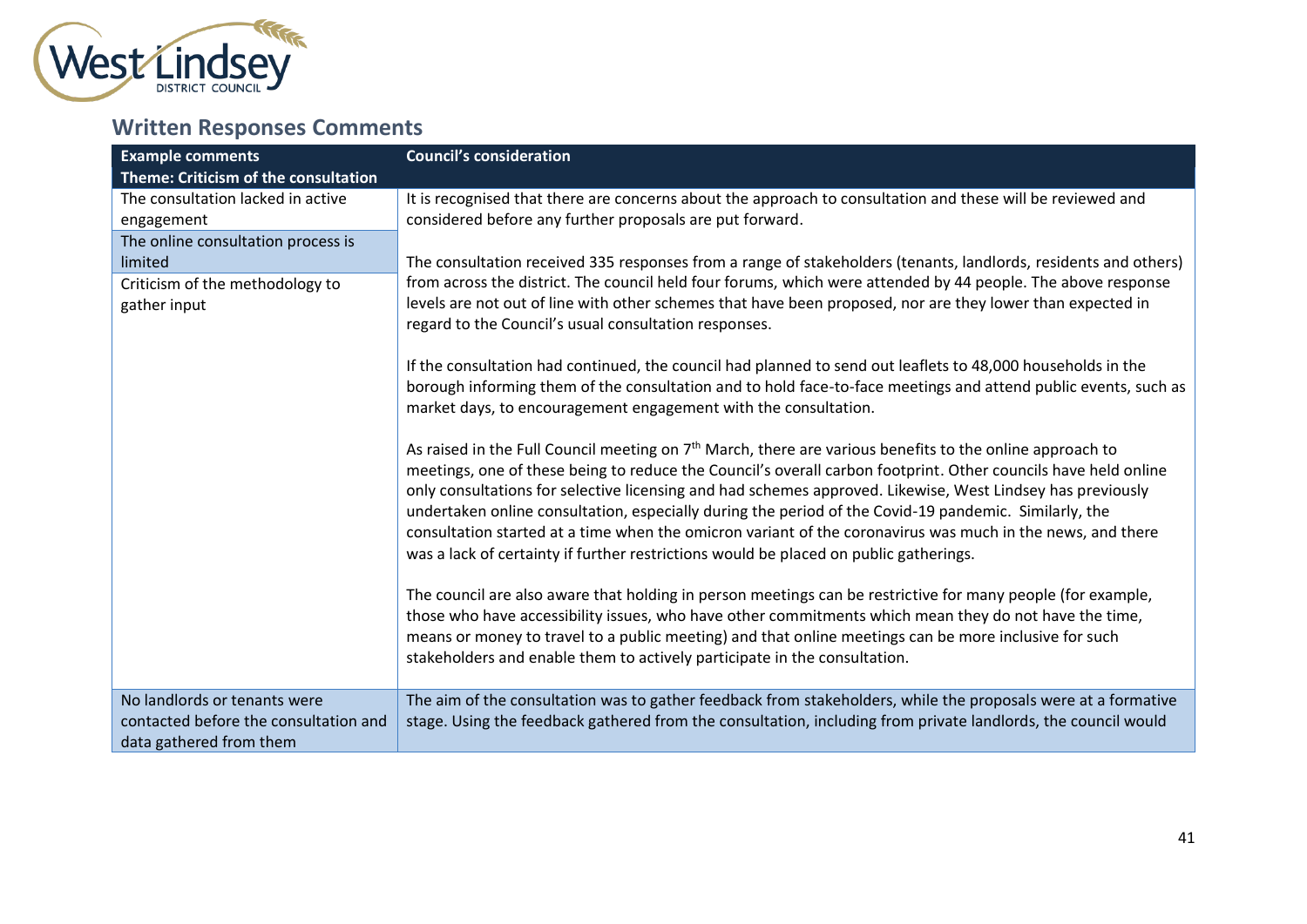

| <b>Example comments</b>              | <b>Council's consideration</b>                                                                                                                                                                                                                                                                                                                                                                                                                                                                                                                                                                                                                                                                                                                                                                                                                                        |
|--------------------------------------|-----------------------------------------------------------------------------------------------------------------------------------------------------------------------------------------------------------------------------------------------------------------------------------------------------------------------------------------------------------------------------------------------------------------------------------------------------------------------------------------------------------------------------------------------------------------------------------------------------------------------------------------------------------------------------------------------------------------------------------------------------------------------------------------------------------------------------------------------------------------------|
| The feedback from landlords should   | review and possibly amend the proposed scheme based on that feedback. The council was following the Sedley                                                                                                                                                                                                                                                                                                                                                                                                                                                                                                                                                                                                                                                                                                                                                            |
| drive the proposals, before going to | criteria, which was endorsed by the Supreme Court in 2014, that the local authority should:                                                                                                                                                                                                                                                                                                                                                                                                                                                                                                                                                                                                                                                                                                                                                                           |
| the consultation                     |                                                                                                                                                                                                                                                                                                                                                                                                                                                                                                                                                                                                                                                                                                                                                                                                                                                                       |
| Argues that engagement with tenants  | • Consult at a time when their proposals are still at a formative stage;                                                                                                                                                                                                                                                                                                                                                                                                                                                                                                                                                                                                                                                                                                                                                                                              |
| and landlords before consultation    | • Give sufficient reasons for their proposals, to enable intelligent consideration and response;                                                                                                                                                                                                                                                                                                                                                                                                                                                                                                                                                                                                                                                                                                                                                                      |
|                                      | • Allow adequate time for consideration and response; and<br>• Take responses into account conscientiously when finalising their proposals.                                                                                                                                                                                                                                                                                                                                                                                                                                                                                                                                                                                                                                                                                                                           |
|                                      |                                                                                                                                                                                                                                                                                                                                                                                                                                                                                                                                                                                                                                                                                                                                                                                                                                                                       |
|                                      | The council is required to provide a high level of detail on the proposed scheme. Dean Underwood (leading<br>Barrister on Selective Licensing) states that "LHAs will be expected to provide consultees with details about: •<br>The area or areas affected; • The need for the proposed designation in each area; • The alternatives to<br>designation and the reason for their inadequacy; • The alternative schemes available, their respective merits<br>and demerits, the LHA's preferred choice and the reasons for its preference; • Those likely to be affected by the<br>designation; • The likely effect of designation - and the LHA's preferred scheme in particular - on those affected;<br>• The process by which those affected may apply for and obtain a licence; - likely licence conditions; and - the<br>proposed licence fee and fee structure". |
|                                      | However, although this detail is required of the public consultation, the proposals were still at a formative stage,<br>and would be subject to change in light of the feedback received during the consultation.                                                                                                                                                                                                                                                                                                                                                                                                                                                                                                                                                                                                                                                     |
|                                      | There is not a legal requirement to contact stakeholders prior to consultation, as the purpose of the<br>consultation is to gather their feedback. As stated in "Independent Review of the Use and Effectiveness of<br>Selective Licensing" (2019), in the section on the Common Characteristics of a Successful Scheme, the<br>"consultation serves not only to gather opinions and views that should inform planning, but also to initiate the<br>ongoing process of landlord engagement that will continue through the scheme (if designated)."                                                                                                                                                                                                                                                                                                                    |
| Lack of transparency                 | The consultation was widely advertised in the local media, the councils website and social media. There were<br>also specific press releases alongside emails to previously licensed landlords and other key stakeholder groups.                                                                                                                                                                                                                                                                                                                                                                                                                                                                                                                                                                                                                                      |
|                                      | During 2021 a number of papers relating to Selective Licensing were discussed by the Councils Prosperous<br>Communities Committee, who approved to consult on the proposals at its meeting on 2 <sup>nd</sup> November 2021. The<br>minutes and webcast of the meeting are available here.                                                                                                                                                                                                                                                                                                                                                                                                                                                                                                                                                                            |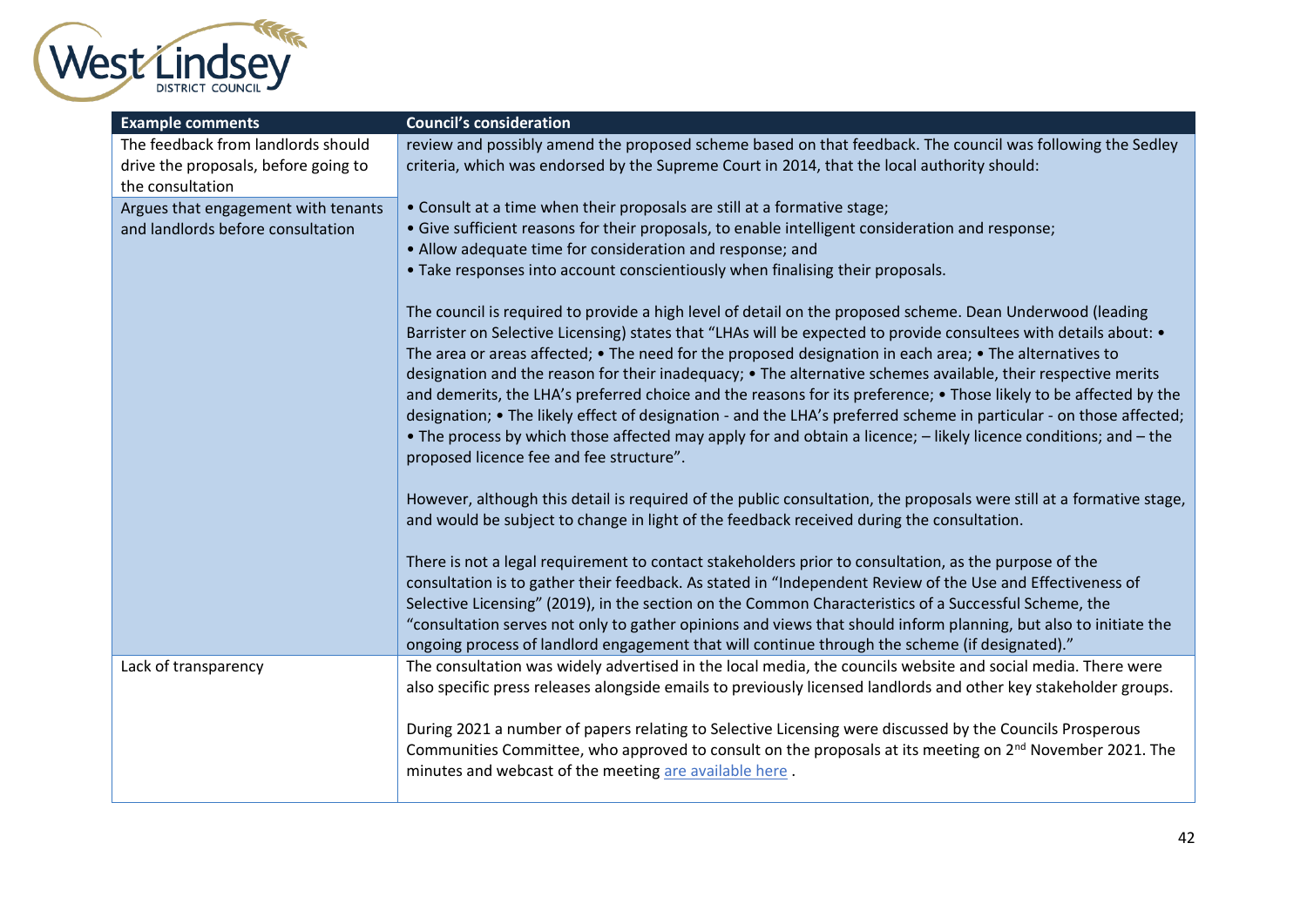

| <b>Example comments</b>                   | <b>Council's consideration</b>                                                                                     |
|-------------------------------------------|--------------------------------------------------------------------------------------------------------------------|
|                                           | The consultation also held four public meeting for stakeholders to join to ask questions about the consultation.   |
|                                           | The evidence base, licence conditions and fee information were available via the council website, along with all   |
|                                           | the Council's previous consultation activities and an email address for the selective licensing team was available |
|                                           | on the website if stakeholders wished to contact council officers.                                                 |
|                                           | The process by which the Council would consider the feedback given and then subsequently make any                  |
|                                           | determination was also set out in the presentation slides that formed part of the public consultation. The         |
|                                           | relevant committee of the Council would be required to approve any designation and depending on its size,          |
|                                           | there may also be a requirement for Secretary of State approval.                                                   |
| Theme: Criticism of the previous scheme   |                                                                                                                    |
| Selective licensing has had limited       | There is not a definitive way to determine success across all designations that have been made of this nature.     |
| success in other areas with ASB,          | The "Independent Review of the Use and Effectiveness of Selective Licensing" (2019), consider the pros and         |
| community safety and crime levels         | cons of delivering any scheme and the council has ensured that its proposals are in line with this review.         |
| Argued that the previous scheme:          |                                                                                                                    |
| • has not changed the area                | The council recognises that there are a number of areas in which its previous scheme could have been improved      |
| no partnership with landlords,            | and the new proposals sought to incorporate these as much as possible. The review of the councils previous         |
| no engagement with tenants,<br>$\bullet$  | scheme was considered at its Prosperous Communities Committee meeting in September 2021 and highlight              |
| lack of landlord support (esp. ASB,       | the areas where learning and improvement was needed.                                                               |
| early presentation of waste and           |                                                                                                                    |
| drug dealing),                            |                                                                                                                    |
| inconsistency of licensing,               |                                                                                                                    |
| criticism of fee and use of fee,          |                                                                                                                    |
| lack of enforcement,<br>$\bullet$         |                                                                                                                    |
| criticism by other agencies,              |                                                                                                                    |
| no tracking of problem tenants            |                                                                                                                    |
| poor landlords have not been<br>$\bullet$ |                                                                                                                    |
| addressed                                 |                                                                                                                    |
| Theme: Criticism of the evidence base     |                                                                                                                    |
| Argues against the use of algorithms      | The tenure intelligence approach has been adopted by more than 20 local housing authorities across England to      |
| as unreliable and are being used          | help understand the distribution of privately rented housing and related stressors. The approach is based on a     |
| instead of engagement                     | wide range of real data frontline records including, tenant complaints, council enforcement interventions, anti-   |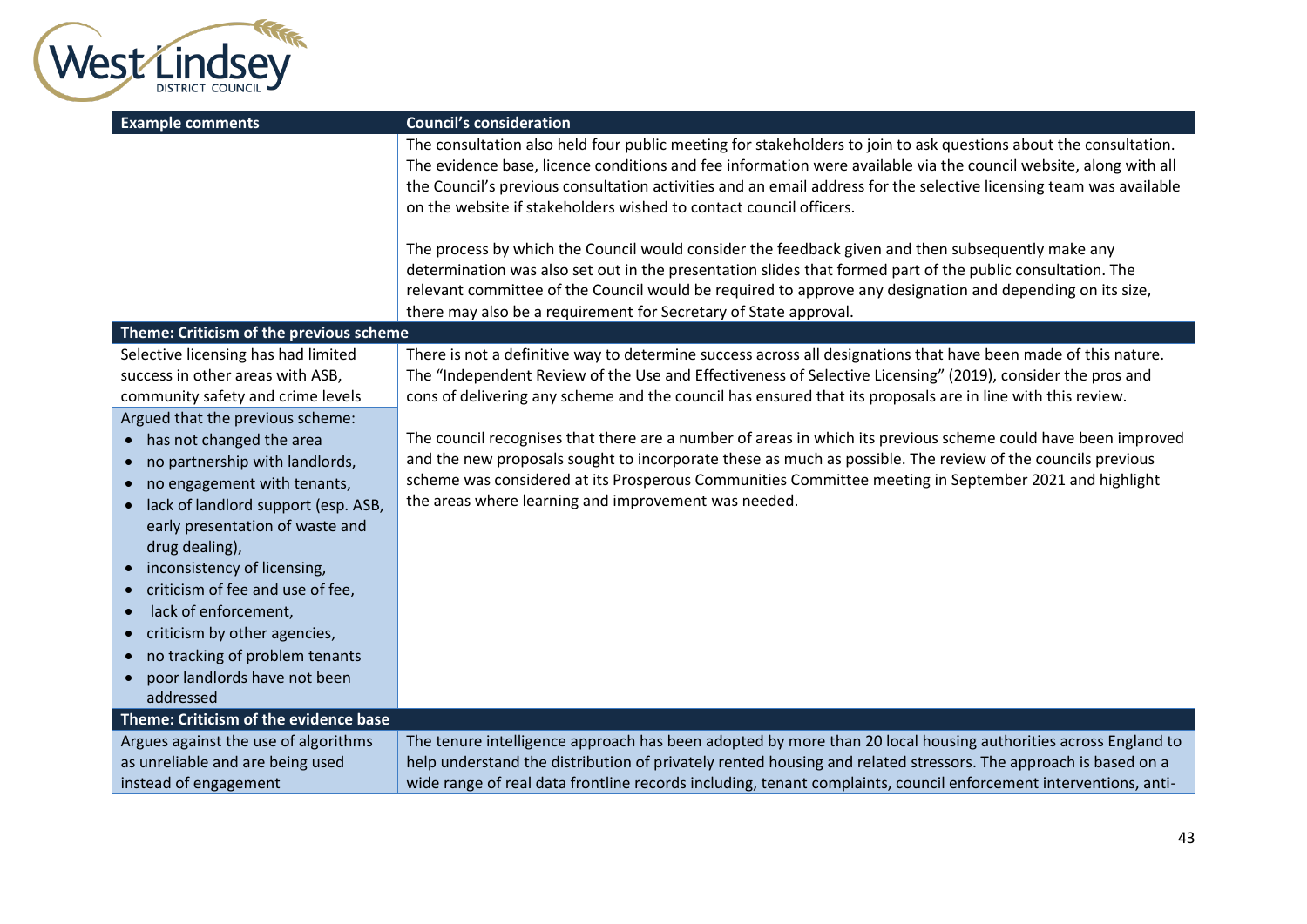

| <b>Example comments</b>                                                 | <b>Council's consideration</b>                                                                                                                                                                                                                                                                                                                                                                                                                                                                                                                                                                                                                |
|-------------------------------------------------------------------------|-----------------------------------------------------------------------------------------------------------------------------------------------------------------------------------------------------------------------------------------------------------------------------------------------------------------------------------------------------------------------------------------------------------------------------------------------------------------------------------------------------------------------------------------------------------------------------------------------------------------------------------------------|
|                                                                         | social behaviour, council tax and electoral register data. Validation of this approach typically results in an 80%-<br>90% positive prediction rate. Furthermore, this approach has been accepted by government as a reasonable<br>methodology to review a local authorities housing stock is based on real frontline data at the property level;<br>tenants' complaints, enforcement work, ASB etc.<br>The report 'An Independent Review of the Use and Effectiveness of Selective Licensing' states that "This lack of                                                                                                                      |
|                                                                         | intelligence on the true extent of the private rented sector often provides a significant impediment to<br>authorities This issue can be mitigated by applying data analytic techniques to pooled data held authority wide<br>(an approach demonstrated to be extremely effective in one London borough that has since been adopted by<br>other authorities"                                                                                                                                                                                                                                                                                  |
| Criticism of the ward-based approach                                    | Plans are not set in stone. Proposals are still in a formative stage and are open to change/adaptation based on<br>feedback within the consultation. Use of LSOAs (smaller areas) is anecdotally difficult to enforce but this<br>approach could be adopted if public opinion suggests that this approach is warranted.                                                                                                                                                                                                                                                                                                                       |
|                                                                         | Tighter boundaries than a ward boundary were considered; however, during evidence collection, for example,<br>the council carried out separate analysis of certain sites in ex-MOD areas and concluded that there was no<br>significant difference in what was found when compared to analysing the entirety of the wards they are situated<br>in.                                                                                                                                                                                                                                                                                            |
| Haven't done an impact assessment<br>on tenants (e.g., impact on rents) | An impact assessment on tenants is not a requirement to introduce selective licensing. The findings of other<br>authorities who have also been operating licensing schemes is that there is no evidence that landlords have<br>increased rents to cover their licence fee costs or that landlords have moved elsewhere. Similarly, research<br>carried out by an independent agency on behalf of the government (An Independent Review of the Use and<br>Effectiveness of Selective Licensing) showed that selective licensing did not result in an increase in rents in areas<br>with a scheme, that market forces dictated the rent levels. |
|                                                                         | If landlords want to increase the rent, there are procedures which must be followed and any increase above<br>market rents levels can be challenged via the Residential Property Tribunal.                                                                                                                                                                                                                                                                                                                                                                                                                                                    |
| Theme: Some parts of the proposed designation should be removed         |                                                                                                                                                                                                                                                                                                                                                                                                                                                                                                                                                                                                                                               |
| I believe certain areas in the north                                    | As stated above, the council recognises the concerns about using wards as the designation boundaries. We                                                                                                                                                                                                                                                                                                                                                                                                                                                                                                                                      |
| ward do not have issues in these areas                                  | believe that our data and evidence supports this approach, which a standard approach for ta selective licensing                                                                                                                                                                                                                                                                                                                                                                                                                                                                                                                               |
| and therefore should be removed                                         | scheme used by other councils, however we would have considered looking at a different approach to this<br>based on the consultation feedback.                                                                                                                                                                                                                                                                                                                                                                                                                                                                                                |